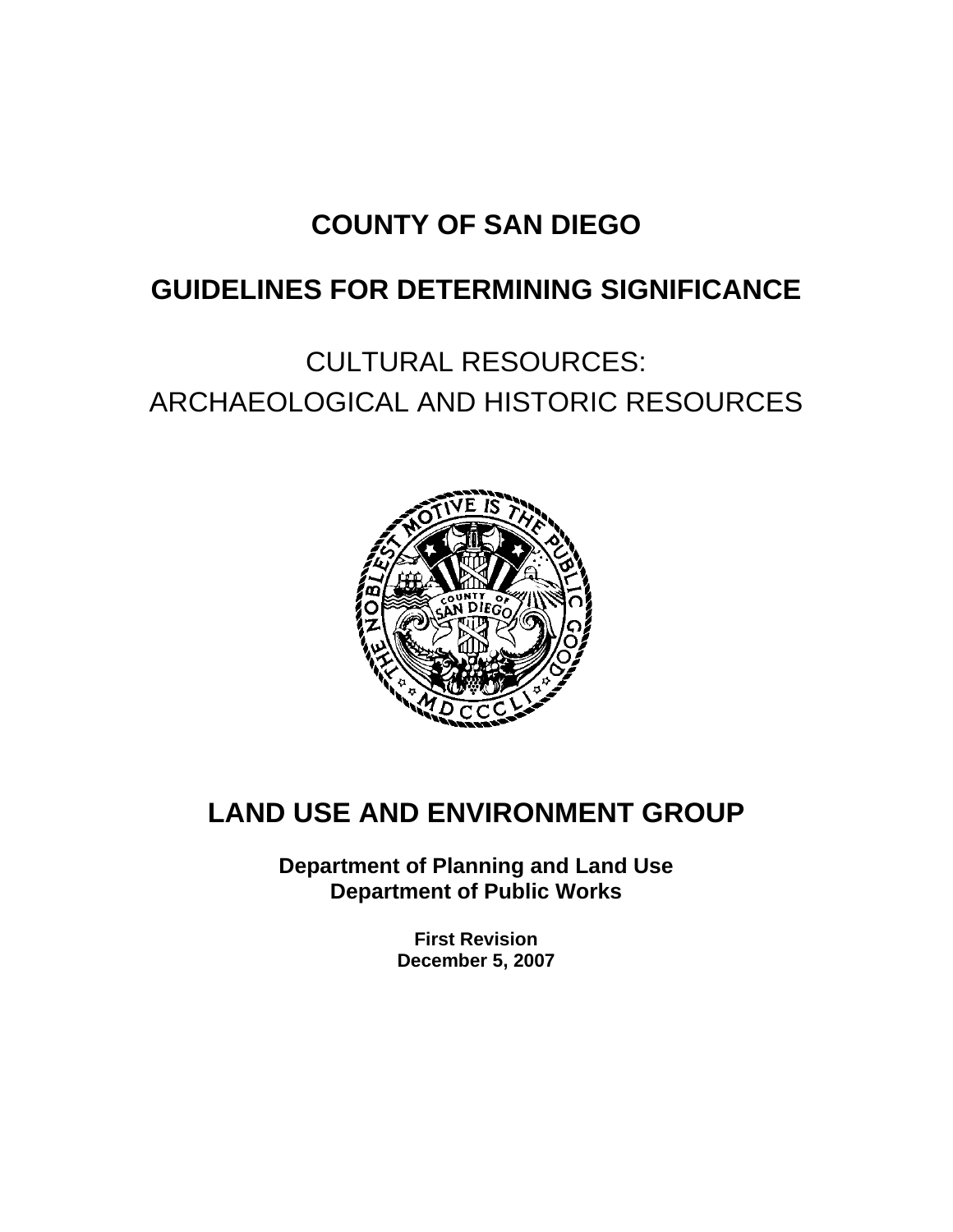#### **APPROVAL**

I hereby certify that these Guidelines for Determining Significance and Report Format and Content Requirements for Cultural Resources: Archaeological and Historic Resources are a part of the County of San Diego, Land Use and Environment Group's Guidelines for Determining Significance and Technical Report Format and Content Requirements and were considered by the Director of Planning and Land Use, in coordination with the Director of Public Works on the 5<sup>th</sup> day of December, 2007.

**ERIC GIBSON** Interim Director of Planning and Land Use

**JOHN SNYDER** Director of Public Works

I hereby certify that these Guidelines for Determining Significance and Report Format and Content Requirements for Cultural Resources: Archaeological and Historic Resources are a part of the County of San Diego, Land Use and Environment Group's Guidelines for Determining Significance and Technical Report Format and Content Requirements and have hereby been approved by the Deputy Chief Administrative Officer (DCAO) of the Land Use and Environment Group on the 5<sup>th</sup> day of December, 2007. The Director of Planning and Land Use is authorized to approve revisions to these Guidelines for Determining Significance and Report Format and Content Requirements for Cultural Resources: Archaeological and Historic Resources, except any revisions to the Guidelines for Determining Significance presented in Section 4.2 must be approved by the Deputy CAO.

Approved, December 5, 2007

Text **First Revision** December 5, 2007

Chandra / dallar

Approved September 26, 2006 **CHANDRA WALLAR** Deputy CAO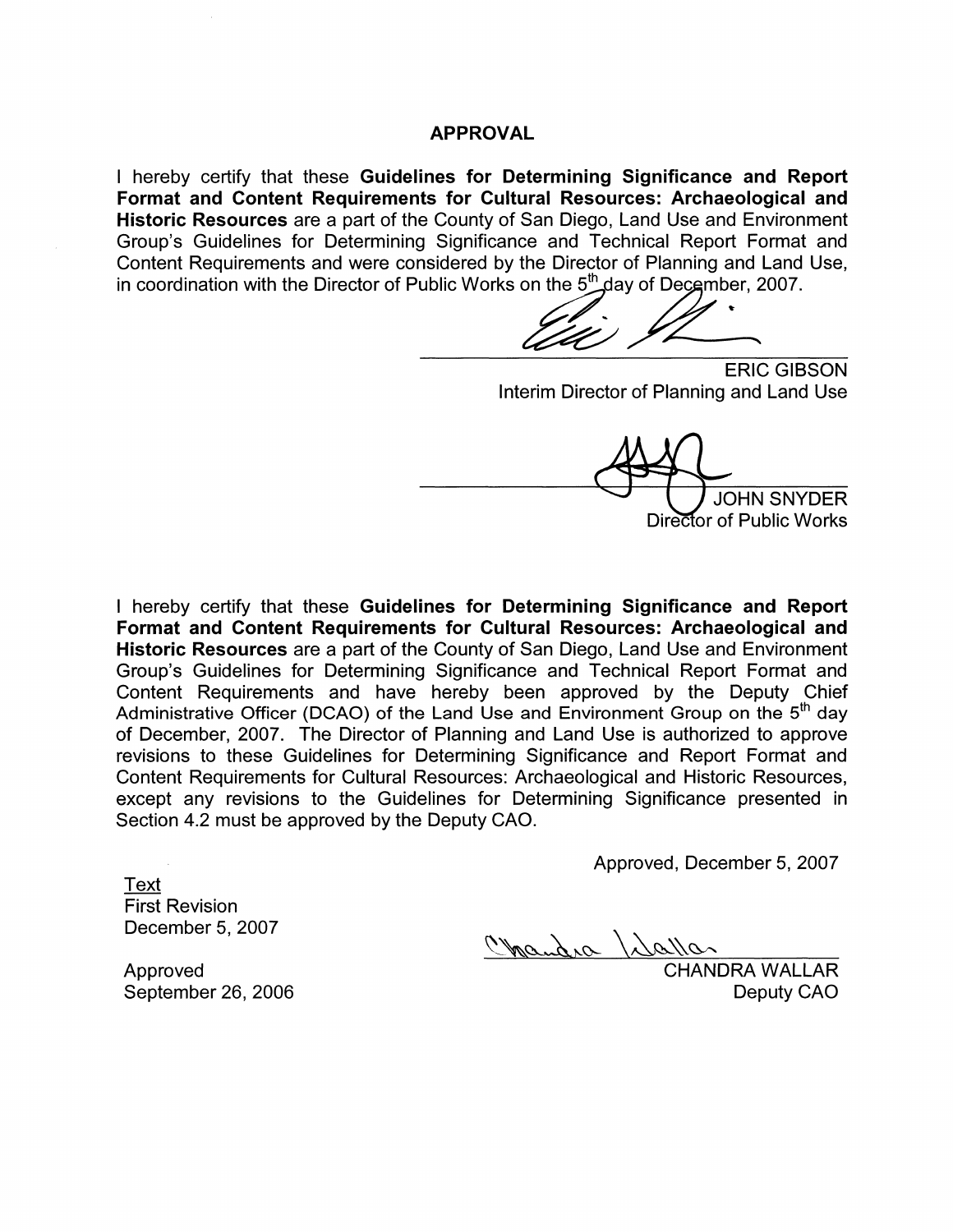### **EXPLANATION**

These Guidelines for Determining Significance for Cultural Resources: Archaeological and Historic Resources and information presented herein shall be used by County staff for the review of discretionary projects and environmental documents pursuant to the California Environmental Quality Act (CEQA). These Guidelines present a range of quantitative, qualitative, and performance levels for particular environmental effects. Normally, (in the absence of substantial evidence to the contrary), non-compliance with a particular standard stated in these Guidelines will mean the project will result in a significant effect, whereas compliance will normally mean the effect will be determined to be "less than significant." Section 15064(b) of the State CEQA Guidelines states:

"The determination whether a project may have a significant effect on the environment calls for careful judgment on the part of the public agency involved, based to the extent possible on factual and scientific data. An ironclad definition of significant effect is not always possible because the significance of an activity may vary with the setting."

These Guidelines assist in providing a consistent, objective and predictable evaluation of significant effects. These Guidelines are not binding on any decision-maker and should not be substituted for the use of independent judgment to determine significance or the evaluation of evidence in the record. The County reserves the right to modify these Guidelines in the event of scientific discovery or alterations in factual data that may alter the common application of a Guideline.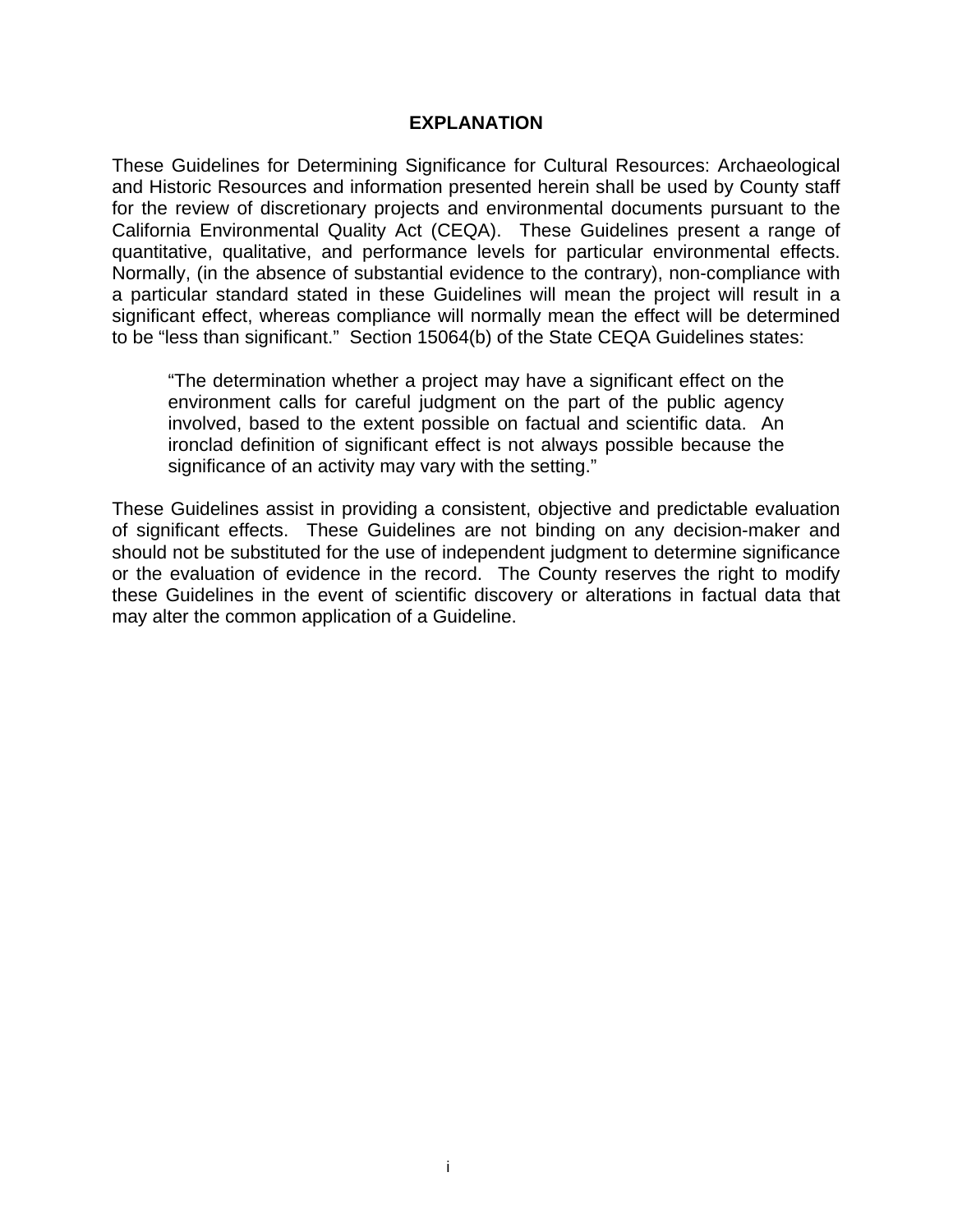# **LIST OF PREPARERS AND TECHNICAL REVIEWERS**

#### **FIRST REVISION – DECEMBER 5, 2007**

#### **County of San Diego**

Glenn Russell, Ph.D., DPLU, Primary Author Donna Beddow, RPA, DPLU, Primary Author

#### **Technical Review**

Richard Carrico, Mooney, Jones & Stokes Philip deBarros, Ph.D., Professional Archaeological Services Dennis Gallegos, Gallegos & Associates Tim Gross, Ph.D., Affinis Susan Hector, Ph.D., ASM Affiliates, Inc. Clint Linton, Santa Ysabel Band of Diegueno Indians Sue Wade, Heritage Resources

#### **APPROVED - SEPTEMBER 26, 2006**

#### **County of San Diego**

Glenn Russell, Ph.D., DPLU, Primary Author Donna Beddow, RPA, DPLU, Primary Author Jason Giffen, DPLU, Contributing Author Eric Gibson, DPLU, Contributing Author

Gay Hilliard, DPW, Technical Review Lynne Christenson, Ph.D., DPR, Technical Review

#### **Other Contributors**

Dennis Gallegos, Gallegos & Associates, Contributing Author

#### **Cultural Resources Technical Review Panel**

Richard Carrico, Mooney, Jones & Stokes Philip deBarros, Ph.D., Professional Archaeological Services Dennis Gallegos, Gallegos & Associates Tim Gross, Ph.D., Affinis Susan Hector, Ph.D., ASM Affiliates, Inc. Clint Linton, Santa Ysabel Band of Diegueno Indians Sue Wade, Heritage Resources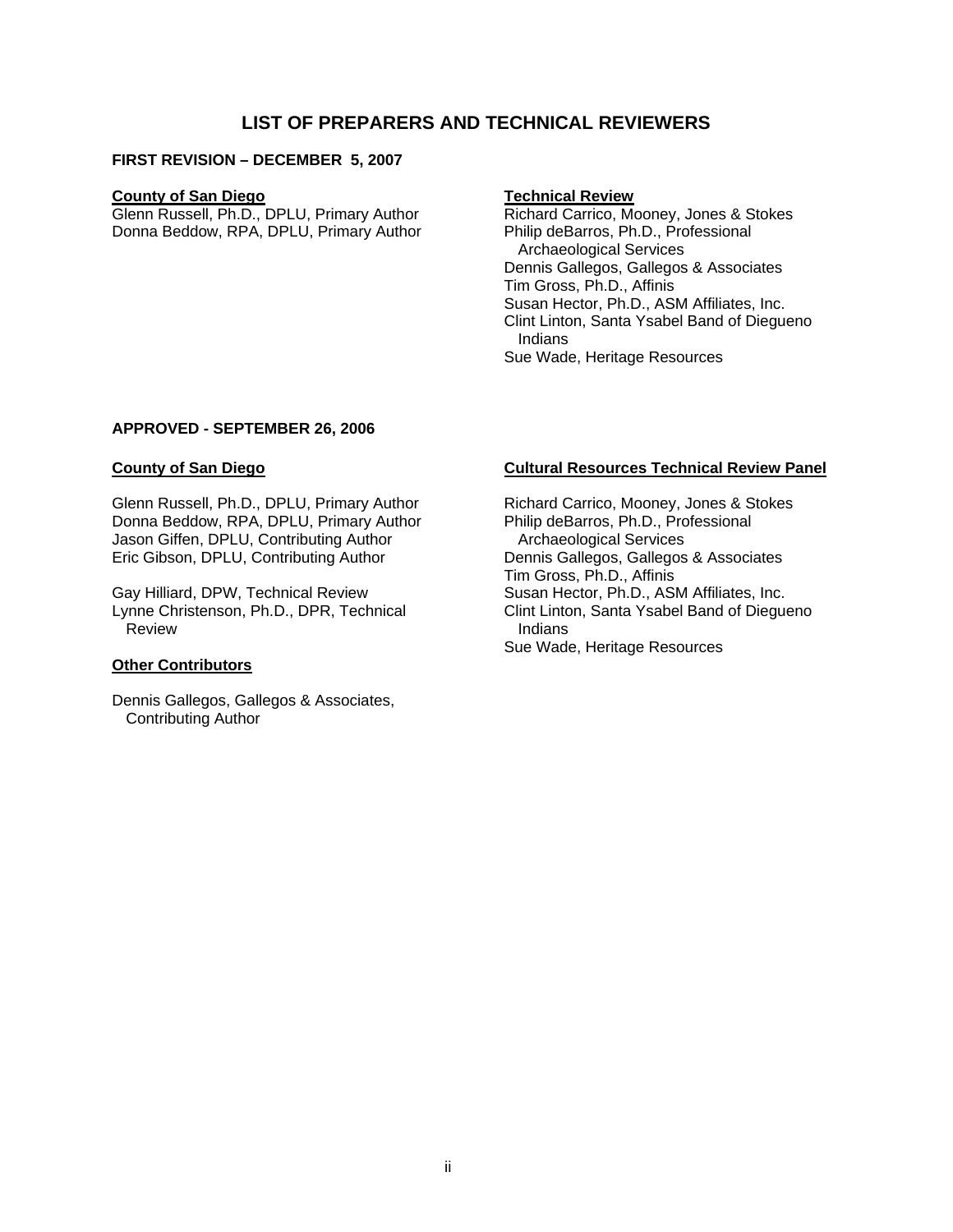| <b>TABLE OF CONTENTS</b> |  |  |  |
|--------------------------|--|--|--|
|--------------------------|--|--|--|

| <b>Section</b>                                                                                                                                                                                                                                      | Page |
|-----------------------------------------------------------------------------------------------------------------------------------------------------------------------------------------------------------------------------------------------------|------|
|                                                                                                                                                                                                                                                     |      |
| 1.0<br>1.1                                                                                                                                                                                                                                          |      |
| 2.0<br>2.1<br>2.2<br>2.3                                                                                                                                                                                                                            |      |
| ASSESSING THE IMPORTANCE OF CULTURAL RESOURCES  10<br>3.0<br>3.1<br><b>Applicable Regulations.</b><br>3.2<br><b>Application of Regulations for the Determination of Resource</b><br>3.2.2 Criteria for the Determination of Resource Importance  15 |      |
| DETERMINING THE SEVERITY OF IMPACTS TO CULTURAL RESOURCES20<br>4.0<br>4.1<br>4.2                                                                                                                                                                    |      |
| <b>STANDARD MITIGATION AND PROJECT DESIGN CONSIDERATIONS23</b><br>5.0                                                                                                                                                                               |      |
| 6.0                                                                                                                                                                                                                                                 |      |

# **LIST OF TABLES**

| Table 1 | Terminology for Culture History in the San Diego Area 32 |  |
|---------|----------------------------------------------------------|--|
| Table 2 |                                                          |  |

# **LIST OF ATTACHMENTS**

| Attachment A |  |  |
|--------------|--|--|
|--------------|--|--|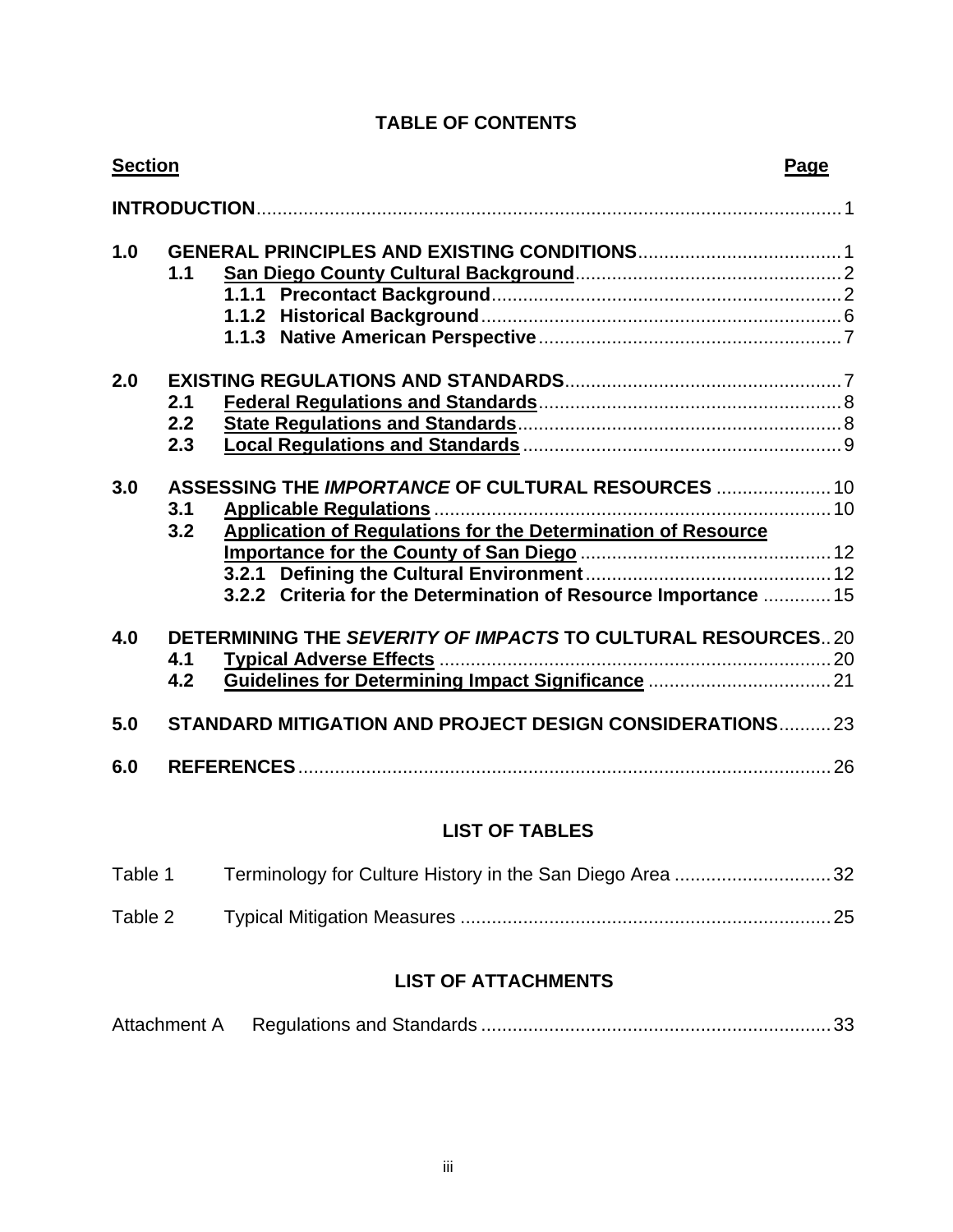# **List of Acronyms**

| AB            | <b>Assembly Bill</b>                                     |
|---------------|----------------------------------------------------------|
| <b>CC</b>     | Civil Code                                               |
| <b>CEQA</b>   | <b>California Environmental Quality Act</b>              |
| <b>CFR</b>    | Code of Federal Regulations                              |
| <b>DPLU</b>   | Department of Planning and Land Use                      |
| <b>DPR</b>    | Department of Parks & Recreation                         |
| DPW - ESU     | Department of Public Works - Environmental Services Unit |
| <b>GC</b>     | <b>Government Code</b>                                   |
| <b>HSC</b>    | <b>Health and Safety Code</b>                            |
| <b>NAGPRA</b> | Native American Graves Protection and Repatriation Act   |
| <b>NEPA</b>   | <b>National Environmental Policy Act</b>                 |
| <b>NHPA</b>   | <b>National Historic Preservation Act</b>                |
| PC            | <b>Penal Code</b>                                        |
| <b>PRC</b>    | <b>Public Resource Code</b>                              |
| <b>RPO</b>    | County of San Diego Resource Protection Ordinance        |
| <b>RTC</b>    | <b>Revenue and Tax Code</b>                              |
| <b>SB</b>     | Senate Bill                                              |
| <b>USC</b>    | <b>United States Code</b>                                |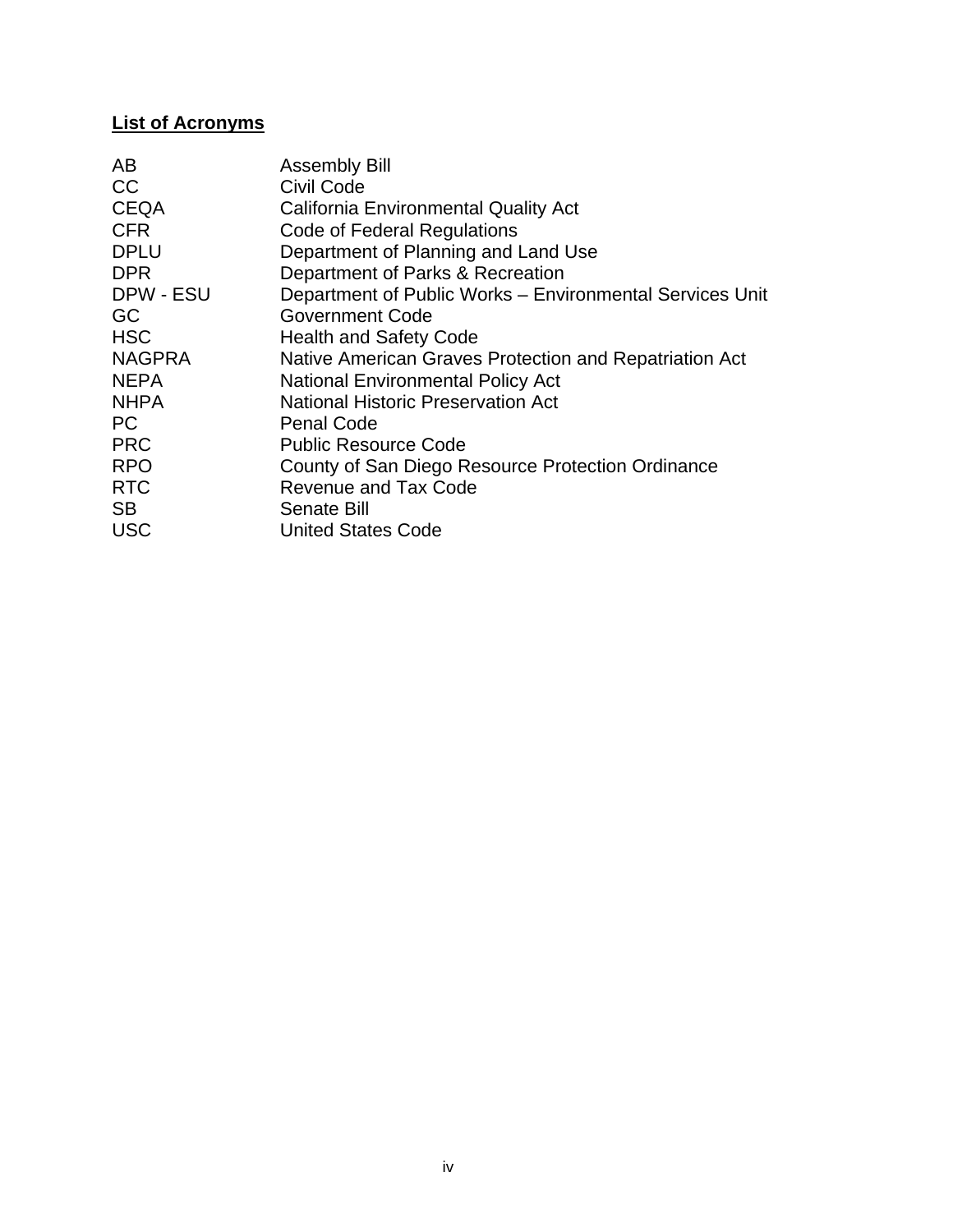# **INTRODUCTION**

This document provides guidance for evaluating adverse environmental effects that a proposed project may have on cultural resources. Cultural resources are the tangible or intangible remains or traces left by prehistoric or historical peoples who inhabited the San Diego region. Cultural resources can also include traditional cultural places, such as gathering areas, landmarks, and ethnographic locations. Criteria established in these Guidelines are based on the California Environmental Quality Act (CEQA), and the Federal, State, and Local Registers of Historical Resources. These Guidelines should be consulted during the evaluation of any cultural resource pursuant to CEQA.

Specifically, this document addresses the following questions listed in the State CEQA Guidelines, Appendix G, V. Cultural Resources:

Would the project:

- a) Cause a substantial adverse change in the significance of a historical resource as defined in §15064.5?
- b) Cause a substantial adverse change in the significance of an archaeological resource pursuant to §15064.5?
- d) Disturb any human remains, including those interred outside of formal cemeteries.

In order to determine the "significance" of a potential impact to cultural resources, the *importance* of the resource in question must be first be assessed, and then the *severity* of potential impacts to that resource must be measured. These are both addressed under existing regulations and policies as summarized in Section 2.0. Guidance for the assessment of importance is provided in Section 3.0, and guidance on the evaluation of the severity of impacts is provided in Section 4.0.

# **1.0 GENERAL PRINCIPLES AND EXISTING CONDITIONS**

Cultural resources are found throughout the County of San Diego and are reminders of the County's 10,000 year old historical record. They are typically located in protected areas near water sources and multiple ecoregions. Landform does not always equate to the presence of cultural resources; however, landform does provide clues to the potential for resources. For example, gently sloping topography and bedrock outcropping in combination with a local water source and two or more ecoregions should be scrutinized more closely than steeply sloping topography for the presence of prehistoric sites. However, steep hillsides may contain historic sites such as mines, and prehistoric sites such as rock art, quarries, rock shelters, and caches.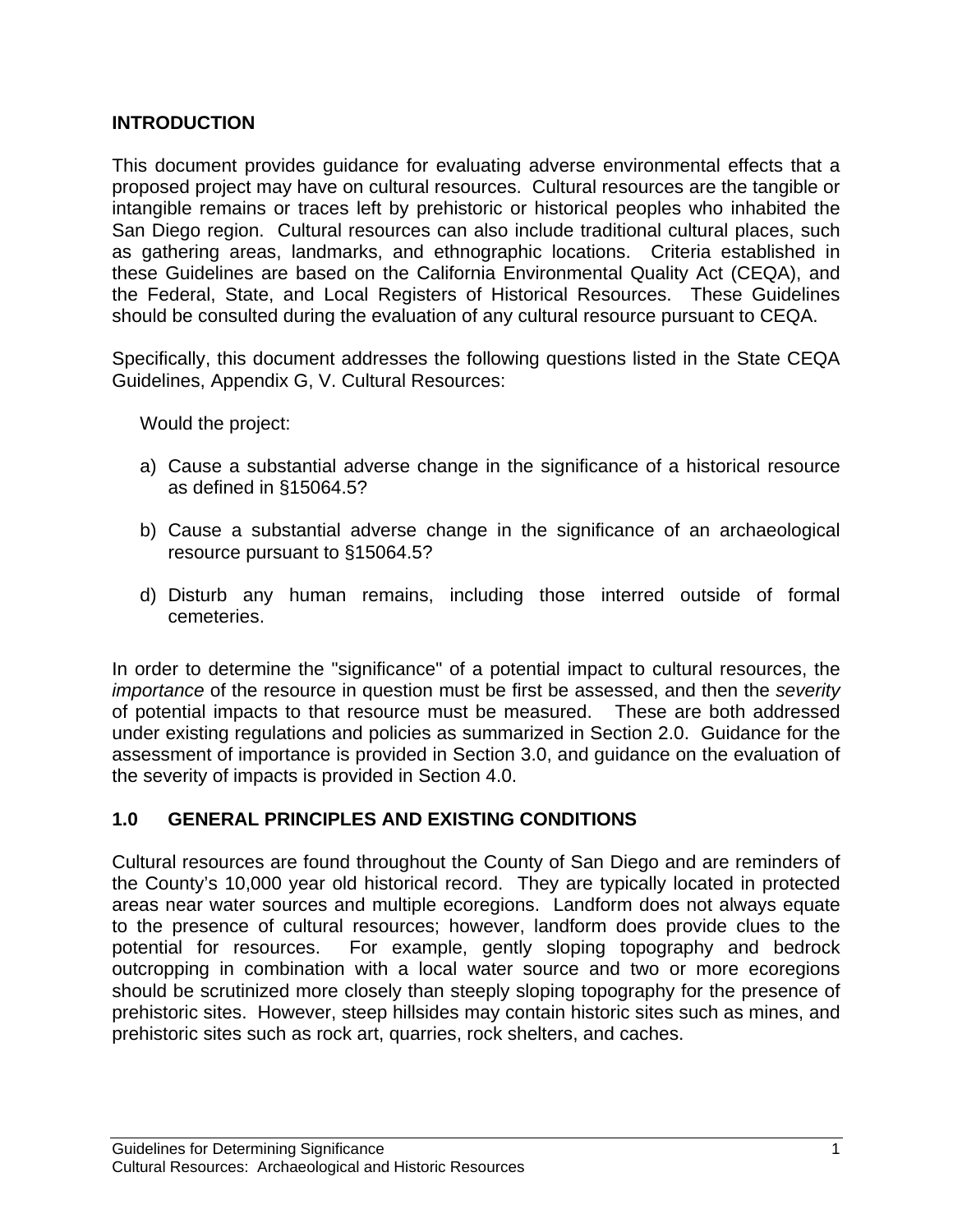Cultural resources encompass both the built (post-1769) and the archaeological environments as well as traditional cultural properties. They require an understanding of basic concepts before a determination of significance can be made. The following subsections provide a cultural background for San Diego County and the components of the cultural environment.

# **1.1 San Diego County Cultural Background**

Archaeological evidence reveals that San Diego County has a long cultural history beginning approximately 10,000 years ago. The following cultural background discusses the characteristics of each cultural period of prehistory and history. The information that follows (subsections 1.1.1 and 1.1.2, and Table 1) is reproduced with the permission of the author, *Dennis Gallegos*<sup>1</sup>.

# **1.1.1 Pre-Contact Background**

The body of current research of Native American (Pre-Contact) occupation in San Diego County recognizes the existence of at least two major cultural traditions, discussed here as Early Period/Archaic and Late Period, based upon general economic trends and material culture (Table 1). Within San Diego County, the Early Period/Archaic includes the period from 10,000 to 1,300 years ago, while the Late Period is from 1,300 years ago to historic (Spanish) contact. The Post-contact/Historic Period covers the time from Spanish contact to present. Terminology used for the past 10,000 year history of San Diego County includes a mixture of ideas of ordering archaeological sites using terms for peoples, collections of artifacts, and temporal time frames. The first ordering was by Malcolm Rogers who used the terms: Shell-Midden people, Scraper-Maker culture (scraper-makers), and Yuman (Rogers 1929). He later revised his chronology to use the terms San Dieguito (Scraper-Maker), La Jolla culture (Shell-Midden people) and Yuman (Rogers 1945). Claude Warren characterized the San Dieguito Tradition as: "… a wide range of scraper types made on side-struck flakes and finished by wellcontrolled percussion flaking, leaf-shaped knives or large points of several varieties, leafshaped, lanceolate and slightly shouldered points in small number. Chipped stone crescents, often eccentric in form, hammerstones and flaked tools are few in number. Milling stones and manos are noticeably absent" (Warren 1968). Warren's revision to Rogers' La Jolla culture, was called the Encinitas Tradition wherein he identifies: "…the majority of flaked stone tools being percussion flaked and made from local macrocrystalline rock. A large percentage of the tool assemblage is composed of chopping, scraping and cutting tools and hammerstones. Projectile points are rare and

<sup>1</sup> <sup>1</sup> Further readings pertinent to the Luiseño and Kumeyaay (Diegueño) Native Americans include: Almstedt (1974); Barrows (1900); Bean (1972); Bean and Saubel (1972); Bean and Shipek (1978); Burrus (1967); Cuero (1968); Drucker (1939); Dubois (1908); Gifford (1918); Harrington (1978); Hedges and Beresford (1986); Heizer and Almquist (1971); Heizer and Whipple (1957); Hooper (1920); Keneally (1965); Kroeber (1925); Langdon (1970); Merrill (1973); Pourade (1960); Priestley (1937); Rudkin (1956); Shipek (1977, 1980, 1986a, 1986b, 1987, 1988, 1989a, 1989b, 1991, 1993); Sparkman (1908); Spicer (1962); Spier (1923); Strong (1929); Tibesar (1955); Underhill (1941); White (1963); Wolcott (1929); and Woodward (1934).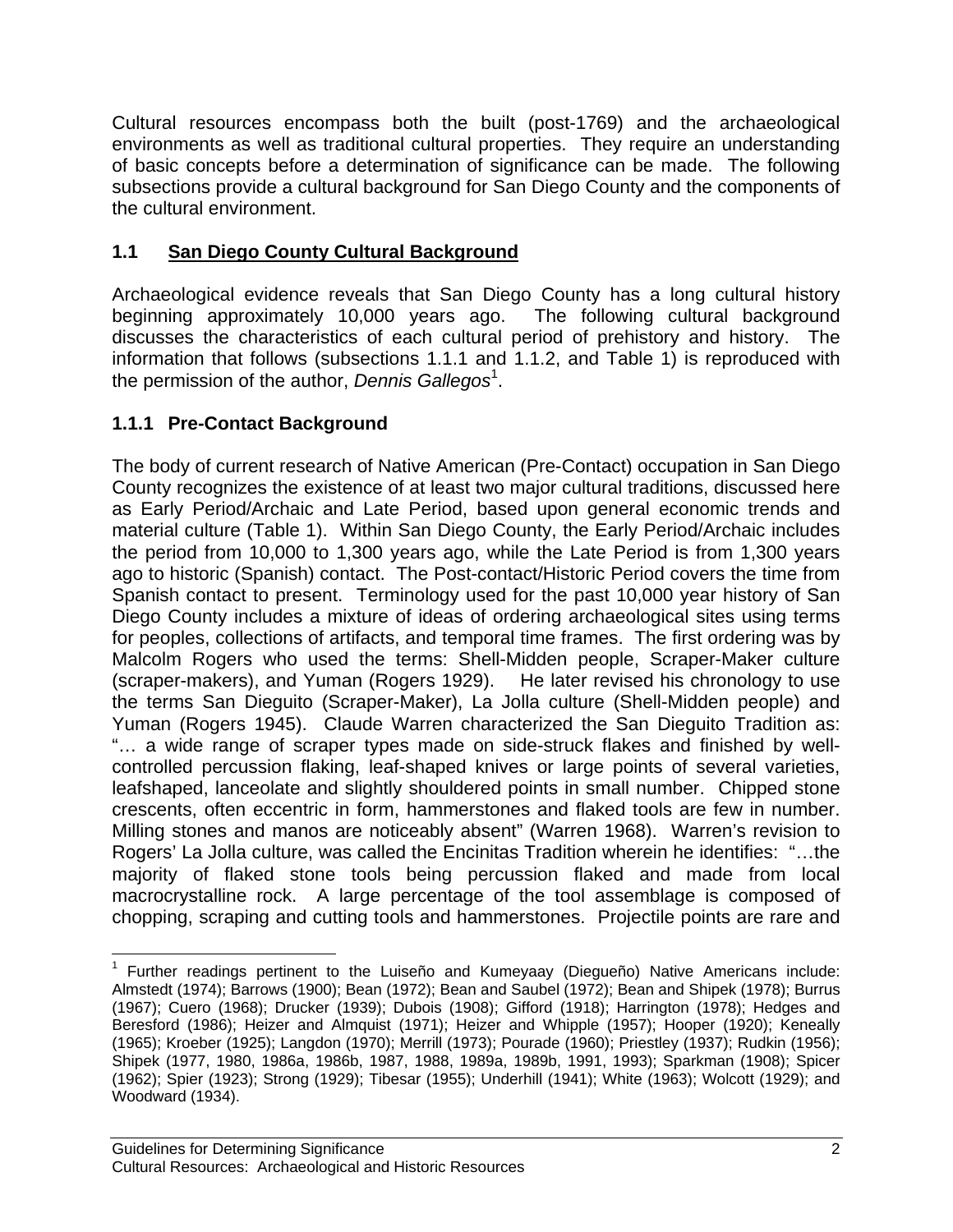rather large, suggesting the use of darts, rather than bow and arrow. Ground stone items include large numbers of manos and milling stones usually shaped through use, and occasional items such as doughnut stones, discs and cogstones…Bone tools are rare but include awls, antler flakers, beads…Shell items are also limited, but include beads, pendants…Basketry is represented…Loosely flexed burials are found throughout the area…" (Warren et al. 1968). Warren has more recently updated his chronology and for the San Dieguito Tradition (Initial Occupation) has since included milling tools and a wider range of tools and food sources, and now discusses the potential of Transitional and intermediate stages of occupation to cover the past 10,000 years of Native American occupation in San Diego County (Warren 1998). Early Man in San Diego County was discussed by George Carter in the 1950s; however little to no evidence of Pleistocene human occupation supports this hypothesis (Carter 1957).

# **Early Period/Archaic**

The Early Period/Archaic includes the San Dieguito, La Jolla and Pauma complexes, which are poorly defined, as are the interrelationships between contemporaneous inland, desert, and coastal assemblages (Gallegos 1987). Initially believed to represent big game hunters, the San Dieguito people are better typified as a hunting and gathering society. These people had a relatively diverse and non-specialized economy wherein relatively mobile bands accessed and used a wide range of plant, animal, and lithic resources. Movement of early groups from the California desert may have been spurred by the gradual desiccation of the vast pluvial lake system that dominated inland basins and valleys during the early to middle Holocene. This hypothesis is supported by the similarity between Great Basin assemblages and those of Early Holocene Archaic sites in San Diego County. Several researchers recognized the regional similarity of artifacts and grouped these contemporaneous complexes under the nomenclature of either the Western Pluvial Lakes Tradition or the Western Lithic Co-tradition (Bedwell 1970; Davis et al. 1969; Moratto 1984; Rogers 1939; Warren 1967).

Early migrations into San Diego County may have come from the north. Recent work on the northern Channel Islands near Santa Barbara demonstrates island occupation dating back to the terminal Pleistocene, roughly 11,600 years ago (Erlandson et al. 1996; Johnson et al. 2000). At this early date, a fully maritime-adapted population exploited shellfish and used seaworthy boats to ply channel waters. Fish were captured using bone gorges by 10,000 years ago (Rick et al. 2001). Such early dates are lacking for the adjacent Santa Barbara mainland; presumably because the rise in sea level brought about by post-Pleistocene deglaciation would have inundated sites along the late Pleistocene/early Holocene coastlines. At this time in San Diego County, the shoreline stood two to six kilometers (km) farther seaward than today's coast (Masters and Gallegos 1997). Therefore, any evidence for early coastal adaptation coeval with that of the northern Channel Islands may have been destroyed within this two to six km paleo-shoreline area by sea encroachment thousands of years ago.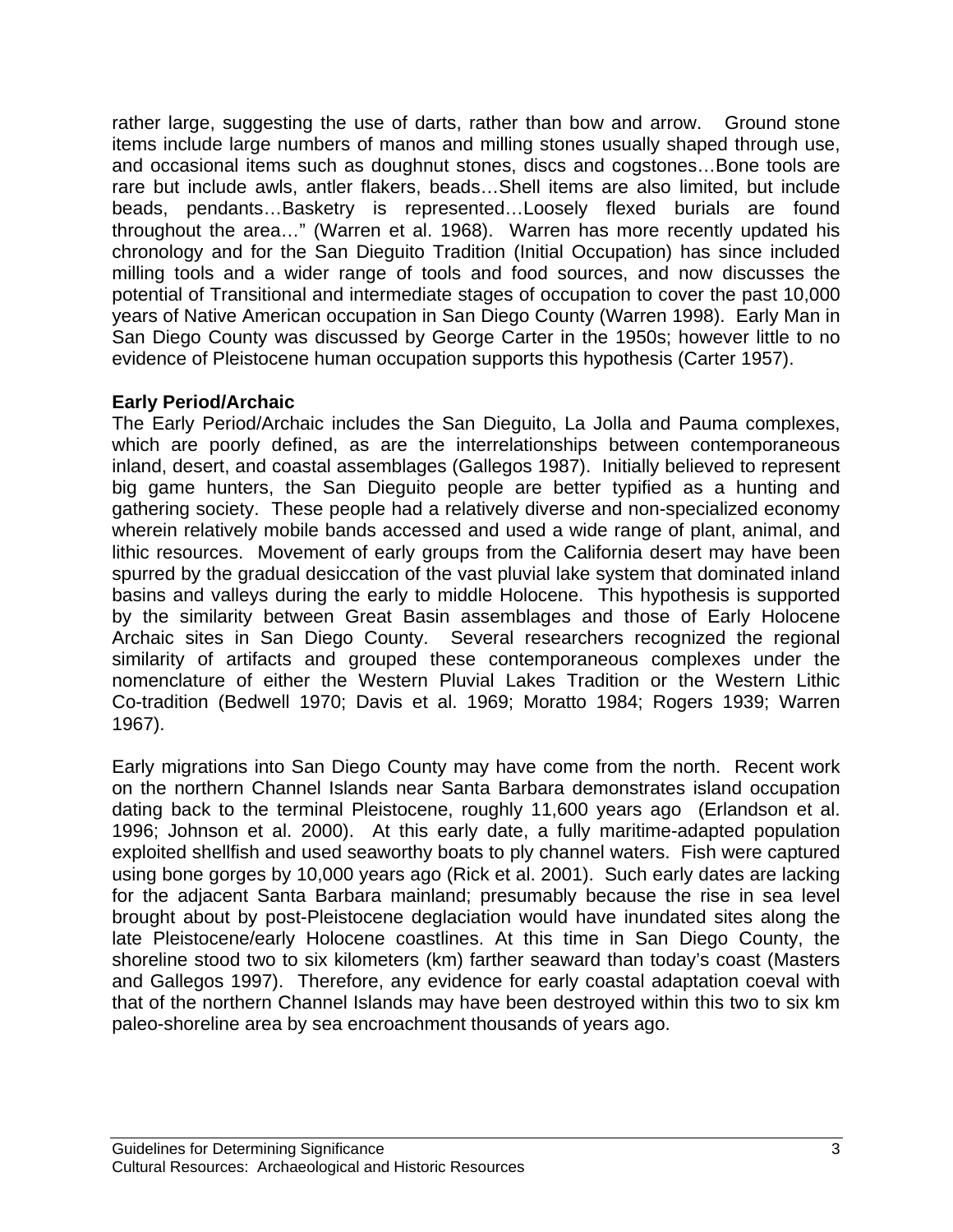The origin of coastal populations in San Diego County and subsequent interaction between these populations and Great Basin/desert groups is a subject of some debate (Gallegos 1987). Whether they migrated into San Diego County from the coast or inland, the first occupants immediately exploited coastal and inland resources of plants, animals, shellfish, and fish (Gallegos 1991; Moriarty 1967; Kaldenberg 1982; Kyle et al. 1998).

The development of a generalized economic system indicates that the initial occupation, referred to here as San Dieguito can be placed within the general Archaic pattern. Archaic cultures occur within North America at slightly different times in different areas, but are generally correlated with local economic specialization growing out of the earlier Paleo-Indian Tradition (Willig et al. 1988). Archaic cultures are often represented by more diverse artifact assemblages and more complex regional variation than Paleo-Indian traditions. This is generally thought to have resulted from the gradual shift away from a herd-based hunting focus to a more diverse and area specific economy.

The earliest known sites are found near coastal lagoons and river valleys of San Diego County. These sites are the Harris Site (CA-SDI-149), Agua Hedionda sites (CA-SDI-210/UCLJ-M-15 and CA-SDI-10695), Rancho Park North (CA-SDI-4392/SDM-W-49), and Remington Hills (CA-SDI-11069), dating from 9,500 to 8,000 years ago. The northern San Diego County coastal lagoons supported large populations, circa 6,000 years ago, as shown by the numerous radiocarbon-dated sites adjacent to these lagoons. After 3,000 to roughly 1,500 years ago, there are fewer archaeological sites in northern San Diego County. This reduction in number of archaeological sites can be attributed to the slowing of the rise in sea level and concomitant siltation of coastal lagoons causing the depletion of shellfish and other lagoon resources (Gallegos 1985; Miller 1966; Warren and Pavesic 1963). Archaeological sites dated to circa 2,000 years ago are found in the Camp Pendleton area (Byrd and Reddy 2002), wherein shellfish (*Donax gouldii*) were collected from open-shore sandy beach habitat; and bay species were still abundant in San Diego Bay, and present but not as dominate in other lagoons. Batiquitos Lagoon and perhaps other lagoons reopened circa 1,500 years ago, therein producing shellfish, but not in the quantity, size or variety of shellfish as documented for the early to middle Holocene (Miller 1966, Gallegos 1985).

The La Jolla and Pauma complexes, which are referred to as following the San Dieguito Complex, may simply represent seasonal or geographic variations of the somewhat older and more general San Dieguito Complex. Inland Early/Archaic Period occupation sites have been reported in coastal settings, transverse valleys, sheltered canyons, benches and knolls (True 1958; Warren et al. 1961). In north San Diego County, noncoastal sites were termed "Pauma Complex" by True (1958, 1980), and were defined as containing a predominance of grinding implements (manos and metates), a general lack of shellfish remains, a greater tool variety, and express an emphasis on both gathering and hunting (True 1958, 1980; Warren et al. 1961; Waugh 1986).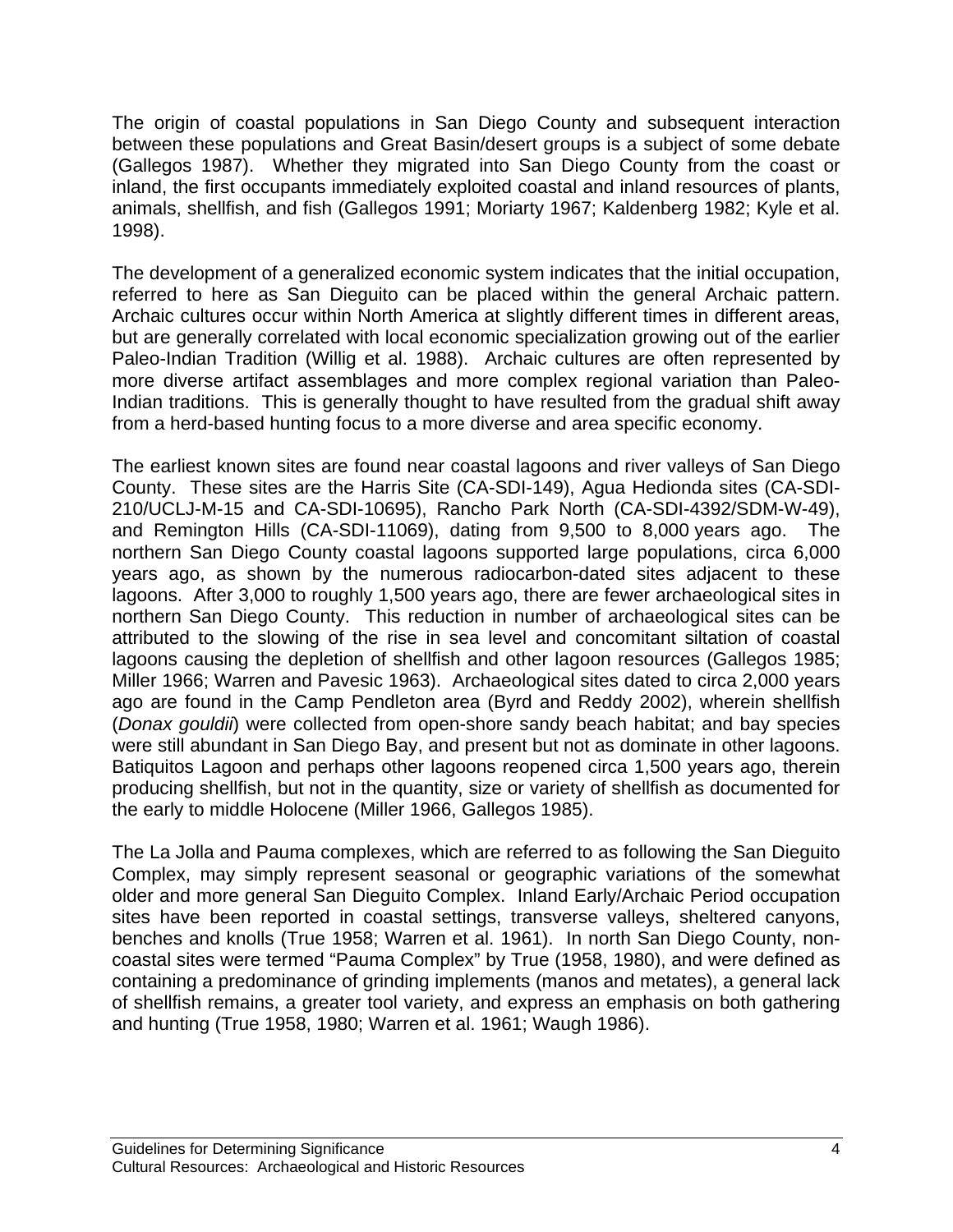Early Period/Archaic sites from 10,000 to 1,300 years ago within San Diego County include a range of sites that include coastal and inland valley habitation sites, inland hunting and milling camps, and quarry sites, usually in association with fine-grain metavolcanic material. Material culture assemblages during this long period are remarkably similar in many respects. These deposits may well represent a process of relative terrestrial economic stability and presumably slow cultural change. Though various culture traits developed or disappeared during the long span of 10,000 to 1,300 years ago, there is a clear pattern of cultural continuity during this period.

# **Late Period**

During the Late Period (circa 1,300 to historic contact), a material culture pattern similar to that of historic Native Americans first becomes apparent in the archaeological record. The economic pattern during this period appears to be one of more intensive and efficient exploitation of local resources. The prosperity of these highly refined economic patterns is well evidenced by the numerous Kumeyaay/Diegueño and Luiseño habitation sites scattered throughout San Diego County. This increase in Late Period site density probably reflects both better preservation of the more recent archaeological record and a gradual population increase within the region. Artifacts and cultural patterns reflecting this Late Period pattern include small projectile points, pottery, the establishment of permanent or semi-permanent seasonal village sites, a proliferation of acorn milling sites in the uplands, the presence of obsidian from the Imperial Valley source Obsidian Butte, and interment by cremation.

Luiseño occupation in northern San Diego County during the late Holocene has been viewed as an occupation that migrated from the desert to the coast (Rogers 1966), an incursion called "the Shoshonean Wedge" (Kroeber 1925). Late Period culture patterns were shared with groups along the northern and eastern periphery of San Diego County, incorporating many elements of their neighbors' culture into their own cultures. This transference and melding of cultural traits between neighboring groups makes positive association of archaeological deposits with particular ethnographically known cultures difficult. This is particularly true of the groups within San Diego County. Although significant differences exist between Luiseño and Kumeyaay/Diegueño cultures (including linguistic stock), the long interaction of these groups during the Late Period resulted in the exchange of many social patterns. Archaeologists must rely heavily on ethnographic accounts of group boundaries as recorded during the historic period, although it is not known how long these boundaries had been in place or the validity of these boundaries as presently reported.

Kroeber (1925) placed the Kumeyaay and Luiseño boundary between Agua Hedionda and Batiquitos Lagoon. According to Luomala (1978) the territory of the Ipai extended along the coast from the San Luis Rey River in the north to San Diego Bay in the south with San Felipe Creek marking the eastern boundary. The territory of the Tipai, the southern group, extended south from San Diego Bay to include parts of Mexico and the southern mountains. Florence Shipek (1993) identified the northern and southern Kumeyaay/Diegueño tribal boundary as: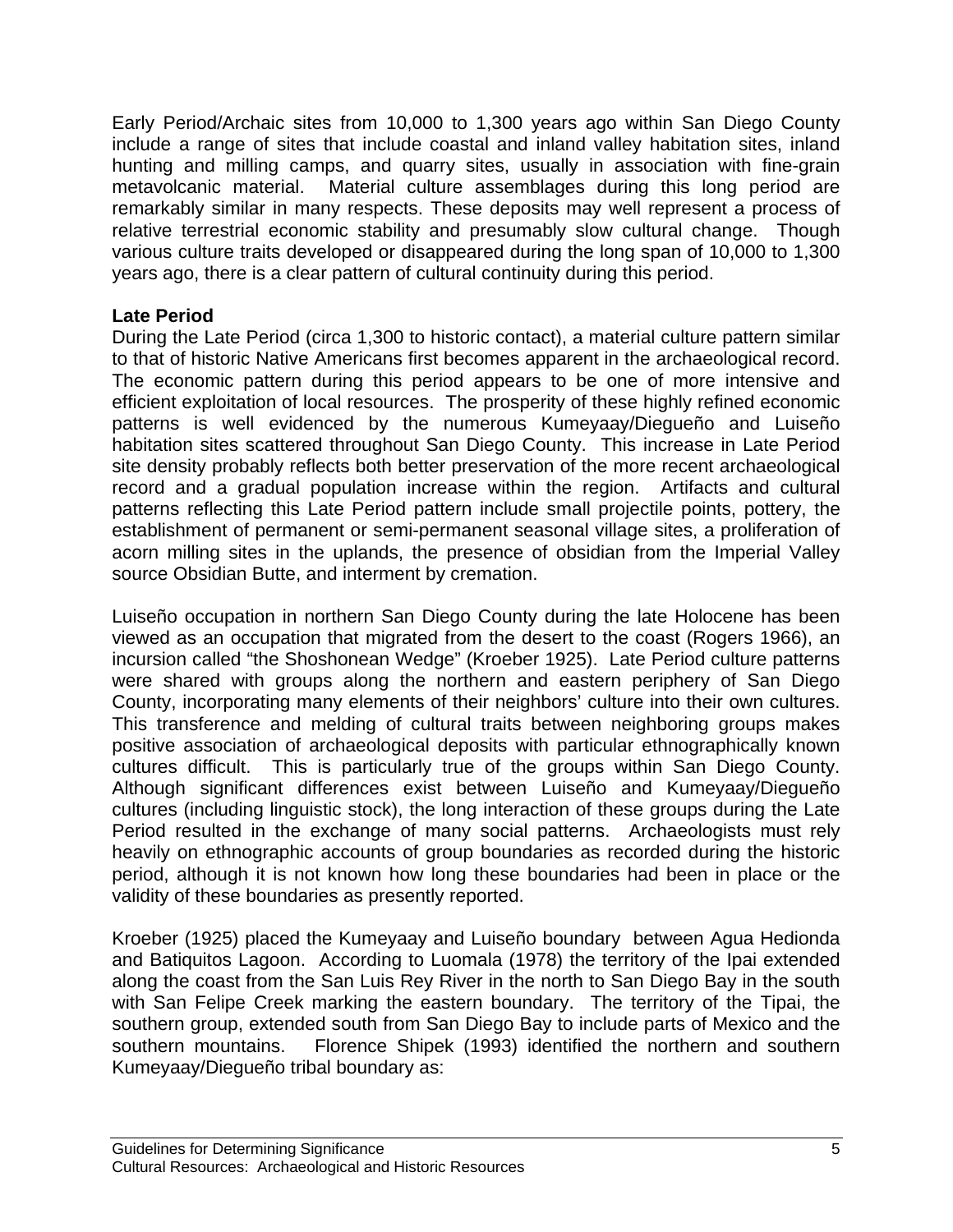In 1769, the Kumeyaay national territory started at the coast about 100 miles south of the Mexican border (below Santo Tomas), thence north to the coast at the drainage divide south of the San Luis Rey River including its tributaries. Using the U.S. Geological Survey topographic maps, the boundary with the Luiseño then follows that divide inland. The boundary continues on the divide separating Valley Center from Escondido and then up along Bear Ridge to the 2240 contour line and then north across the divide between Valley Center and Woods Valley up to the 1880-foot peak, then curving around east along the divide above Woods Valley (Shipek 1993).

# **1.1.2 Historical Background**

The history of San Diego County is commonly presented in terms of Spanish, Mexican, and American political domination. A discussion of historic land use and occupation under periods of political rule by people of European and Mexican origin is justified on the basis of characteristics associated with each period, when economic, political, and social activities were influenced by the prevailing laws and customs. Certain themes are common to all periods, such as the development of transportation, settlement, and agriculture. Robinson (1969) provides a comprehensive account of public and privately owned land in California, with a discussion of laws, activities and events related to the development of the state.

# **Spanish Period (1769-1821)**

The Spanish Period represents exploration, the establishment of the San Diego Presidio and missions at San Diego (1769) and San Luis Rey (1798), and *asistencias* (chapels) to the San Diego Mission at Santa Ysabel (1818) and to the San Luis Rey Mission at Pala (1816). Horses, cattle, agricultural foods and weed seeds, and a new architectural style and method of building construction were also introduced. Spanish influence continued after 1821 when California became a part of Mexico. For a period of time under Mexican rule, the missions continued to operate as in the past, and laws governing the distribution of land were also retained.

# **Mexican Period (1821-1848)**

The Mexican Period includes the initial retention of Spanish laws and practices until shortly before secularization of the missions in 1834, a decade after the end of Spanish rule. Although several grants of land were made prior to 1834, vast tracts of land were dispersed through land grants offered after secularization. Cattle ranching prevailed over agricultural activities, and the development of the hide and tallow trade increased during the early part of this period. The Pueblo of San Diego was established and transportation routes were expanded. The Mexican Period ended in 1848 as a result of the Mexican-American War.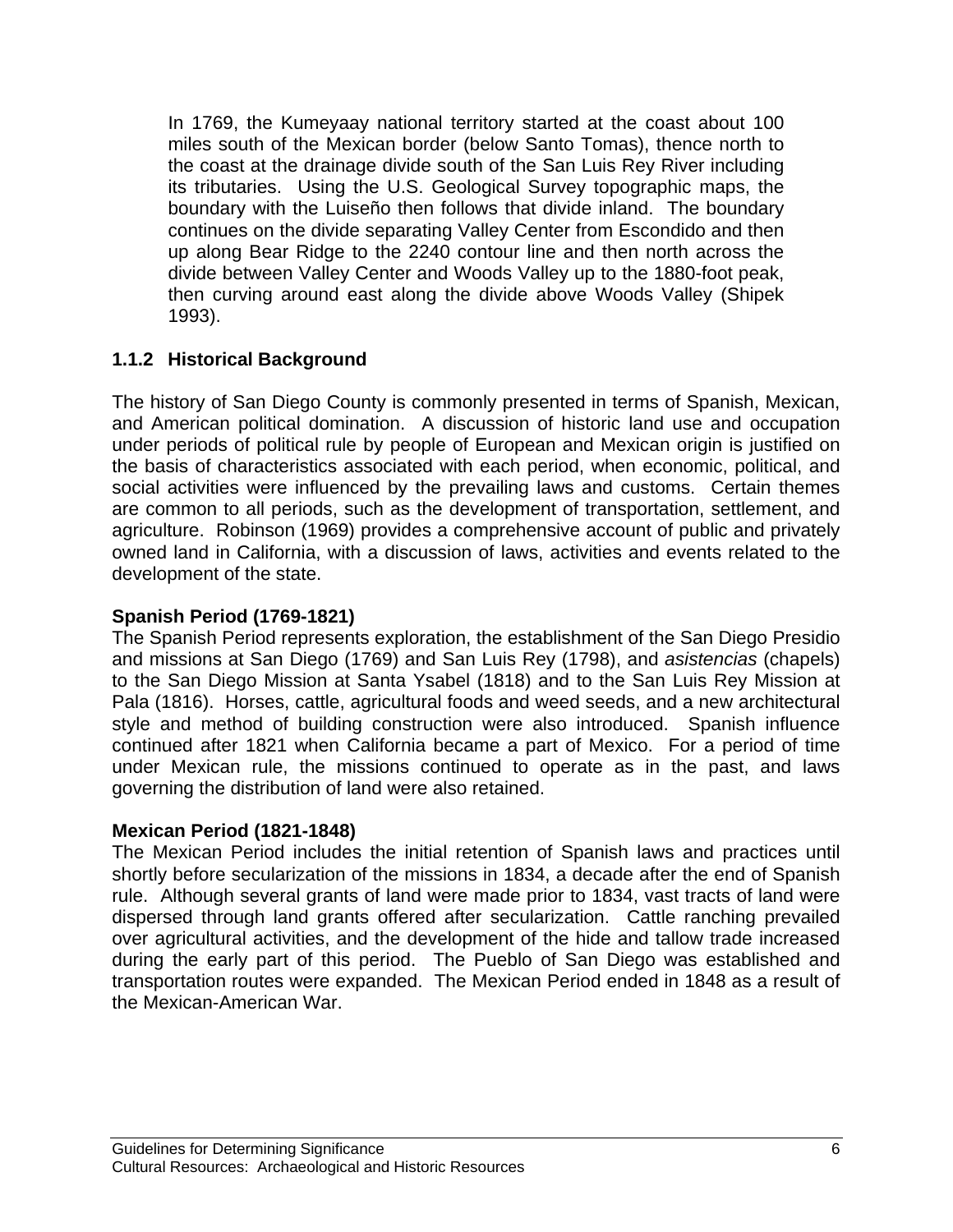# **American Period (1848 to Present)**

The American Period began when Mexico ceded California to the United States under the Treaty of Guadalupe Hidalgo. Terms of the treaty brought about the creation of the Lands Commission, in response to the Homestead Act of 1851 that was adopted as a means of validating and settling land ownership claims throughout the state. Few Mexican ranchos remained intact because of legal costs and the difficulty of producing sufficient evidence to prove title claims. Much of the land that once constituted rancho holdings became available for settlement by immigrants to California. The influx of people to California and the San Diego region resulted from several factors including the discovery of gold in the state, the conclusion of the Civil War, the availability of free land through passage of the Homestead Act, and later, the importance of San Diego County as an agricultural area supported by roads, irrigation systems, and connecting railways. The growth and decline of towns occurred in response to an increased population and the economic boom and bust cycle in the late 1800s.

# **1.1.3 Native American Perspective**

In addition to the point of view discussed above, the County acknowledges that other perspectives exist to explain the presence of Native Americans in the region. The Native American perspective is that they have been here from the beginning as described by their creation stories. Similarly, they do not necessarily agree with the distinction that is made between different archaeological cultures or periods, such as "La Jolla" and "San Dieguito". They instead believe that there is a continuum of ancestry, from the first people to the present Native American populations of San Diego. To acknowledge this perspective, consultation with affected Native American communities can be beneficial to fully understand the impact to cultural resources. The consultation is typically administered pursuant to Senate Bill 18 (see Section 2.2).

# **2.0 EXISTING REGULATIONS AND POLICIES**

In the County of San Diego, adverse impacts to cultural resources are primarily addressed through the California Environmental Quality Act (CEQA), the National Register of Historic Places, California Register of Historical Resources, San Diego County Local Register of Historical Resources, San Diego County Resource Protection Ordinance (RPO), and Conservation Element (Part X) of the San Diego County General Plan. These and other local regulations are summarized below. Additional federal and state regulations that govern the assessment and protection of cultural resources can be found in Attachment A.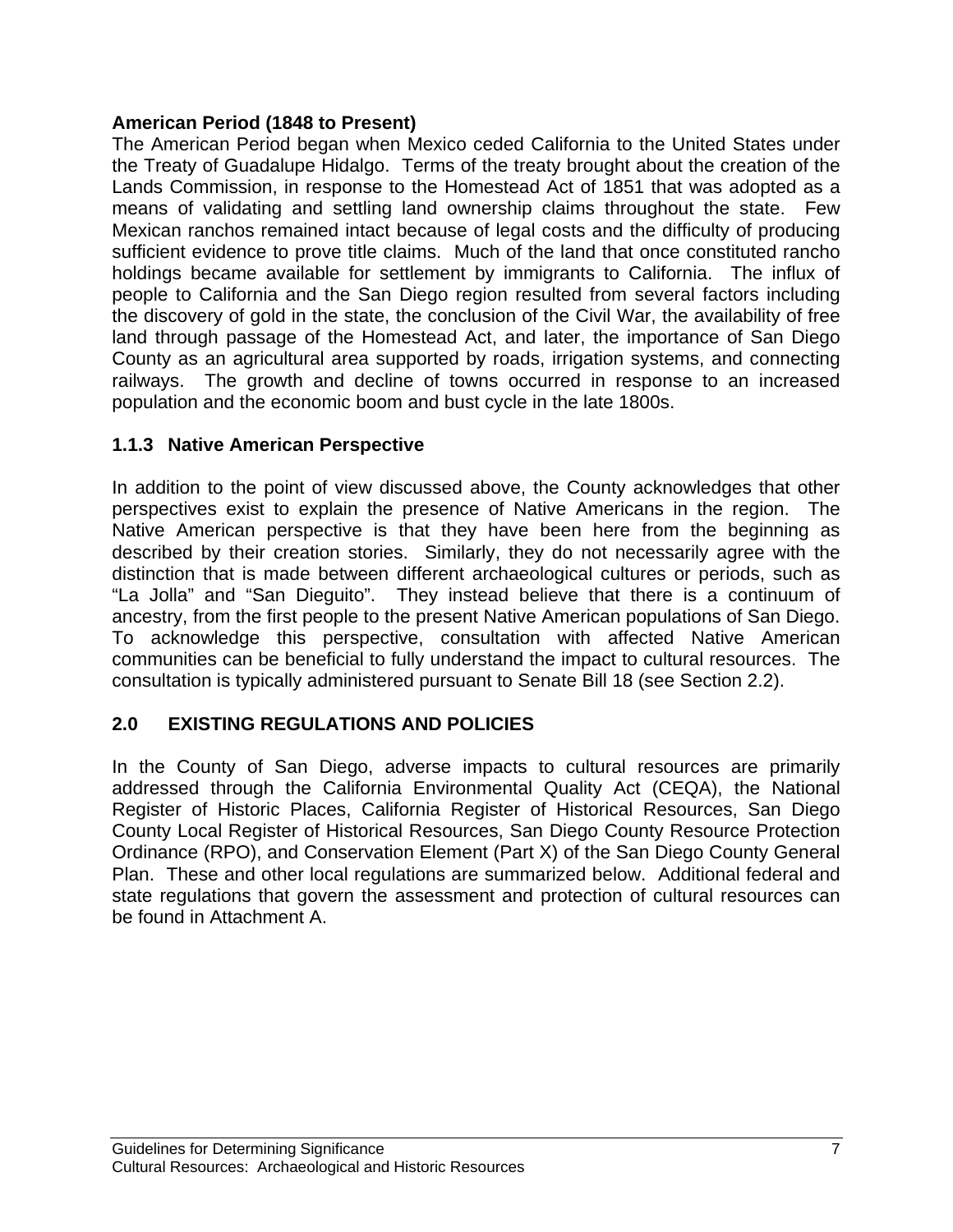# **2.1 Federal Regulations and Standards**

# National Register of Historic Places, 1981<sup>2</sup><br>[http://ecfr.gpoaccess.gov]

The National Register is an authoritative guide to be used by Federal, State, and local governments, private groups and citizens to identify the Nation's cultural resources and to indicate what properties should be considered for protection from destruction or impairment. Listing of private property on the National Register does not prohibit under Federal law or regulation any actions which may otherwise be taken by the property owner with respect to the property.

### **2.2 State Regulations and Standards**

### **Traditional Tribal Cultural Places, 2004**<sup>3</sup>

[http://www.leginfo.ca.gov/pub/03-04/bill/sen/sb\_0001-0050/sb\_18\_bill\_20040930\_chaptered.pdf]

The Traditional Tribal Cultural Places Bill of 2004 requires local governments to consult with Native California groups at the earliest point in the local government land use planning process. The consultation intends to establish a meaningful dialogue regarding potential means to preserve Native American places of prehistoric, archaeological, cultural, spiritual, and ceremonial importance. It allows for tribes to hold conservation easements and for tribal cultural places to be included in open space planning.

# **California Environmental Quality Act (CEQA)**<sup>4</sup>

[http://ceres.ca.gov/ceqa/]

The California Environmental Quality Act requires that cultural resources be considered when assessing the environmental impacts of proposed projects. Specifically applicable provisions of the State CEQA Guidelines are summarized in Section 3.0.

### **California Register of Historical Resources, 1993**<sup>5</sup>

[http://www.leginfo.ca.gov/cgi-bin/displaycode?section=prc&group=05001-06000&file=5020-5029.5]

The California Register's purpose is to develop and maintain, "an authoritative guide to be used by state and local agencies, private groups, and citizens to identify the state's historical resources and to indicate which properties are to be protected, to the extent prudent and feasible, from substantial adverse change." Sites, places, or objects, which are eligible to the National Register, are automatically included in the California Register.

# **Human Remains**<sup>6</sup>

[http://www.leginfo.ca.gov/cgi-bin/displaycode?section=hsc&group=07001-08000&file=7050.5-7055] HSC Section 7050.5 requires that in the event of discovery or recognition of any human remains in any location other than a dedicated cemetery, there shall be no further

 $\frac{1}{2}$  36 CFR 60

<sup>3</sup> SB 18, CC §815.3; GC §65040.2, §65092, §65351-52, §65560, §65352.3-52.5.

<sup>&</sup>lt;sup>4</sup> PRC, § 21000 et. seq. and the State CEQA Guidelines, CCR, §15000 et seq.

 $5$  PRC  $\S$ 5024.1.

<sup>6</sup> HSC §7050.5.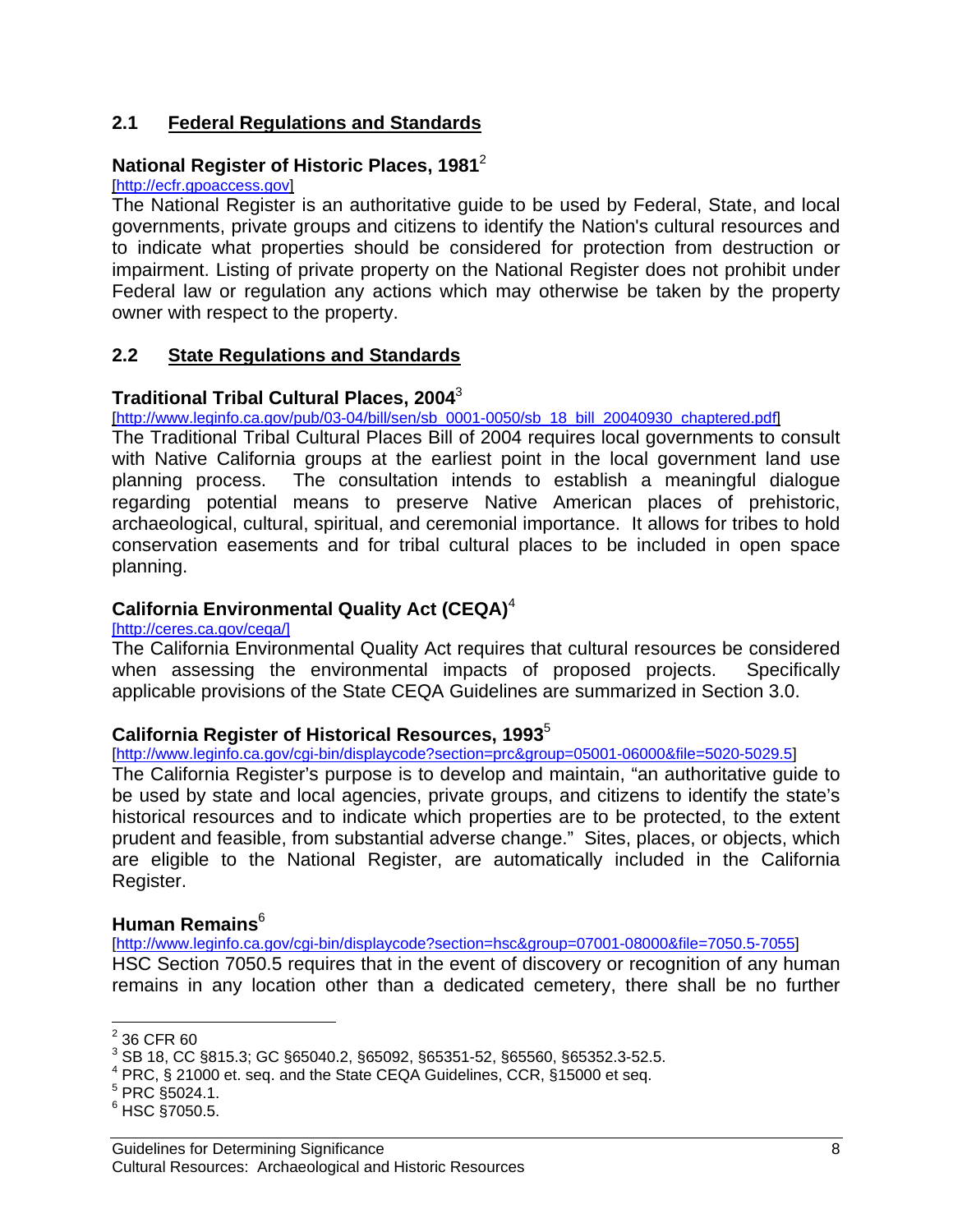excavation or disturbance of the site or any nearby area reasonably suspected to overlay adjacent remains until the County Coroner has examined the remains. If the Coroner determines the remains to be those of an American Indian, or has reason to believe that they are those of an American Indian, the Coroner shall contact, by telephone within 24 hours, the Native American Heritage Commission. In addition, any person who mutilates or disinters, wantonly disturbs, or willfully removes any human remains in or from any location other than a dedicated cemetery without authority of law is guilty of a misdemeanor.

# **2.3 Local Regulations and Standards**

# **Resource Protection Ordinance**<sup>7</sup>

[http://www.sdcounty.ca.gov/dplu/Resource/docs/3~pdf/res\_prot\_ord.pdf]

The majority of development in the County is subject to RPO. This ordinance requires that cultural resources be evaluated as part of the County's discretionary environmental review process and if any resources are determined significant under RPO, they must be preserved. RPO prohibits development, trenching, grading, clearing, and grubbing, or any other activity or use that may result in damage to significant prehistoric or historic site lands, except for scientific investigations with an approved research design prepared by an archaeologist certified by the Society of Professional Archaeologists.

# **Conservation Element (Part X) of the San Diego County General Plan**

The Conservation Element of the San Diego County General Plan provides policies for the protection of natural resources. These policies provide guidance for the preservation of cultural resource.

# **Mills Act (San Diego County) – Historical Property Contracts, 2002**<sup>8</sup>

[http://www.sdcounty.ca.gov/cob/ordinances/index\_2002.html and http://www.sdcounty.ca.gov/cob/ordinances/index\_2004.html]

Ordinance 9425 amended by Ordinance 9628 provides for reduced property taxes on eligible historic properties, if the owner agrees to maintain and preserve the property. Preservation of properties is to be in accordance with the standards and guidelines set forth by the Secretary of the Interior. The Mills Act serves as an economic incentive to owners to preserve their historic properties for the benefit of the entire community.

# **San Diego County Local Register of Historical Resources, 2002**<sup>9</sup>

[http://www.sdcounty.ca.gov/cob/ordinances/index\_2002.html]

The San Diego County Local Register's purpose is to develop and maintain, "an authoritative guide to be used by state agencies, private groups, and citizens to identify the County's historical resources and to indicate which properties are to be protected, to the extent prudent and feasible, from substantial adverse change." Sites, places, or objects, which are eligible to the National Register or California Register, are automatically included in the San Diego County Local Register.

 $\overline{a}$ <sup>7</sup> Ordinance 9842, County Administrative Code §86.601-86.608.

<sup>8</sup> Ordinance 9425 and 9628, County Administrative Code §88.6-88.19.

<sup>9</sup> Ordinance 9493, County Administrative Code §396.7.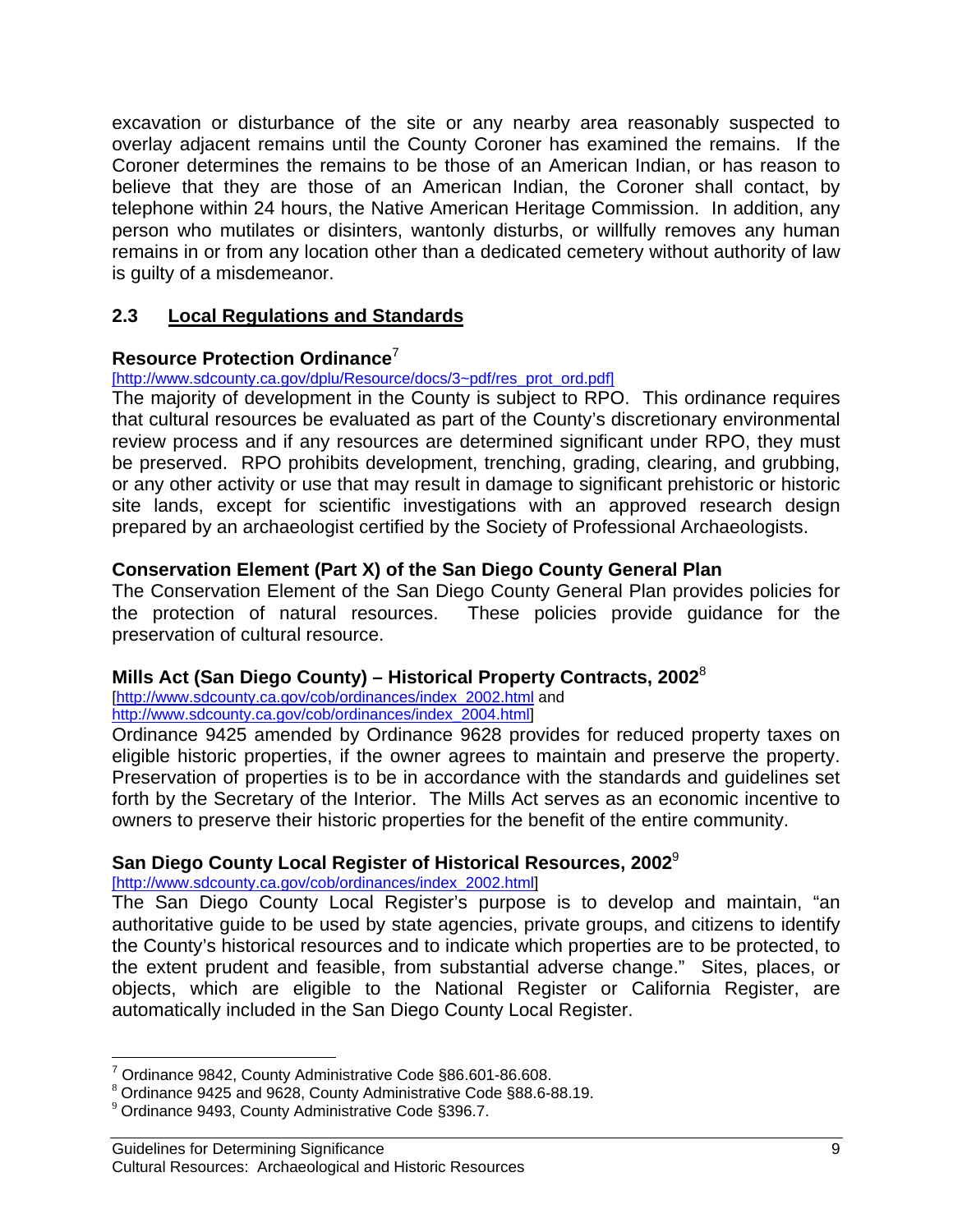# **San Diego County Historic Site Board, 2000**<sup>10</sup>

### [http://www.sdcounty.ca.gov/cob/ordinances/index\_2000.html]

The function of the County of San Diego Historic Site Board (Advisory Body) is to provide decision makers with input regarding cultural resources (archaeological and historic). The Historic Site Board is responsible for reviewing resources seeking participation in the Mills Act and projects with significant cultural resources.

# **Zoning Ordinance**<sup>11</sup>

### [http://www.sdcounty.ca.gov/dplu/docs/z5000.pdf]

Sections 5700-5749 of the Zoning Ordinance provide the procedures for landmarking Historic/Archaeological resources with an "H" (Historic) Designator. The application of this designator to a property requires the owner to submit and receive approval by the Department of Planning and Land Use of a site plan for any changes to the exterior of a resource. In addition, it identifies the only situations in which a landmarked resource may be demolished or relocated.

The "J" Designator is reserved for the Julian Historic District. In addition to the requirements of the "H" Designator, "J" Designated properties are referred to the Julian Historic District Architectural Review Board for recommendation.

# **3.0 ASSESSING THE** *IMPORTANCE* **OF CULTURAL RESOURCES**

# **3.1 Applicable Regulations**

CEQA contains regulations regarding cultural resources as Historical Resources, Unique Archaeological Sites, and Human Remains. These provisions assist in assessing the importance of cultural resources. Section 15064.5 (a) of the State CEQA Guidelines provides a definition of "Historical Resources; Section 15064.5 (c) contains additional provisions regarding archaeological sites; and Section 15064.5 (d) & (e) contain additional provisions regarding human remains. Native American human remains are addressed in paragraph (d).

### **Historical Resources (§15064.5 (a))**

(a) For purposes of this section, the term "historical resources" shall include the following:

(1) A resource listed in, or determined to be eligible by the State Historical Resources Commission, for listing in the California Register of Historical Resources (Pub. Res. Code SS5024.1, Title 14 CCR. Section 4850 et seq.).

(2) A resource included in a local register of historical resources, as defined in section 5020.1(k) of the Public Resources Code or identified as significant in an historical resource survey meeting the requirements of section 5024.1(g) of the Public Resources Code, shall be presumed to be historically of culturally significant. Public agencies must treat any such resource as significant unless the preponderance of evidence demonstrates that it is not historically or culturally significant.

(3) Any object, building, structure, site, area, place, record, or manuscript which a lead agency determines to be historically significant or significant in the architectural, engineering, scientific, economic, agricultural, educational, social,

 $\overline{a}$ 

<sup>&</sup>lt;sup>10</sup> Ordinance 9139, County Administrative Code §396.5.<br><sup>11</sup> §§5700-5749: H Designator, J Designator.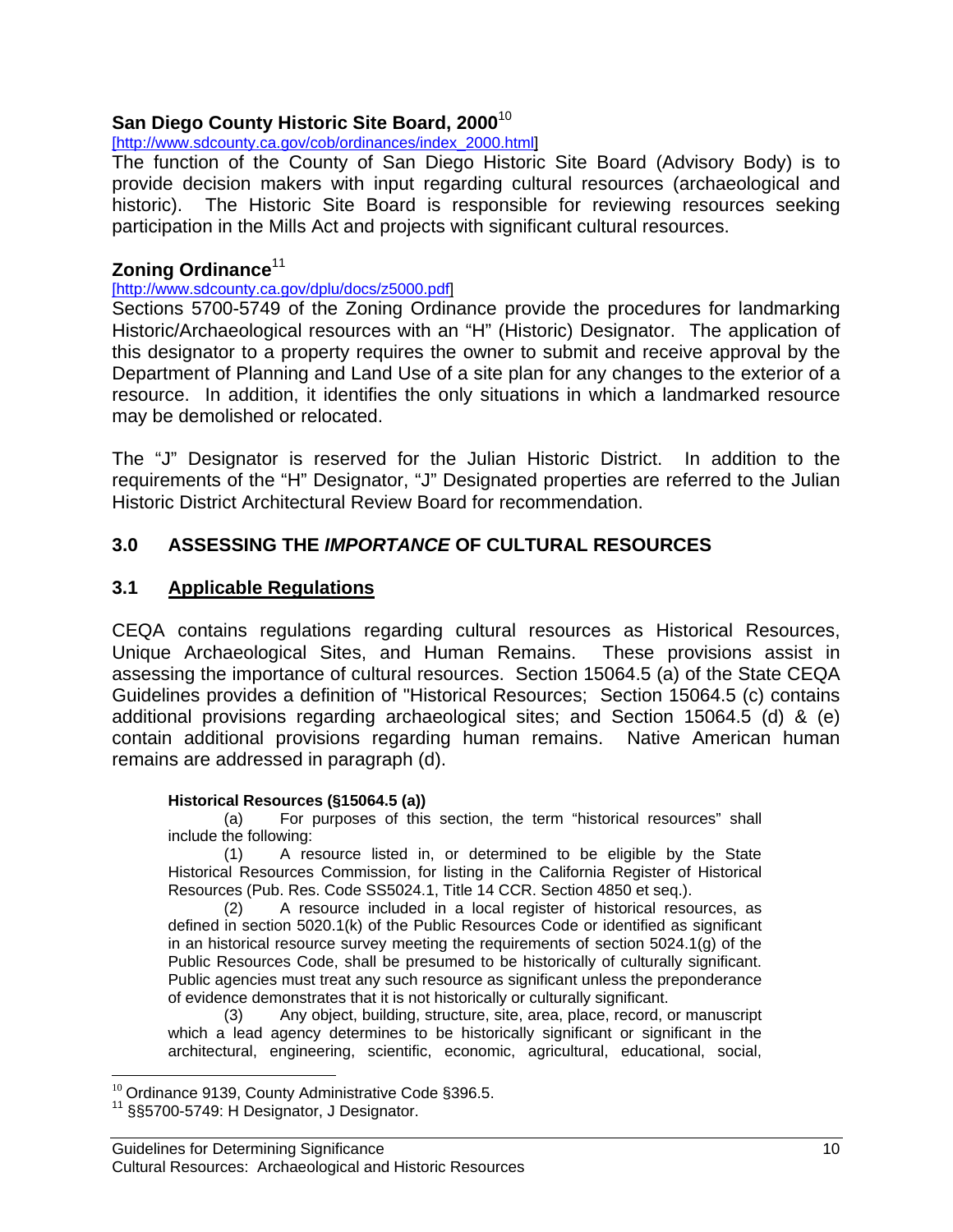political, military, or cultural annals of California may be considered to be an historical resource, provided the lead agency's determination is supported by substantial evidence in light of the whole record. Generally, a resource shall be considered by the lead agency to be "historically significant" if the resource meets the criteria for listing on the California Register of Historical Resources (Pub. Res. Code SS5024.1, Title 14, Section 4852) including the following:

(A) Is associated with events that have made a significant contribution to the broad patterns of California's history and cultural heritage;

(B) Is associated with the lives of persons important in our past;

(C) Embodies the distinctive characteristics of a type, period, region, or method of construction, or represents the work of an important creative individual, or possesses high artistic values; or

(D) Has yielded, or may be likely to yield, information important in prehistory or history.

(4) The fact that a resource is not listed in, or determined eligible for listing in the California Register of Historical Resources, not included in a local register of historical resources (pursuant to section 5020.1(k) of the Public Resources Code), or identified in an historical resources survey (meeting the criteria in section 5024.1(g) of the Public Resource Code) does not preclude a lead agency from determining that the resource may be an historical resource as defined in Public Resources Code section 5020.1(j) or 5024.1.

#### **Archaeological Sites (§15064.5 (c))**

(c) CEQA applies to effects on archaeological sites.

(1) When a project will impact an archaeological site, a lead agency shall first determine whether the site is an historical resource, as defined in subsection (a).

(2) If a lead agency determines that the archaeological site is an historical resource, it shall refer to the provisions of Section 21084.1 of the Public Resources Code, and this section, Section 15126.4 of the Guidelines, and the limits contained in Section 21083.2 of the Public Resources Code do not apply.

(3) If an archaeological site does not meet the criteria defined in subsection (a), but does meet the definition of a unique archaeological resource in Section 21083.2 of the Public Resources Code, the site shall be treated in accordance with the provisions of section 21083.2. The time and cost limitations described in Public Resources Code Section 21083.2 (c-f) do not apply to surveys and site evaluation activities intended to determine whether the project location contains unique archaeological resources.

(4) If an archaeological resource is neither a unique archaeological nor an historical resource, the effects of the project on those resources shall not be considered a significant effect on the environment. It shall be sufficient that both the resource and the effect on it are noted in the Initial Study or EIR, if one is prepared to address impacts on other resources, but they need not be considered further in the CEQA process.

#### **Human Remains (§15064.5 (d) & (e))**

(d) When an initial study identifies the existence of, or the probable likelihood, of Native American human remains within the project, a lead agency shall work with the appropriate Native Americans as identified by the Native American Heritage Commission as provided in Public Resources Code SS5097.98. The applicant may develop an agreement for treating or disposing of, with appropriate dignity, the human remains and any items associated with Native American burials with the appropriate Native Americans as identified by the Native American heritage Commission. Action implementing such an agreement is exempt from: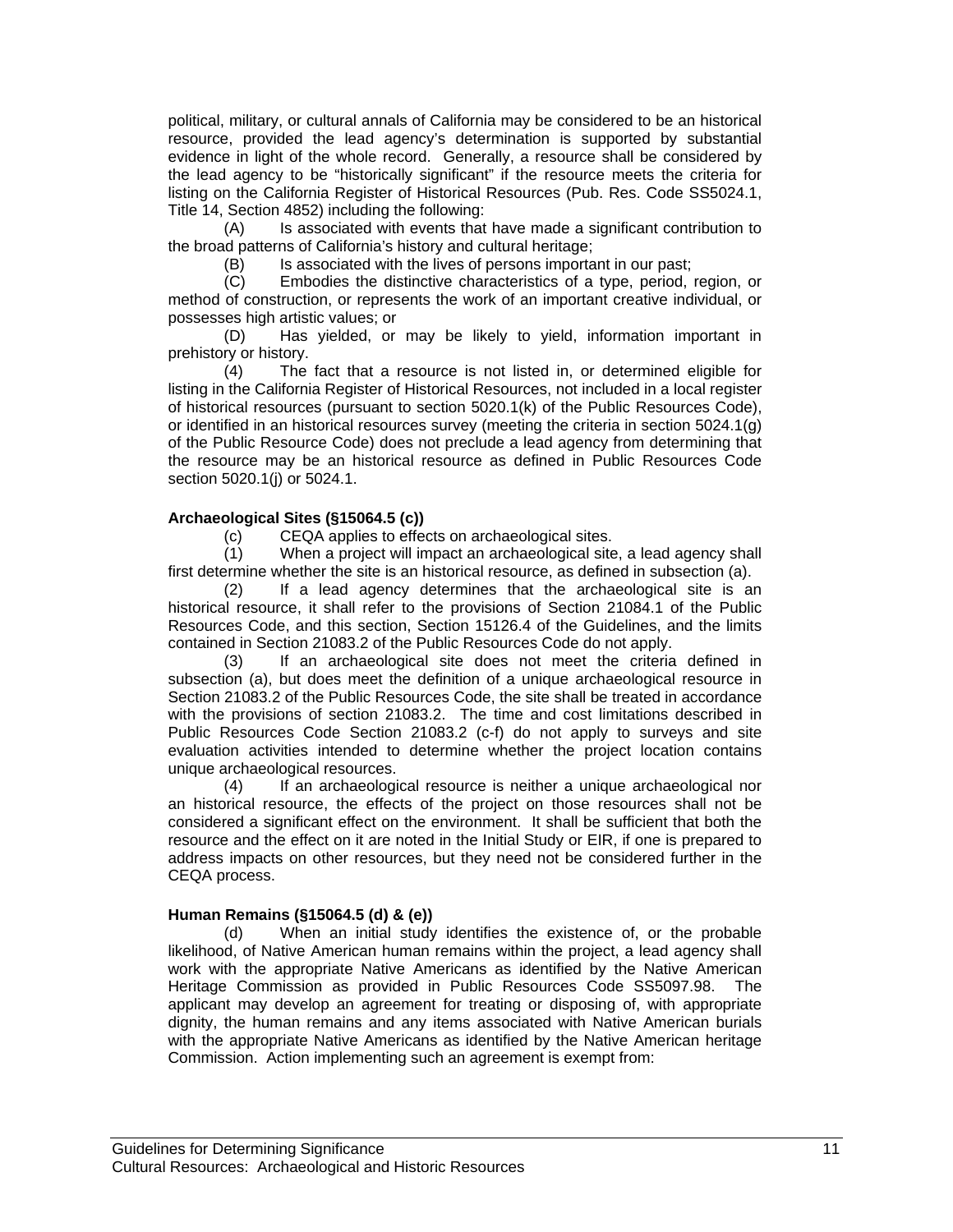(1) The general prohibition on disinterring, disturbing, or removing human remains from any location other than a dedicated cemetery (Health and Safety Code Section 7050.5).

(2) The requirement of CEQA and the Coastal Act.

Other regulations must also be considered during the evaluation of cultural resources. Specifically, the County of San Diego's RPO protects significant cultural resources. The RPO defines "Significant Prehistoric or Historic Sites" as follows:

### **Resource Protection Ordinance (Section 2)**

- 1. Any prehistoric or historic district, site, interrelated collection of features or artifacts, building, structure, or object either:
	- (a) Formally determined eligible or listed in the National Register of Historic Places by the Keeper of the National Register<sup>12</sup>; or
	- (b) To which the Historic Resource ("H" Designator) Special Area Regulations have been applied; or
- 2. One-of-a-kind, locally unique, or regionally unique cultural resources which contain a significant volume and range of data and materials; and
- 3. Any location of past or current sacred religious or ceremonial observances which is either:
	- (a) Protected under Public Law 95-341, the American Indian Religious Freedom Act or Public Resources Code Section 5097.9, such as burial(s), pictographs, petroglyphs, solstice observatory sites, sacred shrines, religious ground figures or,
	- (b) Other formally designated and recognized sites which are of ritual, ceremonial, or sacred value to any prehistoric or historic ethnic group.

Determining what is an important cultural resource worth preserving is a subjective and interpretive process; therefore, it is useful to utilize a standard assessment approach to evaluate cultural resources. In order to evaluate cultural resources, a comprehensive assessment must be conducted, including measuring the resource against the above State CEQA Guidelines provisions and criteria established by the National Register of Historic Places, the California Register of Historical Resources, and the San Diego County Local Register of Historical Resources, and the Resource Protection Ordinance as well as assessing the integrity of the resource.

# **3.2 Application of Regulations for the Determination of Resource Importance for the County of San Diego**

Determining resource importance is a two-step process. First, the cultural environment must be defined. Then the criteria for determining importance must be applied to the

 $\overline{a}$ 

 $12$  Note: The State Historic Resources Commission (SHRC) makes the determination of eligibility, which then goes to the Keeper who lists the resources on the register.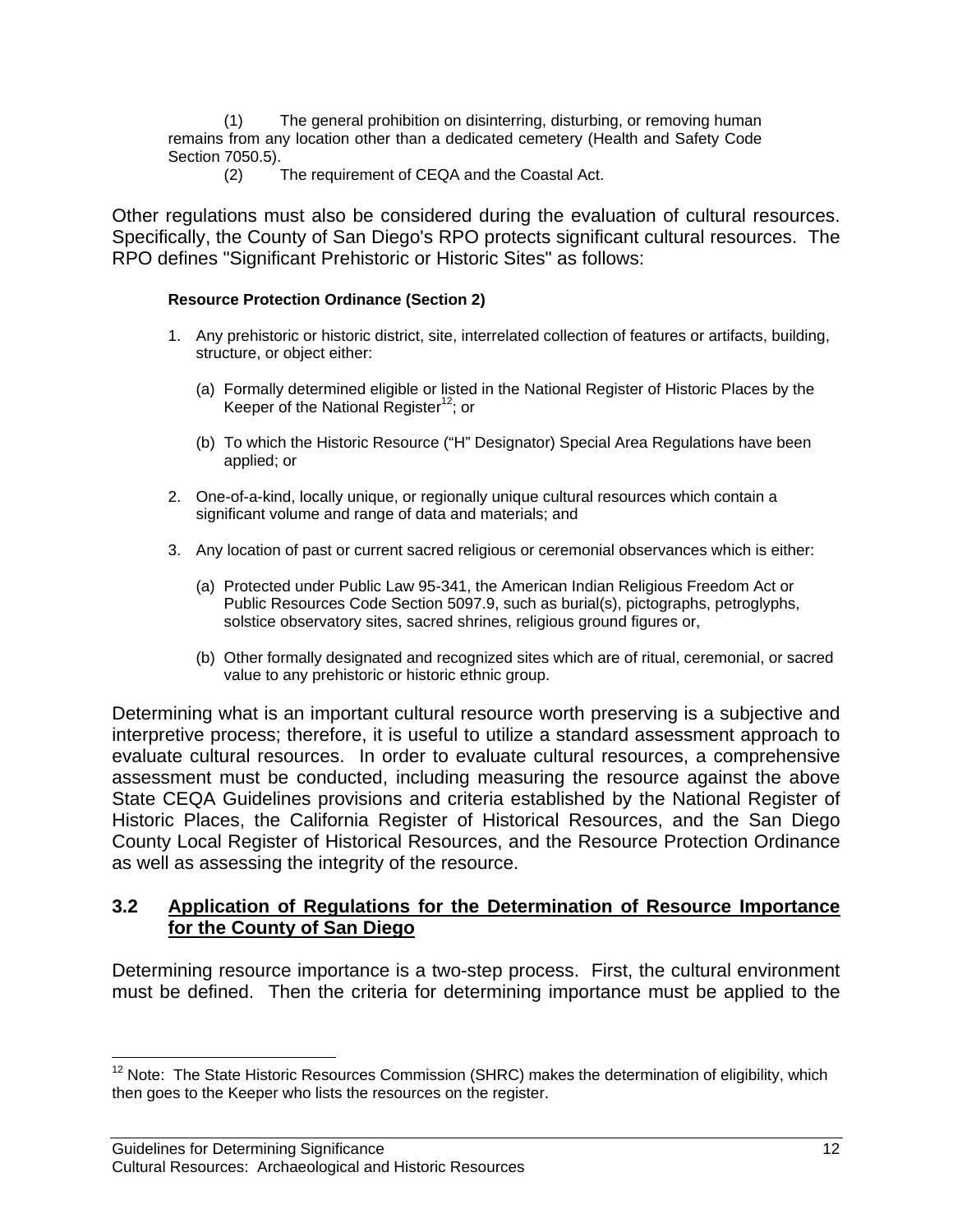resource. The following subsections provide guidance on this process and detail the cultural environment and criteria that is typically used in evaluating resources.

# **3.2.1 Defining the Cultural Environment**

San Diego County has more than 23,000 recorded sites as of September 2006 and this number continues to grow. The cultural environment consists of the remains of prehistoric and historic human behaviors. When cultural resources have been identified, the cultural environment has been defined and the baseline condition set. Cultural resources include archaeological and historic sites, structures, and objects, as well as traditional cultural properties. The following is a list of components that can make up the cultural environment.

# **Building**

A building is a resource, such as a house, barn, church, factory, hotel, or similar structure created principally to shelter or assist in carrying out any form of human activity. "Building" may also be used to refer to a historically and functionally related unit, such as a courthouse and jail or a house and barn. The Somers-Linden Farmstead (Victorian), the McRae/Albright Ranch House (Victorian), the Holmgren House (Moderne), and the County Administration Center (Spanish Colonial Revival) are examples of buildings in the County of San Diego.

Special consideration should be given to moved buildings, structures, or objects, cultural resources achieving significance within the past fifty (50) years, and reconstructed buildings. Context, time, and original form are integral to historic preservation. However, it is important to recognize resources outside of the required characteristics for the history that they embody.

Moved buildings, structures, or objects – The retention of historical resources on site should be encouraged and the non-historic grouping of historic buildings into parks or districts would be discouraged. However, it is recognized that moving an historic building, structure, or object is sometimes necessary to prevent its destruction, and is appropriate in some instances. An historical resource should retain its historic features and compatibility in orientation, setting, and general environment.

Cultural resources achieving significance within the past fifty (50) years – In order to understand the historical importance of a resource, sufficient time must have passed to obtain a scholarly perspective on the events or individuals associated with the resource. A resource less than fifty (50) years old may be considered if it can be determined that sufficient time has passed to understand its historical importance.

Reconstructed Buildings – A reconstructed building less than fifty (50) years old may be eligible if it embodies traditional building methods and techniques that play an important role in a community's historically rooted beliefs, customs, and practices. An example of a reconstructed building is an American Indian sweat lodge.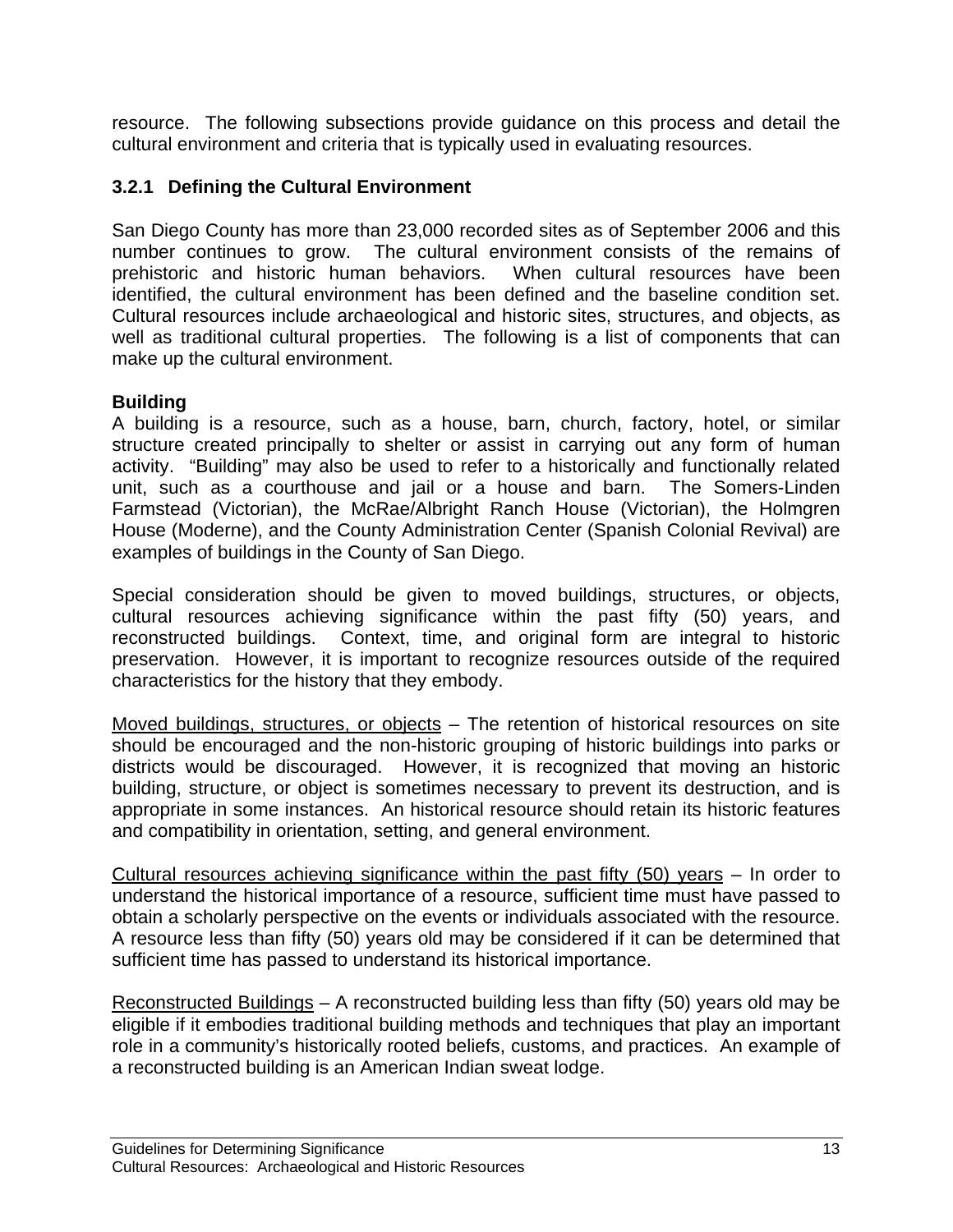# **Site**

A site is the location of a significant event, a prehistoric or historic occupation or activity, or a building or structure, whether standing, ruined, or vanished, where the location itself possessed historical, cultural, or archaeological value regardless of the value of any existing building, structure, or object. A site need not be marked by physical remains if it is the location of a prehistoric or historic event, and if no buildings, structures, or objects marked it at that time. Examples of such sites are trails, designed and traditional landscapes, battlefields (San Pasqual Battlefield), homestead sites, habitation sites (Village of Pamo), American Indian ceremonial areas (Gregory Mountain), petroglyphs, pictographs, and traditional cultural places.

# **Structure**

The term "structure" is used to describe a construction made for a functional purpose rather than creating human shelter. Examples of structures include mines, flumes, roads, bridges, dams, and tunnels.

# **Object**

The term "object" is used to describe those constructions that are primarily artistic in nature or are relatively small in scale and simply constructed, as opposed to a building or structure. Although it may be moveable by nature or design, an object is associated with a specific setting or environment. Objects should be in a setting appropriate to their significant historic use, role, or character. Objects that are relocated to a museum are not eligible for listing in the Local Register. Examples of objects include fountains, monuments, maritime resources, sculptures, and boundary markers.

# **Landscapes and Traditional Cultural Properties**

"Landscapes" vary in size from small gardens to national parks. In character, they range from designed to vernacular, rural to urban, and agricultural to industrial. A cultural landscape is a geographic area which, because of a unique and integral relationship between the natural and cultural environments, has been used by people; shaped or modified by human activity, occupation or invention; or is infused with significant value in the belief system of a culture or society. Estate gardens, cemeteries, farms, quarries, mills, nuclear test sites, suburbs, and abandoned settlements, and prehistoric complexes, all may be considered under the broad category of cultural landscapes. Landscapes provide a distinct sense of time and place. Traditional cultural landscapes (Traditional Cultural Properties) can also consist of related archaeological and ethnographic features and places (see below for definition of a prehistoric district).

# **Prehistoric and Historic Districts**

Districts are united geographic entities that contain a concentration of historic buildings, structures, objects, and/or sites united historically, culturally, or architecturally. Districts are defined by precise geographic boundaries; therefore, districts with unusual boundaries require a description of what lies immediately outside the area, in order to define the edge of the district and to explain the exclusion of adjoining areas. Camp Lockett in Campo is an example of a historic district. The Village of Pamo is an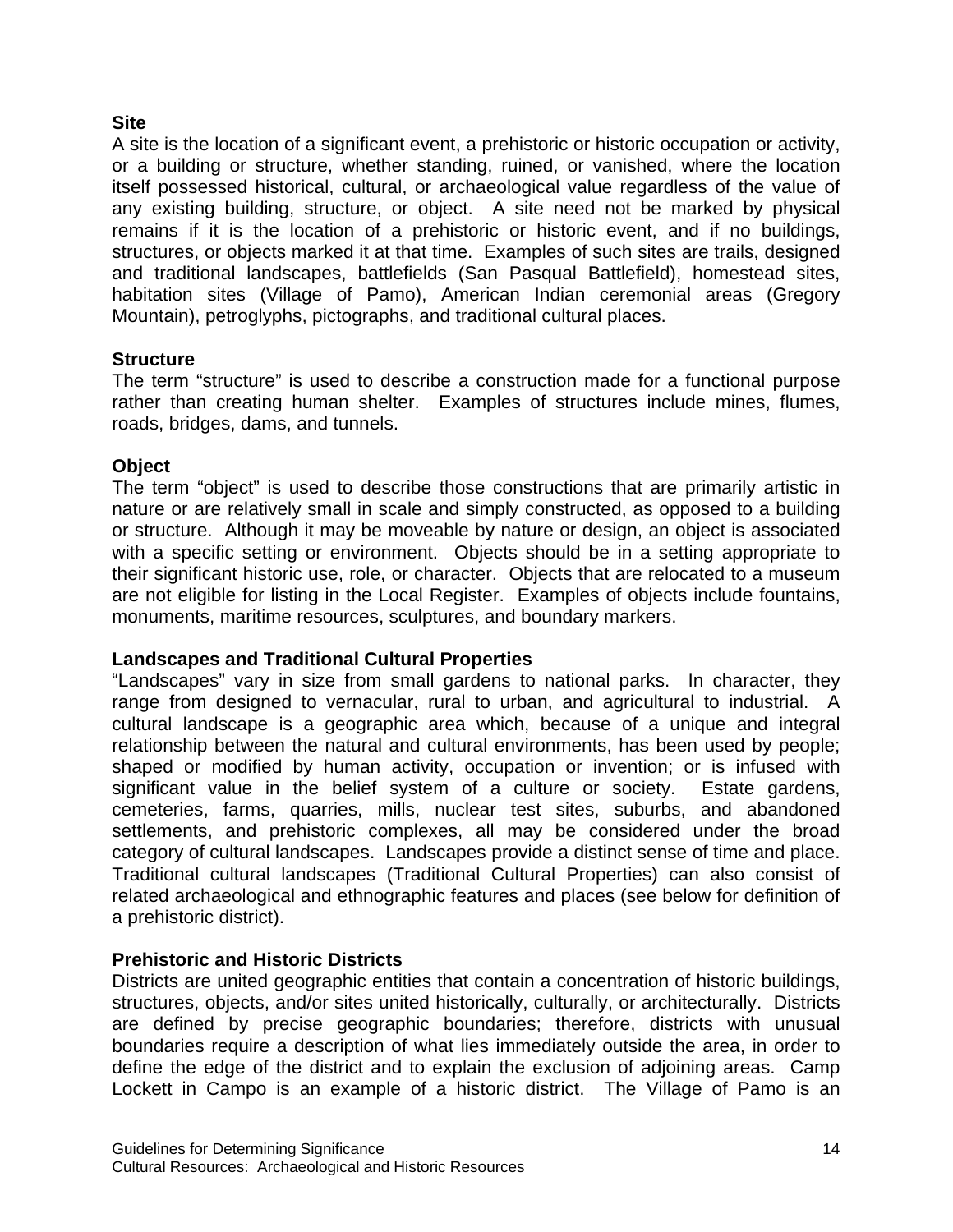example of a prehistoric Indian rancheria that represents a traditional cultural landscape that could be a district, consisting of the places used and inhabited by a traditional culture. A traditional cultural landscape defined as a district could include a village site, related milling features, stone quarries and lithic tool process areas, ceremonial locations and landmarks, and temporary or seasonal camps. Together, these represent a traditional cultural landscape.

# **3.2.2 Criteria for the Determination of Resource Importance**

A number of criteria are used in identifying significant historic/archaeological resources and are based upon the criteria for inclusion in the San Diego County Local Register. Significance is assigned to districts, sites, buildings, structures, and objects that possess exceptional value or quality illustrating or interpreting the heritage of San Diego County in history, architecture, archaeology, engineering, and culture.

The San Diego County Local Register was modeled after the California Register. As such, a cultural resource is determined significant if the resource is listed in, or determined to be eligible for listing in the National Register of Historic Places, the California Register of Historical Resources, or the San Diego County Local Register of Historical Resources. Any resource that is significant at the National or State level is by definition significant at the local level.

The fact that a resource is not listed in, or determined to be eligible for listing in the California Register of Historical Resources; or is not included in a local register of historical resources (pursuant to Section 5020.1(k) of the Public Resources Code), or is not identified in an historical resources survey (meeting the criteria in Section 5024.1(g) of the Public Resources Code) does not preclude a lead agency from determining that a resource may be historical as defined in Public Resources Code section 5020.1(j) or 5024.1.

The following criteria must be considered when evaluating a resource's importance. The first four criteria were derived from the significance criteria found in the California Environmental Quality Act and the San Diego County Local Register of Historical Resources (Ordinance No.9493; San Diego County Administrative Code §396.7). The San Diego County Local Register is similar to both the National Register and California Register but is different in that significance is evaluated at the local level.

1. Resources associated with events that have made a significant contribution to the broad patterns of California or San Diego County's history and cultural heritage. Examples include resources associated with the Battle of San Pasqual (Mexican-American War, 1846) or gold mining in the Julian area (1870s), or a Kumeyaay settlement in the Cuyamaca Valley. Each of these resources would be considered significant because it is associated with an event that has made a significant contribution to the broad patterns of San Diego County's history and cultural heritage.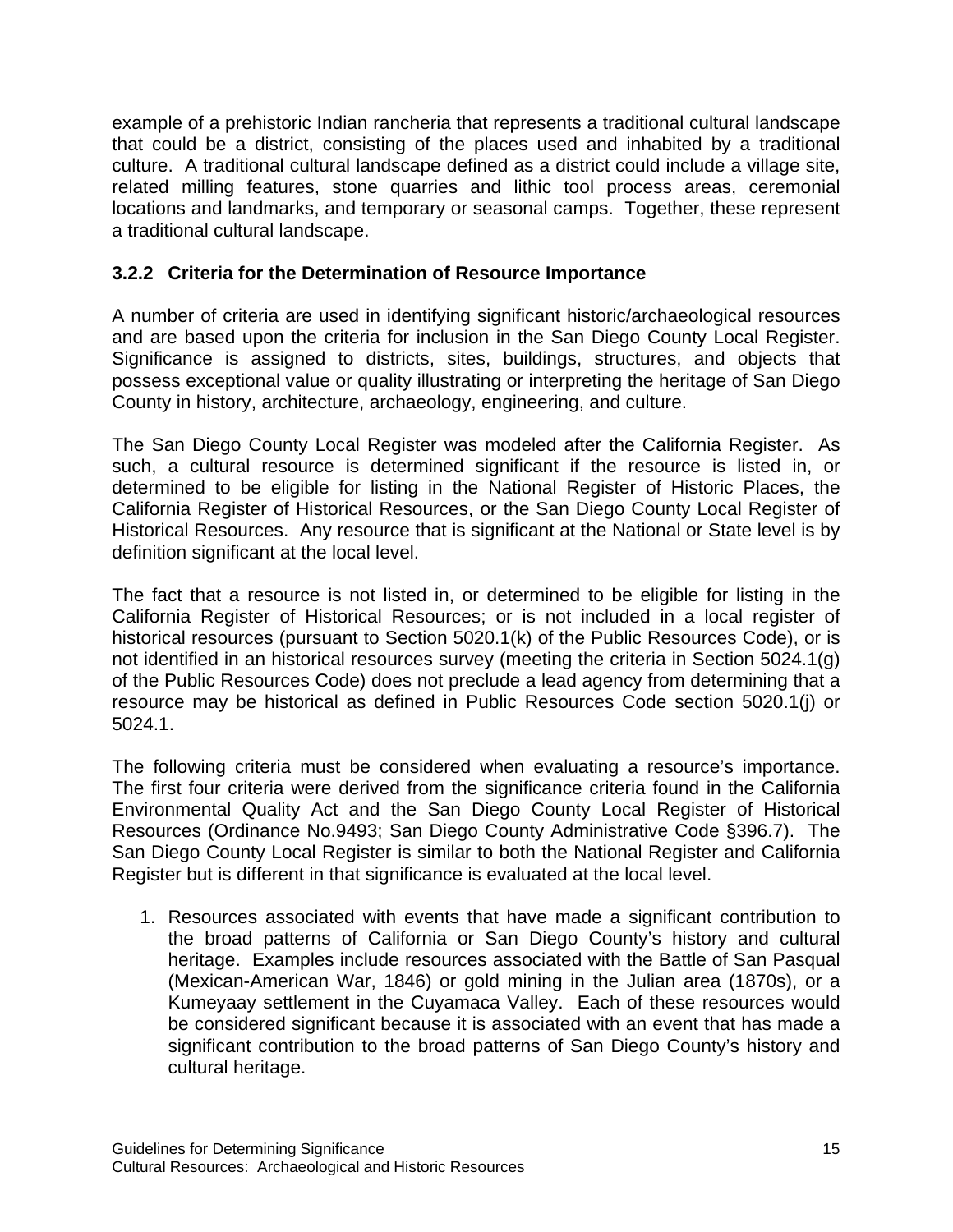- 2. Resources associated with the lives of persons important to our past, including the history of San Diego County or its communities. Resources that are associated with the life of George W. Marston (Benefactor/Merchant/Civic Leader), Kate Sessions (Horticulturalist), John D. Spreckels (Investor/Developer), Ellen Browning Scripps (Philanthropist), Ah Quin (Chinese Merchant/Labor Contractor), Manuel O. Medina (Pioneer of the Tuna Industry), Jose Manuel Polton (Hatam [Kumeyaay Captain of the Florida Canyon Village]), or Jose Pedro Panto (Kumeyaay Captain of the San Pasqual Pueblo) illustrates this criteria because this list identifies examples of individuals that are important to the history of San Diego County or its communities.
- 3. Resources that embody the distinctive characteristics of a type, period, region (San Diego County), or method of construction, or represents the work of an important creative individual, or possesses high artistic values. Resources representing the work of William Templeton Johnson (Architect – Balboa Park, Serra Museum), Irving Gill (Architect – Bishop's School), Lilian Rice (Rancho Santa Fe), or Hazel Waterman (Designer – Estudillo Adobe Restoration) would be considered significant because they represent the work of an important creative individual; or if a resource is identified as a Queen Anne, Mission Revival, Craftsman, Spanish Colonial, or Western Ranch Style structure, it would be significant because it embodies the distinctive characteristics of a type or period.
- 4. Resources that have yielded or may be likely to yield, information important in prehistory or history. Most archaeological resources contain information; however the amount of information varies from resource to resource. For example, a small lithic scatter will contain information, but it will be on a much more limited basis than that of a village or camp site. The information may be captured during initial recordation and testing of the site or may require a full data recovery program or additional treatment/mitigation. **Any site that yields information or has the potential to yield information is considered a significant site.** Most resources will be considered significant because they contain some information that contributes to our knowledge of history or prehistory. The criteria used to evaluate a single resource is the same criteria used to evaluate cumulative impacts to multiple resources outside the boundary of a project.
- 5. Although districts typically will fall into one of the above four categories, because they are not specifically identified, the following criterion is included which was obtained from the National Register:

Districts are significant resources if they are composed of integral parts of the environment not sufficiently significant by reason of historical association or artistic merit to warrant individual recognition, but collectively compose an entity of exceptional historical or artistic significance, or outstandingly commemorate or illustrate a way of life or culture. A traditional cultural landscape is an example of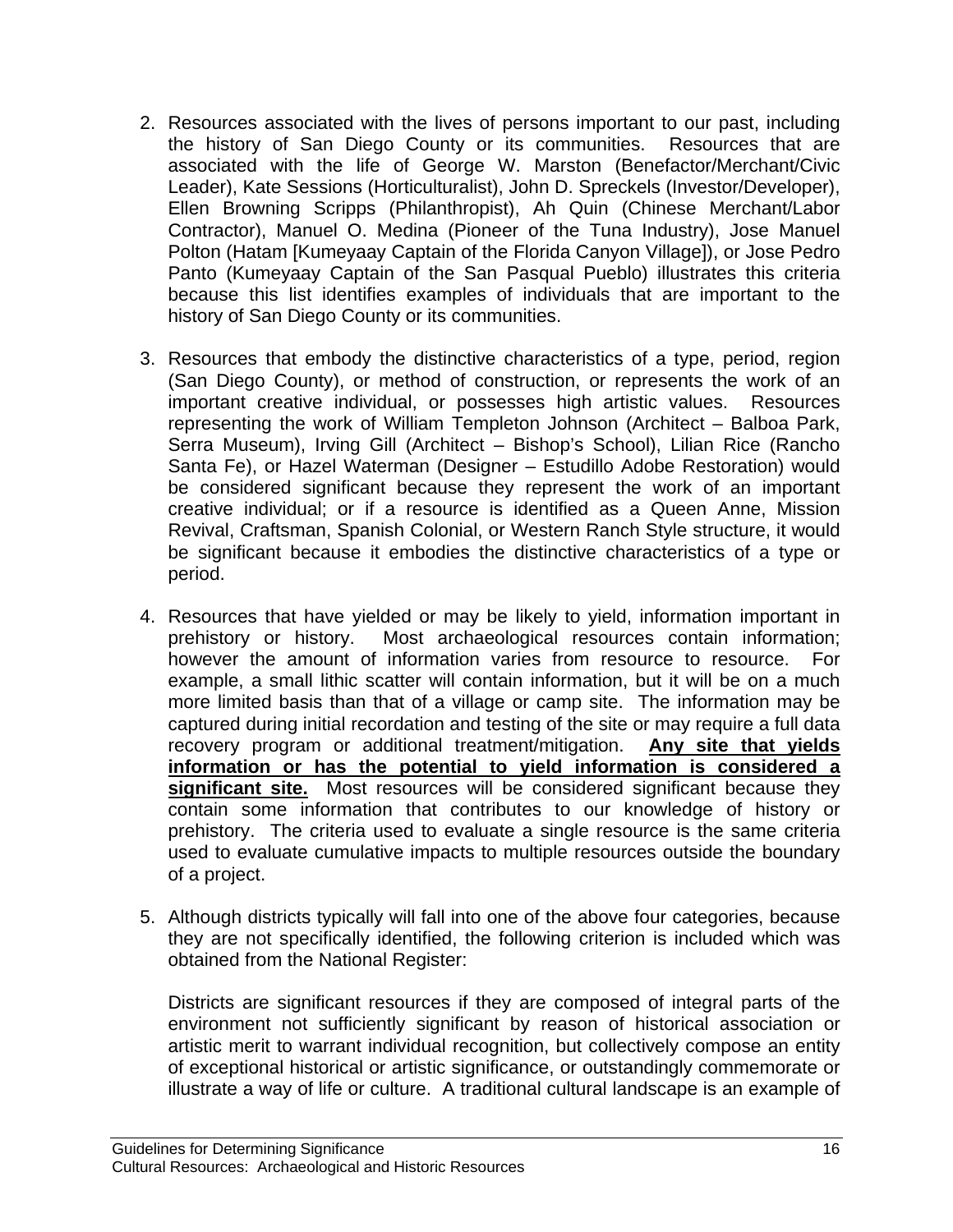a prehistoric district because individual sites must be considered within the broader context of their association with one another.

- 6. Resource Protection Ordinance. Cultural resources must be evaluated for both the California Environmental Quality Act as outlined in criteria 1-4 above and the Resource Protection Ordinance pursuant to Section 2 of the ordinance. Under the Resource Protection Ordinance, cultural resources are considered "RPO" significant if they meet the definition of a RPO "Significant Prehistoric or Historic Site", as set forth in Section 3.1 above.
- 7. Human remains are considered "highly sensitive" by the County. As such, human remains require special consideration and treatment. Regulations require that if human remains are discovered, the County Coroner shall be contacted. In the event that the remains are determined to be of Native American origin, the Most Likely Descendant, as identified by the Native American Heritage Commission, shall be contacted in order to determine proper treatment and disposition of the remains. This criterion was included pursuant to the California Environmental Quality Act (§15064.5) and California State Code (PRC5097.98 and HSC7050.5). As such, a resource shall be considered significant if it contains any human remains interred outside of a formal cemetery. Mitigation measures will be developed on a case by case basis by the County archaeologist and the archaeological consultant. In addition, it is of the utmost importance to tribes that human remains be avoided whenever feasible.
- 8. Integrity is the authenticity of a resource's physical identity evidenced by the survival of characteristics that existed during the resource's period of significance. The evaluation of integrity is somewhat of a subjective judgment, but it must always be grounded in an understanding of a property's physical features and how they relate to its historical associations or attributes and context. Resources must retain enough of their historical character or appearance to be recognizable as historical resources and to convey the reasons for their significance. An evaluation of integrity is an essential part of determining significance for historical resources such as building, structures, and districts.

Integrity is evaluated through the assessment of a cultural resource's attributes, and may include location, design, setting, materials, workmanship, feeling, and association. It must be judged with reference to the particular criteria under which a resource is proposed for eligibility (structural, architectural, artistic, historic location, archaeological site, historic district). Alterations over time to a resource or historic changes in its use may themselves have historical, cultural, or architectural significance.

Attributes - Attributes are those distinctive features that characterize a resource. They should be evaluated and compared to other properties of its type, period, or method of construction.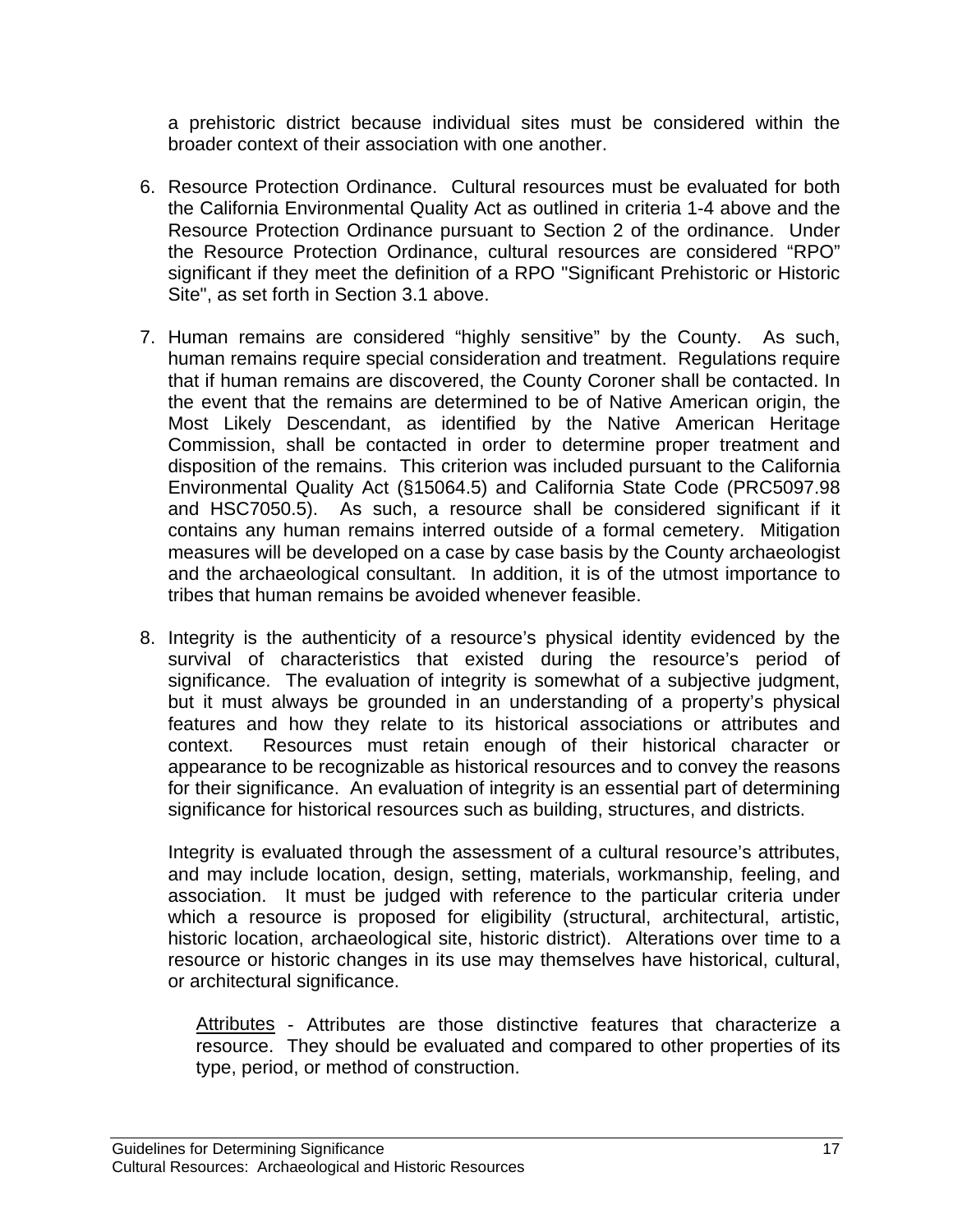**Location** - Location is the place where the property was constructed or the place where the historical event occurred. The actual location of an historical property, complemented by its setting, is particularly important in recapturing the sense of historical events and persons.

Design - Design is the combination of elements that create the historical form, plan, space, structure, and style of a property. This includes such elements as organization of space, proportion, scale, technology, ornamentation, and materials. Design can also apply to districts and to the historical way in which the buildings, sites, or structures are related. Examples include spatial relationships between major features; visual rhythms in a streetscape or landscape plantings; the layout and materials of walkways and roads; and the relationship of other features, such as statues, water fountains, and archaeological sites.

Setting - Setting is the physical environment of an historical property. It refers to the historical character of the place in which the property played its historical role. It involves how, not just where, the property is situated and its historical relationship to surrounding features and open space. The physical features that constitute the historical setting of an historical property can be either natural or manmade and include such elements as topographical features, vegetation, simple manmade paths or fences and the relationships between buildings and other features or open spaces.

Materials - Materials are the physical elements that were present during the development period and are still present or, if materials have been replaced, the replacement(s) must have been based on the original. The property must be an actual historical resource, not a re-creation. For example, a Victorian style wood-frame dwelling that has been covered with reconstructed stucco has lost its integrity of materials. Conversely, an adobe wall that has been reconstructed with similar adobe mud, as opposed to adobe-simulate concrete, would retain its integrity of materials.

Workmanship - Workmanship is the physical evidence of the crafts of a particular culture or people during any given period in history. It is the evidence of the artisans' labor and skill in constructing or altering a building, structure, object, or site. It may be expressed in vernacular methods of construction and plain finishes or in highly sophisticated configurations and ornamental detailing. Examples of workmanship in historic buildings include tooling, carving, painting, graining, turning, and joinery. Examples of workmanship in precontact contexts include pottery, stone tools, basketry, rock art, bedrock milling, and stone structures.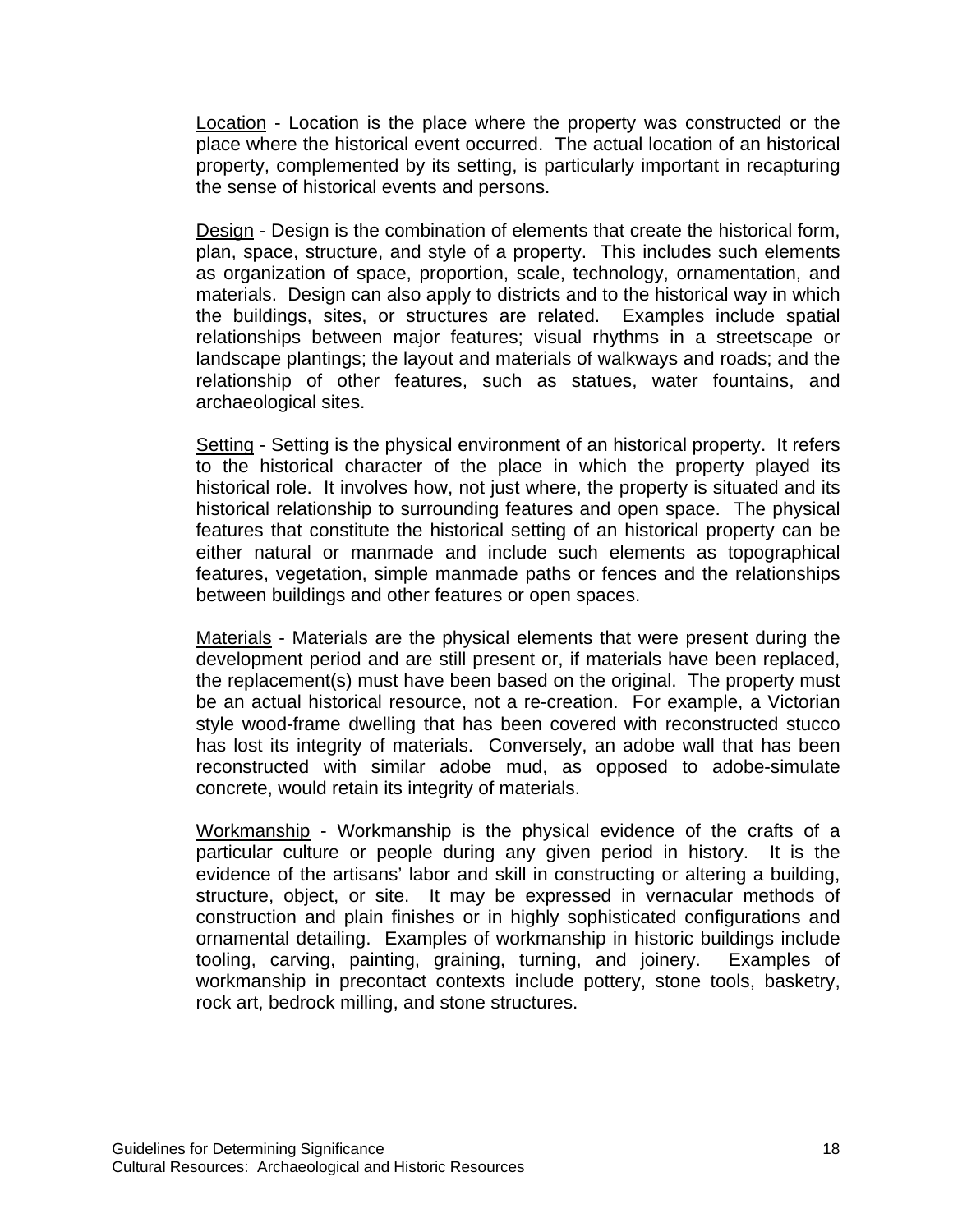To assess integrity one must:

- Define essential physical features that must be present to a high degree for a property to represent its significance;
- Determine whether the essential physical features are apparent enough to convey the property's significance; and
- Compare the property with similar properties in the locally significant theme.

A property that is significant for its historical association should retain the essential physical features that made up its character or appearance during the period of its association with the important event, historical pattern, or person(s). If the property is a site where there are no material cultural remains, such as a battlefield, the setting must be intact. If the historical building associated with the event, pattern, or person no longer exists, the property has lost its historical integrity.

A property important for illustrating a particular architectural style or construction technique must retain the physical features that constitute that style or technique. A property that has lost some historical materials or details can be considered if it retains the majority of the features that illustrate its style in terms of the massing, spatial relationships, proportion, pattern of windows and doors, texture of materials, and ornamentation. A property should not be considered if it retains some basic features conveying massing, but has lost the majority of the features that once characterized its style. Normally changes to a structure that are reversible will not affect integrity because they will be less than significant.

Properties being considered for the first five criteria above must not only retain the essential physical features, but the features must be visible enough to convey their significance and historical identity. This means that even if a property is physically intact, its integrity is questionable if its significant features are concealed under modern construction. Archaeological properties are the exception to this – by nature they may not require visible features to convey their significance.

**Unless a resource is determined to be "not significant" based on the above criteria, it will be considered a significant resource. If it is agreed to forego significance testing on cultural sites, the sites will be treated as significant resources and must be preserved through project design. In addition, a treatment plan must be prepared that will include preservation of cultural resources.**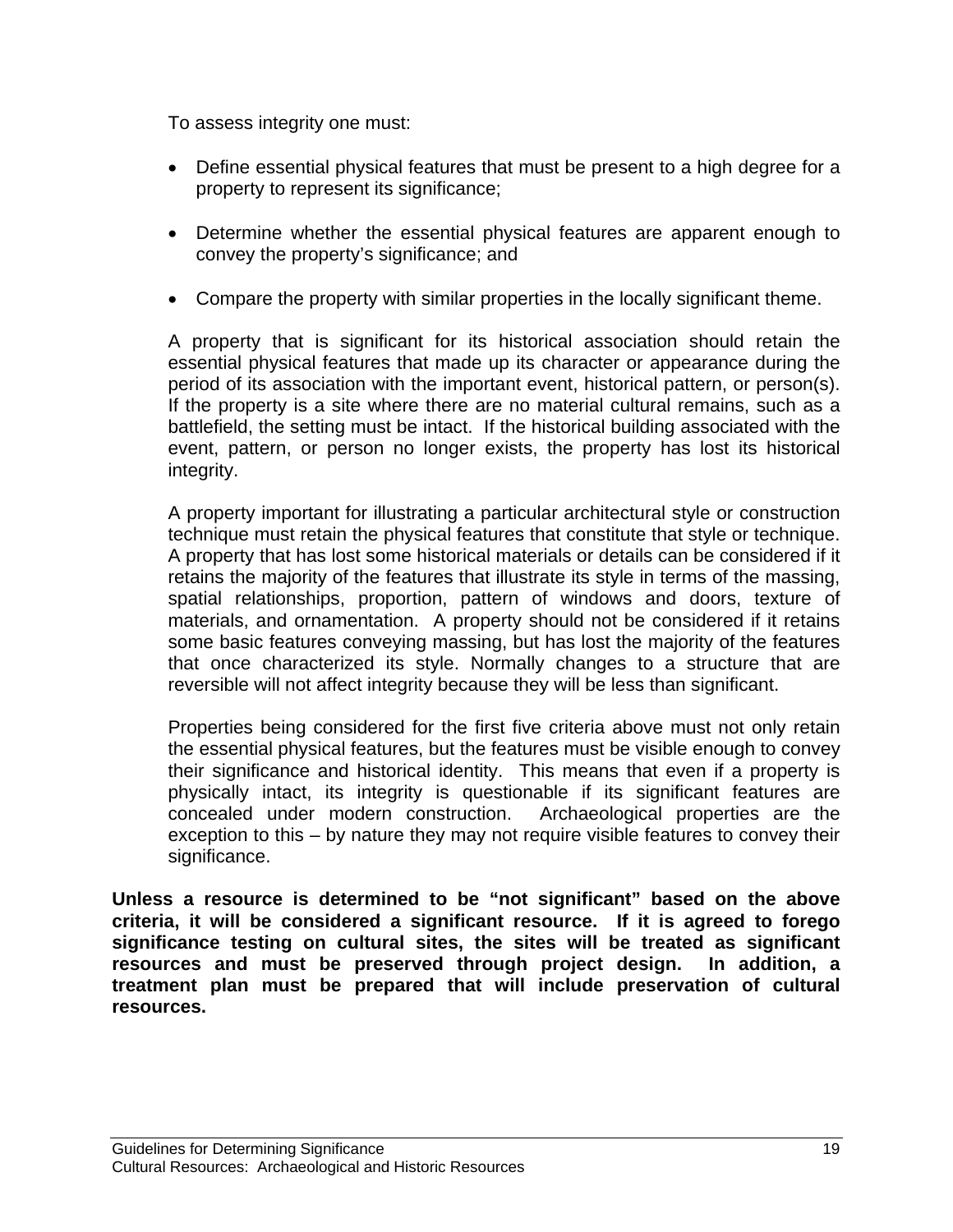# **4.0 DETERMINING THE** *SEVERITY OF IMPACTS* **TO CULTURAL RESOURCES**

# **4.1 Typical Adverse Effects**

Significant cultural resources are non-renewable; therefore, cannot be replaced. The disturbance or alteration of a cultural resource causes an irreversible loss of significant information. Regionally, the loss of cultural resources results in the loss of our identity and our connection with the past. More specifically, these losses include the demolition, destruction, relocation, or the material alteration of a cultural resource or its immediate surroundings such that the significance of a cultural resource would be materially impaired. Typical impacts to cultural resources include:

- The non-scientific surface collection or subsurface excavation of an archaeological site (e.g. pot hunting).
- The destruction of cultural resources through project development (e.g. grading, clearing, demolition, trenching, road and utility construction, staging areas).
- The destruction of cultural resources through off-site improvements (e.g. road construction, utilities expansion, staging areas) associated with project development.
- An increase in development intensity which adversely affects cultural sites or landscapes (e.g. placement of a subdivision within a vacant parcel adjacent to/or surrounding a cultural resource where behavior patterns occur beyond the boundaries of a site).
- The introduction of visual, audible, or atmospheric effects that are out of character with the cultural resource or alter its setting when the setting contributes to the resources' significance (e.g. the construction of a large-scale building, structure, or object that has the potential to cast shadows patterns on a historic structure, intrude into its viewshed, generate substantial noise, or substantially increase air pollution or wind patterns).
- Damage to cultural resources or landscapes by human encroachment resulting in vandalism or site destruction (e.g. graffiti).
- Development within a designated buffer zone of an archaeological site.
- The relocation of a historic structure such that its significance is reduced to a level whereby the resource no longer is considered significant.
- Modifications (e.g. remodeling, alteration, addition, demolition) to a historic resource that is not in conformance with the Secretary of Interior Standards (See Attachment A).
- A change in use that is not compatible with the authenticity of a resource (e.g. the use of a historic house as a dollar retail store).
- Development that changes the significance of a historic structure or the surrounding historic landscape .
- Deterioration of a resource by neglect.

Two types (direct, indirect) of typical adverse effects occur in relation to cultural resources. Direct impacts are caused by and are immediately related to a project. Indirect impacts are not immediately related to the project, but they are caused indirectly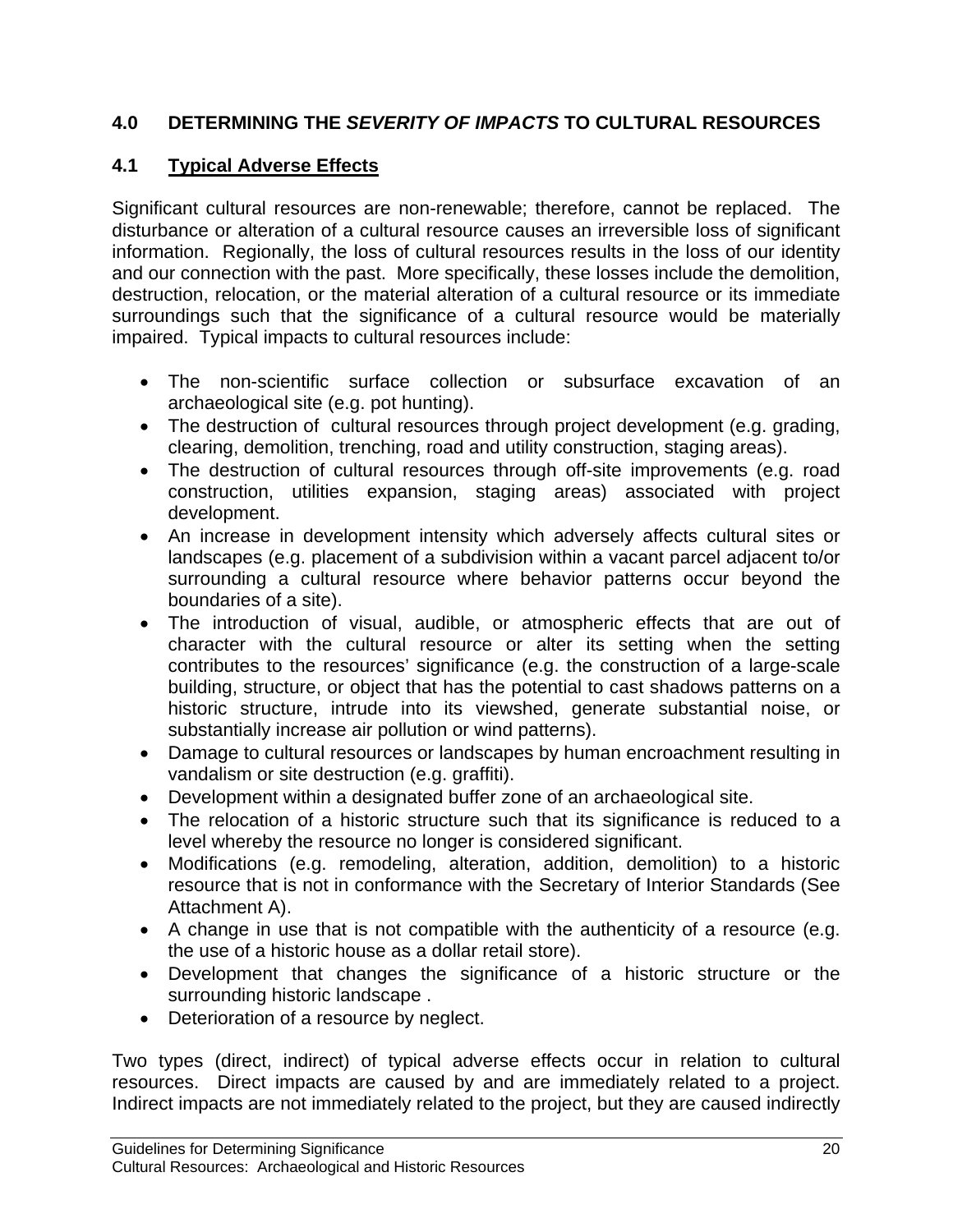by a project. An indirect impact is to be considered only if it is a reasonably foreseeable impact that may be caused by the project. An example of an indirect impact would be the placement of trails in open space which has the potential to impact cultural resources indirectly through the surface collection of artifacts by hikers.

# **4.2 Guidelines for Determining Impact Significance**

Section 15064.5(b) of the State CEQA Guidelines identifies an adverse environmental impact to historical resources as:

### **Substantial Adverse Environmental Impact**

(b) A project with an effect that may cause a substantial adverse change in the significance of an historical resource is a project that may have a significant effect on the environment.

(1) Substantial adverse change in the significance of an historical resource means physical demolition, destruction, relocation, or alteration of the resource or its immediate surroundings such that the significance of an historical resource would be materially impaired.

(2) The significance of an historical resource is materially impaired when a project:

(A) Demolishes or materially alters in an adverse manner those physical characteristics of an historical resource that convey its historical significance and that justify its inclusion in, or eligibility for, inclusion in the California Register of Historical Resources; or

(B) Demolishes or materially alters in an adverse manner those physical characteristics that account for its inclusion in a local register of historical resources pursuant to section 5020.1(k) of the Public Resources Code or its identification in an historical resources survey meeting the requirements of section 5024.1(g) of the Public Resources Code, unless the public agency reviewing the effects of the project establishes by a preponderance of evidence that the resource is not historically or culturally significant; or

(C) Demolishes or materially alters in an adverse manner those physical characteristics of an historical resource that convey its historical significance and that justify its eligibility for inclusion in the California Register of Historical Resources as determined by a lead agency for purposes of CEQA.

### **As discussed in these Guidelines, any of the following will be considered a potentially significant environmental impact to cultural resources:**

- *1. The project causes a substantial adverse change in the significance of a historical resource as defined in §15064.5 of the State CEQA Guidelines. This shall include the destruction, disturbance or any alteration of characteristics or elements of a resource that cause it to be significant in a manner not consistent with the Secretary of Interior Standards.*
- *2. The project causes a substantial adverse change in the significance of an archaeological resource pursuant to §15064.5 of the State CEQA Guidelines. This shall include the destruction or disturbance of an important archaeological site or any portion of an important archaeological*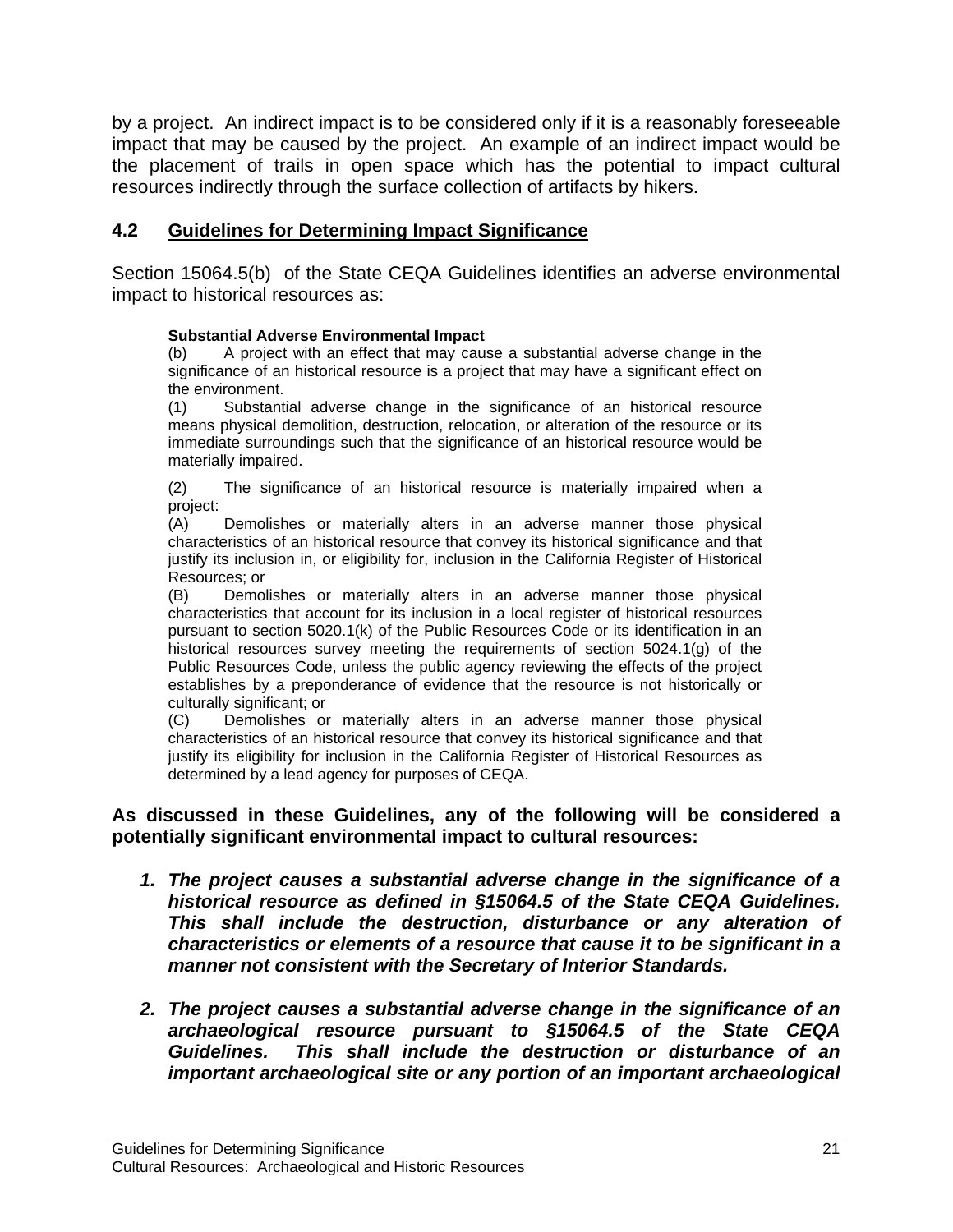*site that contains or has the potential to contain information important to history or prehistory.* 

- *3. The project disturbs any human remains, including those interred outside of formal cemeteries.*
- *4. The project proposes activities or uses damaging to significant cultural resources as defined by the Resource Protection Ordinance and fails to preserve those resources.*

The Guidelines listed above have been selected for the following reasons:

Guidelines 1 and 2 are derived directly from CEQA. Sections 21083.2 of CEQA and 15064.5 of the State CEQA Guidelines recommend evaluating historical and archaeological resources to determine whether or not a proposed action would have a significant effect on unique historical or archaeological resources. Guideline 3 is included because human remains must be treated with dignity and respect and CEQA requires consultation with the "Most Likely Descendant" as identified by the Native American Heritage Commission (NAHC) for any project in which human remains have been identified.

Guideline 4 was selected because the Resource Protection Ordinance requires that cultural resources be considered when assessing environmental impacts. Any project that would have an adverse impact (direct, indirect, and cumulative) on significant cultural resources as defined by this Guideline would be considered a significant impact. The only exemption is scientific investigation.

All discretionary projects are required to be in conformance with applicable County standards related to cultural resources, including the noted RPO criteria on prehistoric and historic sites, as well as requirements listed in the Zoning Ordinance, General Plan, and the Grading, Clearing and Watercourses Ordinance (§87.429). Non-compliance would result in a project that is inconsistent with County standards

# **5.0 STANDARD MITIGATION AND DESIGN CONSIDERATIONS**

Cultural resource mitigation measures and design considerations used in the planning and land use approval process depend on the specifics of a project under consideration. The primary goal of cultural resource mitigation and design considerations is the avoidance, preservation, data recovery, and curation of significant cultural resources, thereby preserving what would otherwise be destroyed and lost due to construction and development activities.

The ideal treatment for cultural resources is avoidance of impacts. Avoidance measures can be incorporated into project design. If it can be demonstrated that a project will cause damage to a significant cultural resource, reasonable efforts must be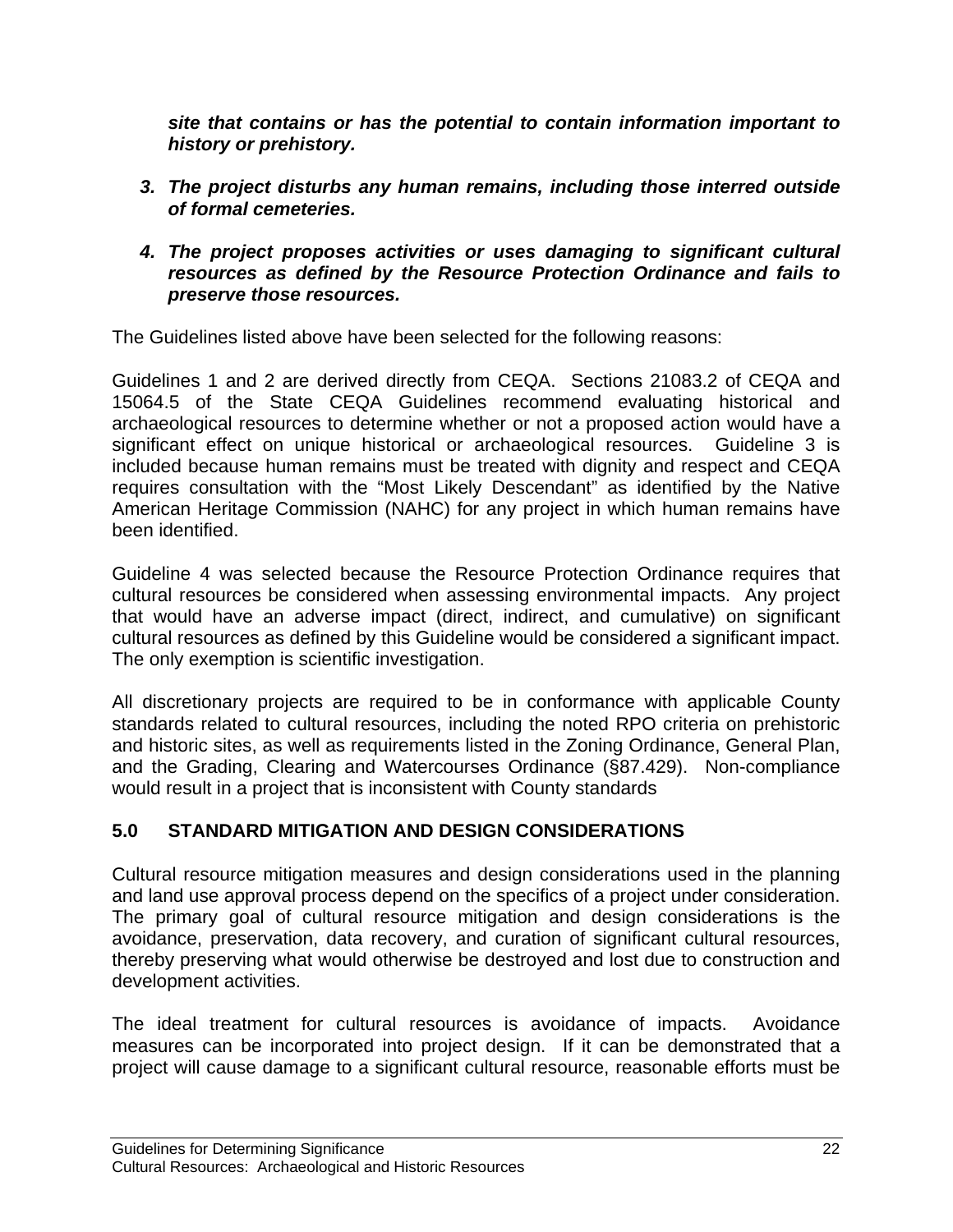made to mitigate the impact to a level below significant. Mitigation measures identified by CEQA (§21083.2) and the State CEQA Guidelines (§15064.5) include the following:

### §21083.2:

### **Mitigation**

(b) If it can be demonstrated that a project will cause damage to a unique archaeological resource, the lead agency may require reasonable efforts to be made to permit any or all of these resources to be preserved in place or left in an undisturbed state. Examples of that treatment, in no order of preference, may include, but are not limited to, any of the following:

- (1) Planning construction to avoid cultural resources.
- (2) Deeding cultural resources into permanent conservation easements.<br>(3) Capping or covering cultural resources with a layer of soil before bu
- Capping or covering cultural resources with a layer of soil before building on the sites.
- (4) Planning parks, greenspace, or other open space to incorporate archaeological sites.

(e) Excavation as mitigation shall be restricted to those parts of the unique cultural resource that would be damaged or destroyed by the project. Excavation as mitigation shall not be required for a unique archaeological resource if the lead agency determines the testing or studies already completed have adequately recovered the scientifically consequential information from and about the resource, if this determination is documented in the environmental impact report.

#### **Note: This mitigation would not be appropriate for RPO significant sites. Sites determined RPO significant must be placed in open space.**

### §15064.5

#### **Mitigation**

(b) A project with an effect that may cause a substantial adverse change in the significance of an historical resource is a project that may have a significant effect on the environment.

(3) Generally, a project that follows the Secretary of the Interior's Standards for the Treatment of Historic Properties with Guidelines for Preserving, Rehabilitating, Restoring, and Reconstructing Historic Building or the Secretary of the Interior's Standards for Rehabilitation and Guidelines for Rehabilitating Historic Buildings (1995), Weeks and Grimmer, shall be considered as mitigated to a level of less than a significant impact on the historical resource.

(4) A lead agency shall identify potentially feasible measures to mitigate significant adverse changes in the significance of an historical resource. The lead agency shall ensure that any adopted measures to mitigate or avoid significant adverse changes are fully enforceable through permit conditions, agreements, or other measures.

(5) When a project will affect state-owned historical resources, as described in Public Resources Code Section 5024, and the lead agency is a state agency, the lead agency shall consult with the State Historic Preservation Officer as provided in Public Resources Code Section 5024.5. Consultation should be coordinated in a timely fashion with the preparation of environmental documents.

#### **Accidental Discovery of Human Remains**

(f) In the event of an accidental discovery or recognition of any human remains in any location other than a dedicated cemetery, the following steps should be taken: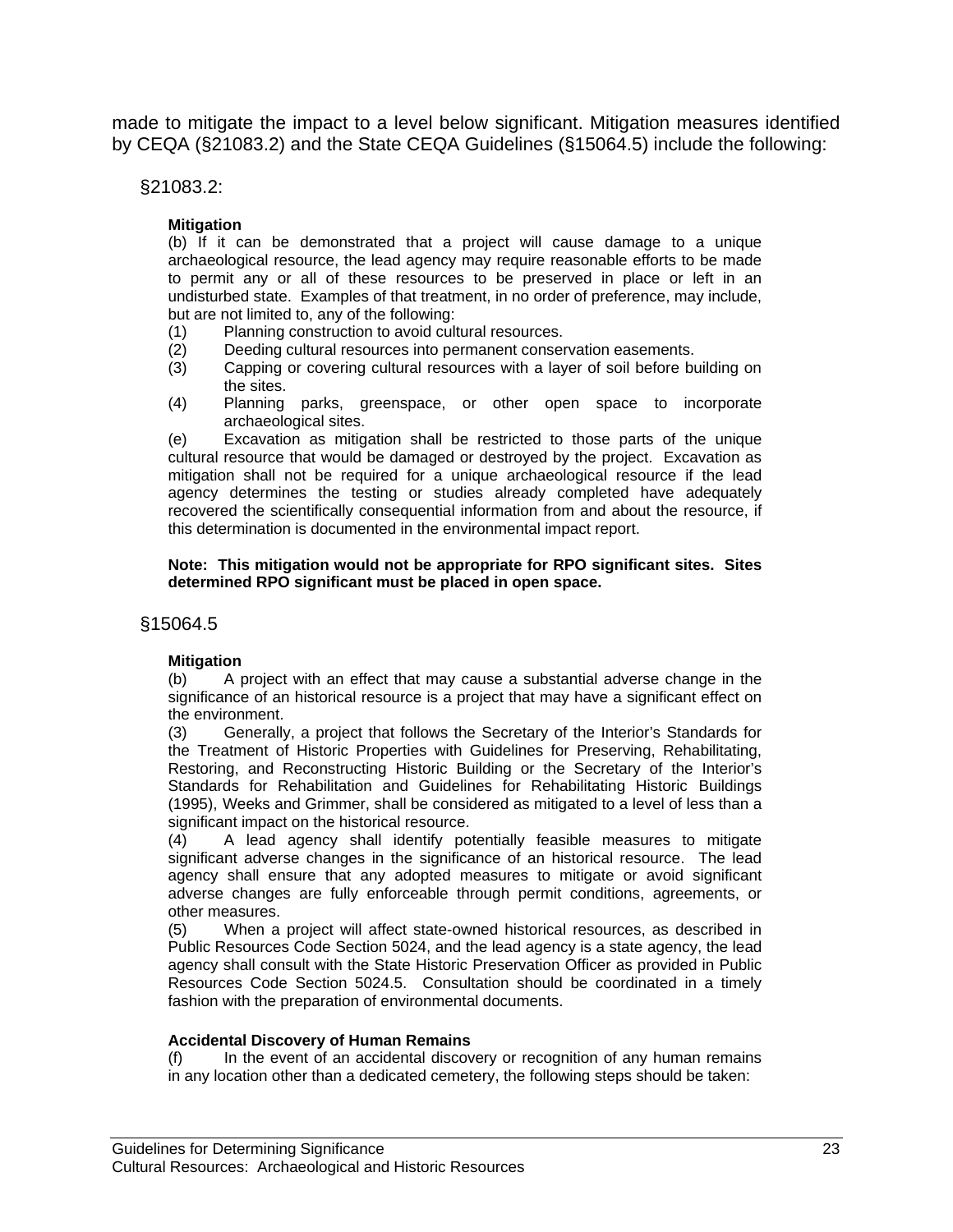(1) There shall be no further excavation or disturbance of the site or any nearby area reasonably suspected to overlie adjacent human remains until:

(A) The coroner of the county in which the remains are discovered must be contacted to determine that no investigation of the cause of death is required, and

(g) If the coroner determines the remains to be Native American:

1. The coroner shall contact the Native American Heritage Commission within 24 hours.

2. The Native American Heritage Commission shall identify the person or persons it believes to be the most likely descended from the deceased Native American.

3. The most likely descendent may make recommendation to the landowner or the person responsible for the excavation work, for means of treating or disposing of, with appropriate dignity, the human remains and any associated grave goods as provided in Public Resources Code Section 5097.98, or

(2) Where the following conditions occur, the landowner or his authorized representative shall rebury the Native American human remains and associated grave goods with appropriate dignity on the property in a location not subject to further subsurface disturbance.

(A) The Native American Heritage Commission is unable to identify a most likely descendent or the most likely descendent failed to make a recommendation within 24 hours after being notified by the commission.

(B) The descendent identified fails to make a recommendation; or

(C) The landowner or his authorized representative reject the recommendation of the descendent, and the mediation by the Native American Heritage Commission fails to provide measures acceptable to the landowner.

#### **Accidental Discovery of Historical or Unique Archaeological Resources**

(f) As part of the objectives, criteria, and procedures required by Section 21082 of the Public Resources Code, a lead agency should make provisions for historical or unique archaeological resources accidentally discovered during construction. These provisions should include an immediate evaluation of the find by a qualified archaeologist. If the find is determined to be an historical or unique archaeological resource, contingency funding and a time allotment sufficient to allow for implementation of avoidance measures or appropriate mitigation should be available. Work could continue in other parts of the building site while historical or unique archaeological resource mitigation takes place.

Mitigation measures are required when a significant cultural resource or the potential for a cultural resource to be present is identified. Any cultural resource that is determined to be RPO significant can only be mitigated as noted above, through site preservation. Mitigation is based upon the importance of a resource. Table 2 lists typical measures used to mitigate impacts to cultural sites.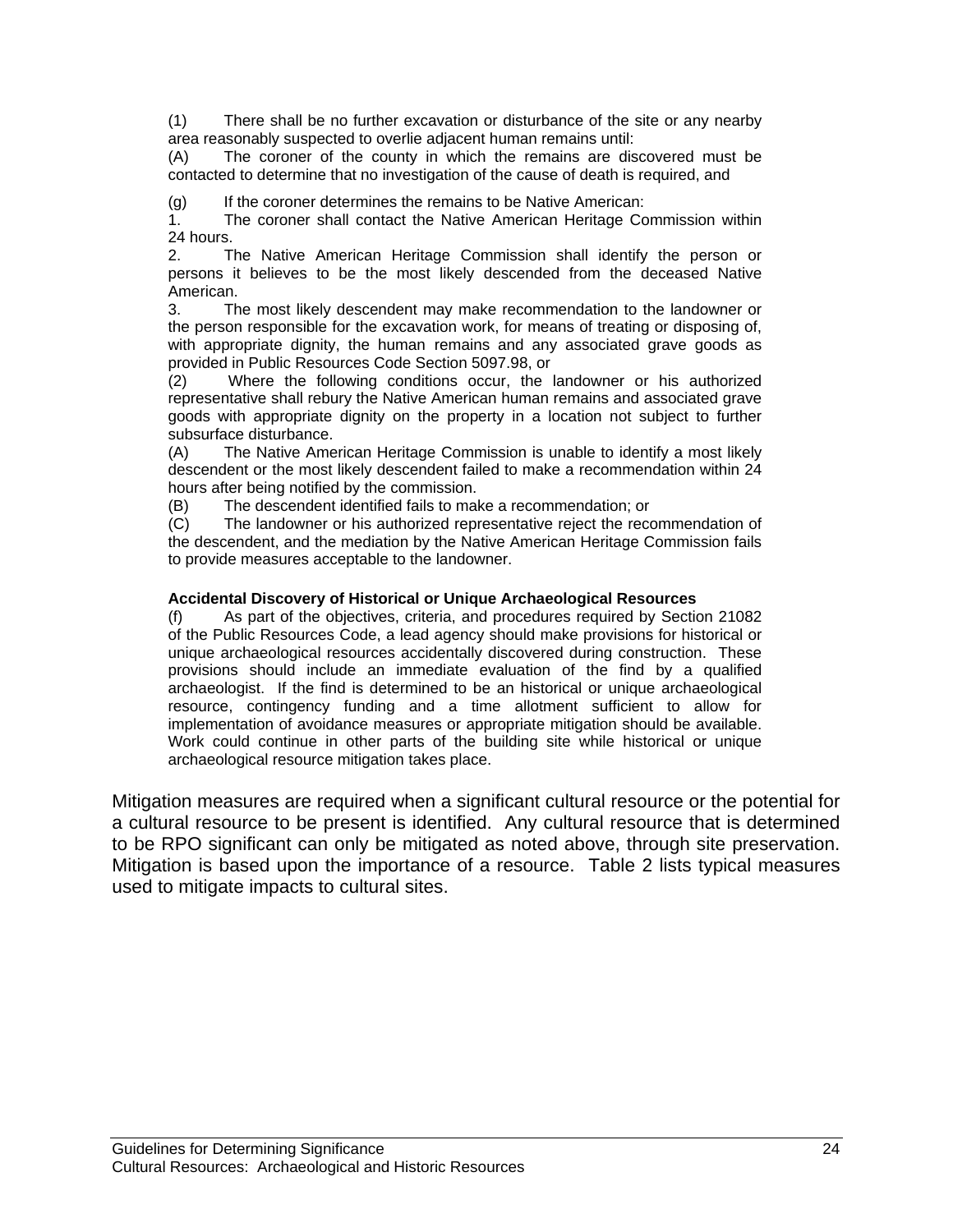| <b>Resource Type</b>            | <b>Typical Measures Applied to Reduce Impacts to Below</b><br><b>Significant</b> |  |
|---------------------------------|----------------------------------------------------------------------------------|--|
|                                 | Avoidance                                                                        |  |
| <b>Archaeological Resources</b> | Archaeological Open Space Easement                                               |  |
|                                 | Data Recovery                                                                    |  |
|                                 | <b>Temporary Fencing</b>                                                         |  |
|                                 | Site Capping                                                                     |  |
|                                 | <b>Staging Area Limitation for Construction Activities</b>                       |  |
|                                 | Curation of Archaeological Collections <sup>13</sup>                             |  |
|                                 | <b>Cultural Impact Fee</b>                                                       |  |
|                                 | <b>Grading Monitoring (incl Native American Monitor)</b>                         |  |
|                                 | Excavation Agreement between developer and tribe(s)                              |  |
|                                 | Public Displays/Media                                                            |  |
|                                 | Avoidance                                                                        |  |
| <b>Built Environment</b>        | <b>Historic Conservation Easement</b>                                            |  |
|                                 | Historic Landscape Screening Plan                                                |  |
|                                 | Use, Maintenance, and Repair Easement                                            |  |
|                                 | Setback Easement for Lots Adjacent to a Historic Structure                       |  |
|                                 | Historic Landscape Tree Preservation                                             |  |
|                                 | Historic Structure Rehabilitation Program                                        |  |
|                                 | Regulations of Uses in a Historic Structure                                      |  |
|                                 | Curation of Historic Collections <sup>2</sup>                                    |  |
|                                 | <b>Staging Area Limitation for Construction Activities</b>                       |  |
|                                 | <b>Grading Monitoring</b>                                                        |  |
|                                 | Landmarking                                                                      |  |
|                                 | Public Displays/Media                                                            |  |
|                                 | <b>HABS/HAER Documentation</b>                                                   |  |

**Table 2 Typical Mitigation Measures/Conditions** 

 $\overline{a}$  $13$  State guidance is provided by CEQA Guidelines §15126.4.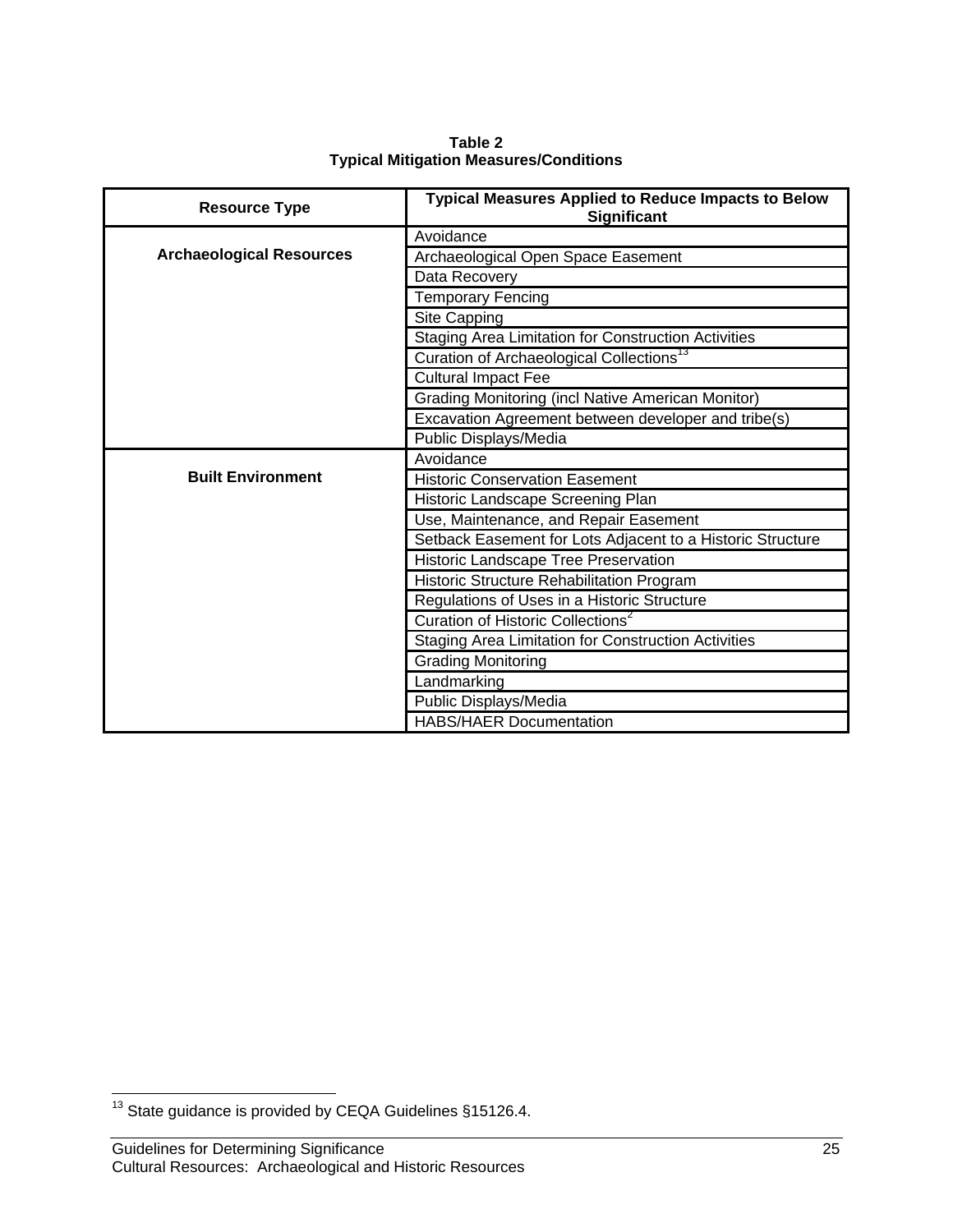# **6.0 REFERENCES**

Although specific references are not cited in the text of this document, the following resources were consulted to create these Guidelines.

Almstedt, Ruth F. Bibliography of the Diegueño Indians. Ramona, CA: Ballena Press, 1974.

Archaeological Assistance Program Technical Brief No. 5 Intentional Site Burial: A Technique to Protect against Natural or Mechanical Loss by R.M. Thorne. Washington D.C.: National Park Service, 1991.

Barrows, David Prescott Ethnobotany of the Cahuilla Indians of Southern California: pp. 8,10,14. Chicago, IL: University of Chicago Press, 1900.

Bean, Lowell J.

Mukat's People. Berkeley and Los Angeles, CA: University of California Press, 1972.

Bean, Lowell J. and Katherine S. Saubel Temalpakh: Cahuilla Indian Knowledge and Usage of Plants. Banning, CA: Malki Museum Press, 1972.

Bean, L. J., and F. C. Shipek Luiseño. *In* Handbook of North American Indians, Volume 8: California, edited by R. F. Heizer, pp. 550-563. Washington, D.C.: Smithsonian Institution, 1978.

Bedwell, S.F.

Prehistory and Environment of the Pluvial Fork Rock Lake Area of South Central Oregon. Ph.D. dissertation, Department of Anthropology, University of Oregon, Eugene, 1970.

Burrus, Ernest J. (editor)

Diario del Capitan Comandante Fernando de Rivera y Moncada con un Apendice Documental. Edición Prologo (Español y Ingles) y notas por E. J. Burrus. Ediciónes Jose Porrua Turanzas. Madrid: Colección Chimalistac de Libros y Documentos Acerca de la Nueva Español, Vol. 24-25, 1967.

Byrd, B. F., and S. N. Reddy

Late Holocene Adaptations along the Northern San Diego Coast: New Perspectives on Old Paradigms. *In* Catalysts to Complexity: Late Holocene Societies of the California, edited by J. M. Erlandson and T. L. Jones, pp. 41-62. Perspectives in California Archaeology, Volume 6. Los Angeles, CA: Cotsen Institute of Archaeology, University of California, 2002.

California Civil Code Conservation Easements (CC §815-816).

California Government Code California Main Street Program (GC §15399- 15399.8). Local Government (GC §25373 & 27288.2). Mills Act – Historical Property Contracts (GC §50280-50290).

California Health & Safety Code California Native American Graves Protection and Repatriation Act (HSC §8010-8030). Hazardous Buildings (HSC §17922.2). Human Remains (HSC §7050.5). State Historic Building Code (HSC §18950- 18961).

California Penal Code Destruction of Historical Properties (Title 14, Part 1; PC §622 ½).

California Public Resources Code Archaeological, Paleontological, and Historic Sites (PRC §5097-5097.6).

California Environmental Quality Act (PRC Sec. 21000 et seq.), State CEQA Guidelines (Calif. Code of Regs. §15000-15387).

California Heritage Fund (PRC §5079- 5079.65).

California Register of Historical Resources (PRC §5024.1).

Historical Resources (PRC §5020-5029). Native American Heritage (PRC §5097.9- 5097.991). State Landmarks (PRC §5031-5033).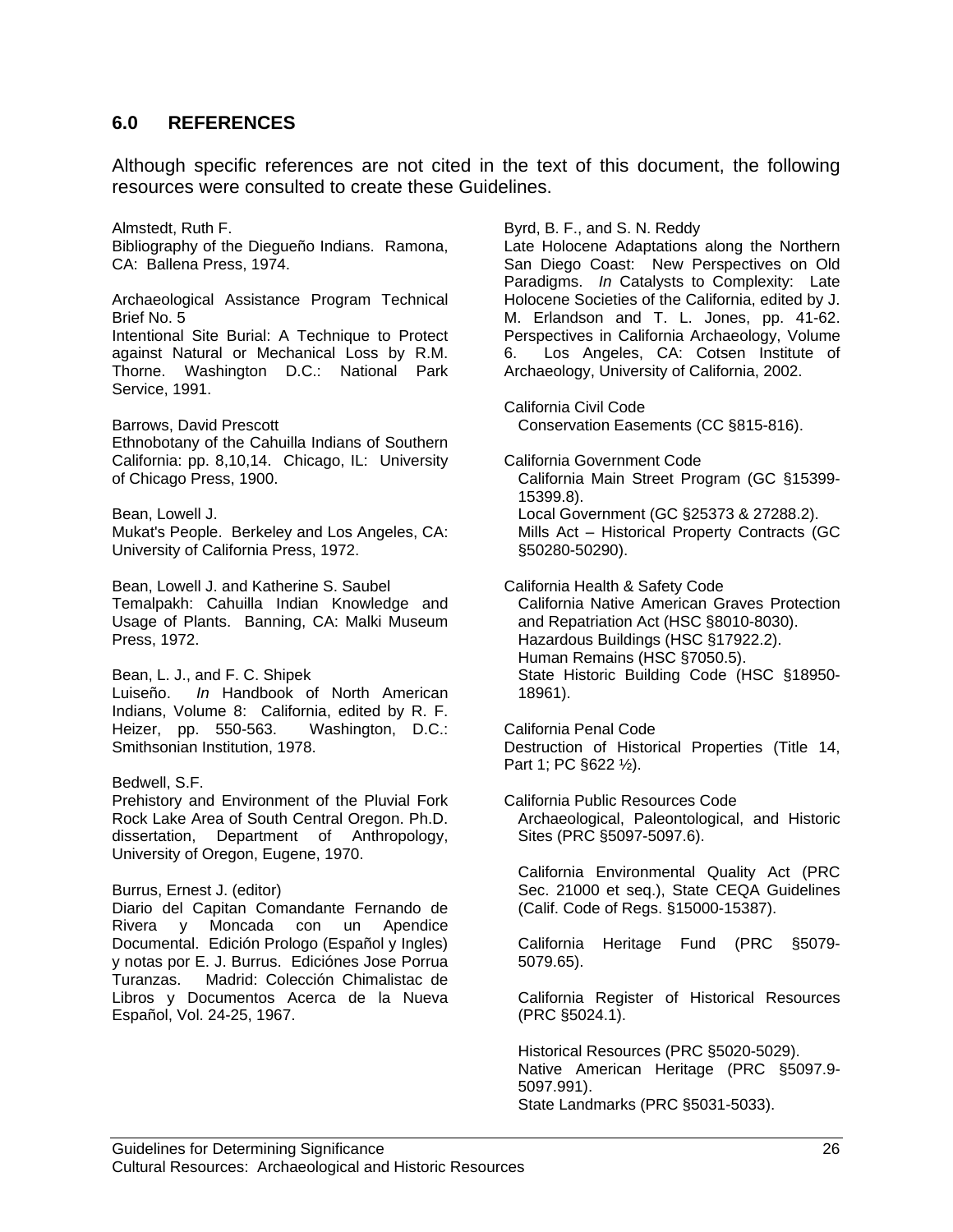California Revenue & Taxation Code Historic Property Restriction (RTC §439- 439.4). California State Historical Resources **Commission** Guidelines for the Curation of Archaeological Collections, Department of Parks and Recreation, 1993. Carter, George F. Pleistocene Man at San Diego. Baltimore, MD: John Hopkins Press, 1957. City of San Diego Historical Resources Guidelines (Resolution No. R-293254-3), 2001. County of San Diego CEQA Guidelines, 2006. General Plan, Part X, Conservation Element as adopted December 10, 1975 and amended April 5, 2000. Local Register of Historical Resources (Ordinance 9493), 2002. Mills Act (San Diego County) – Historical Property Contracts (Ordinance 9425), 2002. Resource Protection Ordinance, 1991. Zoning Ordinance, Sections 5700-5749. Cuero, Delfina The Autobiography of Delfina Cuero, as told to Florence Shipek. Los Angeles, CA: Dawson's Book Shop, 1968. Davis, Emma Lou, Clark W. Brott and David L. Weide The Western Lithic Co-Tradition. San Diego Museum Papers 6. San Diego, CA: San Diego Museum of Man, 1969. Drucker, Philip Culture Element Distributions - V: Southern California. Berkeley, CA: University of California Anthropological Records 1(1):5-47,1939. Dubois, Constance The Religion of the Luiseño Indians. Berkeley, CA: University of California Publications in American Archaeology and Ethnology (8):69- 186, 1908. Erlandson, J. M., D. J. Kennett, B. L. Ingram, D. A. Guthrie, D. P. Morris, M. A. Tveskov, G. J. West, and P. L. Walker

An Archaeological and Paleontological Chronology for Daisy Cave (CA-SMI-261), San Miguel Island, California. Radiocarbon 38: 355- 373, 1996.

Gallegos, Dennis R.

Batiquitos Lagoon Revisited. *In* Casual Papers of the Cultural Resource Management Center, Vol. 2, No. 1. San Diego, CA: San Diego State University, 1985.

A Review and Synthesis of Environmental and Cultural Material for the Batiquitos Lagoon Region. *In* San Dieguito-La Jolla: Chronology and Controversy. San Diego, CA: San Diego Archaeological Society, 1987.

Antiquity and Adaptation at Agua Hedionda, Carlsbad, California. *In* Hunter-Gatherers of Early Holocene Coastal California, Ed. by Jon M Erlandson and Roger H. Colten. Los Angeles, CA: Institute of Archaeology, University of California, 1991.

Gallegos, Dennis R. and Carolyn E. Kyle Cultural Resource Survey of Portions of the Floral Trade Center. Unpublished Manuscript on file at South Coastal Information Center – San Diego State University, 4283 El Cajon Blvd., Ste 250, San Diego, CA 92105, 1988.

Gifford, Edward W.

Clans and Moieties in Southern California. Berkeley, CA: University of California Publications in American Archaeology and Ethnology 14:167-174, 1918.

Harrington, J.P. Chinigchinich. Banning, CA: Malki Museum Press, 1978.

Hedges, K., and C. Beresford Santa Ysabel Ethnobotany. San Diego, CA: San Diego Museum of Man, Ethnic Technology Notes (20)58, 1986.

Heizer, Robert F. and A. F. Almquist The Other Californians: Prejudice and Discrimination under Spain, Mexico and the United States to 1920. Berkeley and Los Angeles, CA: University of California Press, 1971.

Heizer, Robert F. and M. A. Whipple The California Indians. Berkeley, CA: University of California Press, 1957.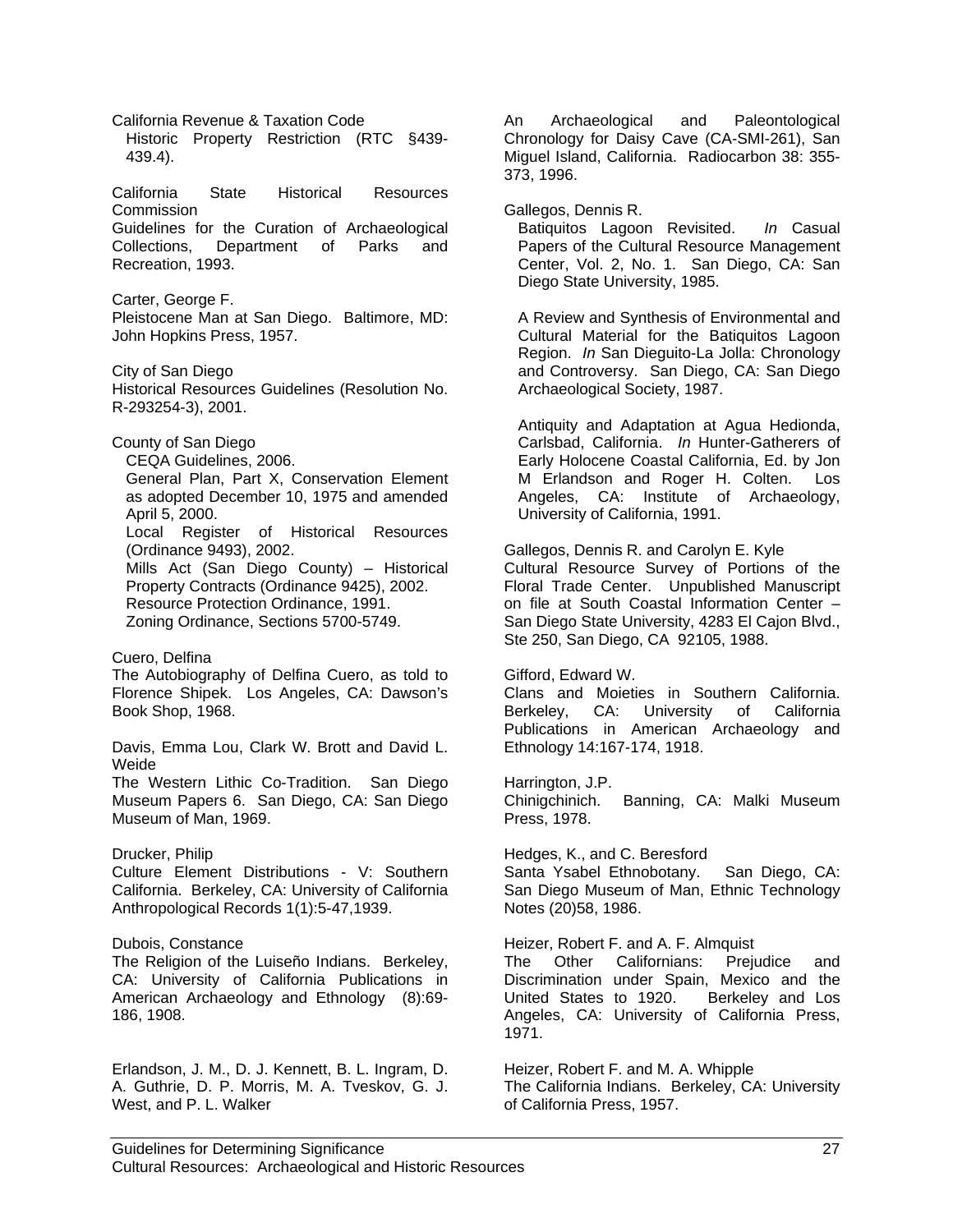Hooper, Lucille

The Cahuilla Indians. *In* University of California Publications in American Archaeology and Ethnology 16:315-380. Berkeley, CA: 1920.

Johnson, J. R., T. W. Stafford, H. O. Ajie, and D. P. Morris

Arlington Springs Revisited. *In* Proceedings of the 5<sup>th</sup> California Islands Symposium, edited by D. Browne, K. Mitchell, and H. Chaney, pp. 541- 545. Santa Barbara, CA: Santa Barbara Museum of Natural History, 2000.

#### Kaldenberg, Russell L.

Rancho Park North, A San Dieguito-La Jolla Shellfish Processing Site on Coastal Southern California. *In* Occasional Paper No. 6. El Centro, CA: Imperial College Museum Society, 1982.

Keneally, Finbar O.F.M.

The Writings of Fermin Francisco de Lasuen. Washington D.C.: Academy of American Franciscan History, 1965.

King, Thomas F.

Cultural Resource Laws and Practice, An Introductory Guide. Walnut Creek, CA: AltaMira Press, 1998.

Kroeber, Alfred L.

Handbook of the Indians of California (first edition). Washington D.C.: Bureau of American Ethnology Bulletin 78, 1925.

Kyle, Carolyn E., Adella B. Schroth, and Dennis R. Gallegos

Remington Hills Archaeological Data Recovery Program for Prehistoric Site CA-SDI-11079, Otay Mesa, San Diego, California. Unpublished Manuscript on file at South Coastal Information Center – San Diego State University, 4283 El Cajon Blvd., Ste 250, San Diego, CA 92105, 1998.

#### Langdon, Margaret

A Grammar of Diegueño, The Mesa Grande Dialect. Berkeley and Los Angeles, CA: University of California Press, 1970.

#### Los Angeles

CEQA Thresholds Guide, Your Resource for Preparing CEQA Analyses in Los Angeles, 1998.

#### Luomala, Katherine

Tipai and Ipai. *In* Handbook of the North American Indians, Vol. 8, California, edited by R.F. Heizer, pp. 592-609. Washington D.C.: Smithsonian Institution, 1978.

#### Masters, P. M., and D. R. Gallegos

Environmental Change and Coastal Adaptations in San Diego County During the Middle Holocene. *In* Archaeology of the California Coast During the Middle Holocene, edited by J. M. Erlandson and M. A. Glassow, pp. 11-22. Perspectives in California Archaeology, Volume 4. Los Angeles, CA: Institute of Archaeology, University of California, 1997.

#### Merrill, Ruth Earl

Plants Used in Basketry by California Indians. *In* University of California Publications in Archaeology and Ethnology, Vol. 20. Ramona, CA: Reprinted by Ballena Press, 1973.

#### Miller, Jacqueline

The Present and Past Molluscan Faunas and Environments of Four Southern California Coastal Lagoons. M.A Thesis, University of California, San Diego, California, 1966.

#### Moratto, M. J.

California Archaeology. Orlando, FL: Academic Press, 1984.

#### Moriarty, James R. III

Transitional Pre-Desert Phase in San Diego County. *In* Science 155 (3762):553-555, 1967.

#### Pourade, R.F.

The History of San Diego: The Explorers: Chapter 1. San Diego, CA: Union-Tribune Publishing Co., 1960.

#### Priestly, Herbert I. (Ed.)

A Historical, Political and Natural Description of California in 1775 by Pedro Fages, Soldier of Spain. Berkeley, CA: University of California Press, 1937.

Remy, Michael H., Tina A. Thomas, James G. Moore, and Whitman F. Manley

Guide to the California Environmental Quality Act (CEQA). Point Arena, CA: Solano Press Books, 1999.

#### Rice, Prudence M.

Pottery Analysis: A Sourcebook. Chicago, IL: University of Chicago Press, 1987.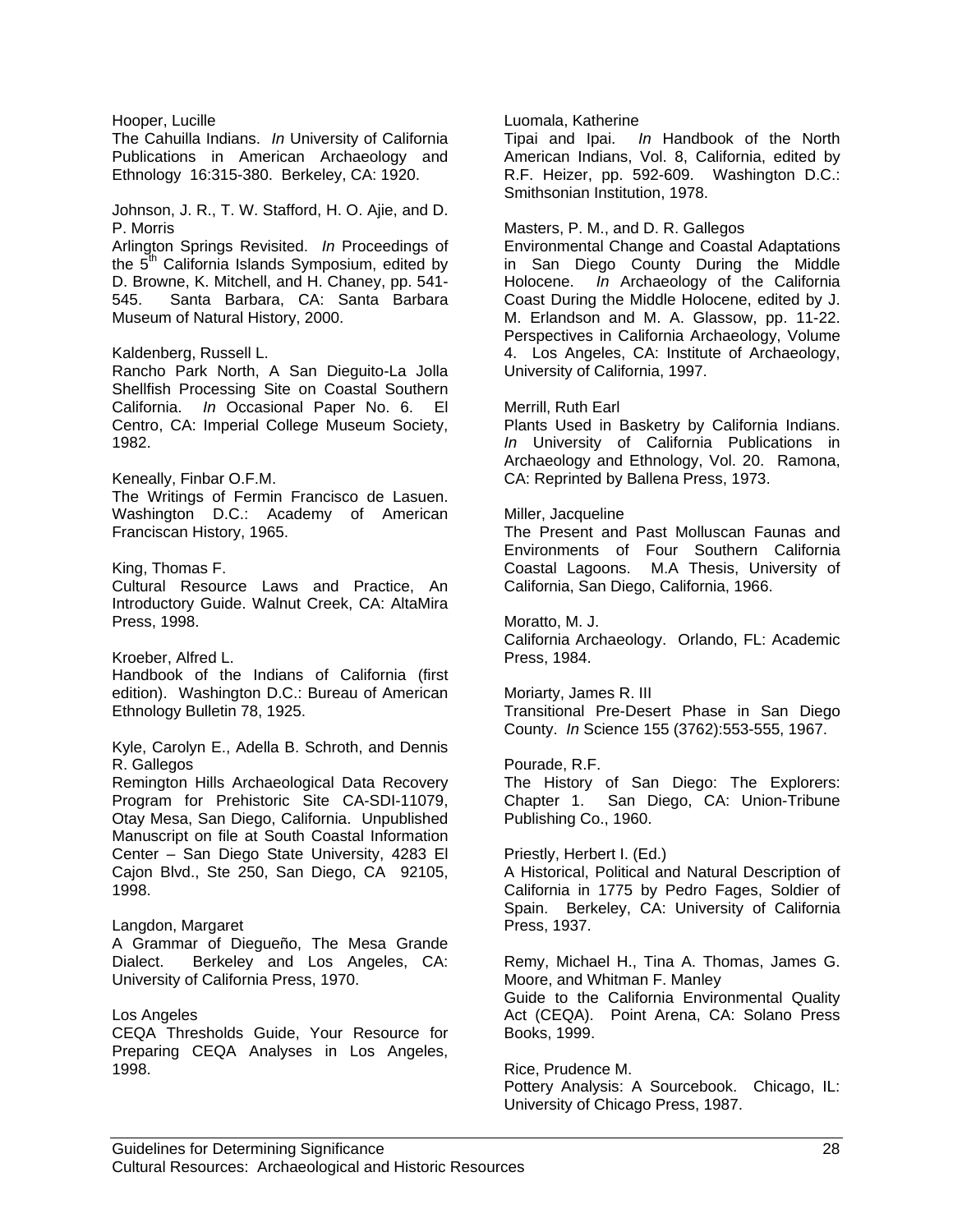Rick, T. C., J. M. Erlandson, and R. L. Vellanoweth Paleocoastal Marine Fishing on the Pacific Coast of the Americas: Perspectives from Daisy Cave, California. American Antiquity 66 (4): 595-614, 2001. Robinson, W. W. Life in California During a Residence of Several Years in that Territory. New York: Da Capo Press, 1969. Rogers, Malcolm The Stone Art of the San Dieguito Plateau. American Anthropologist 31(3), 1929. Early Lithic Industries of the Lower Basin of the Colorado and Adjacent Desert Regions. San Diego Museum Papers, No. 3, May. San Diego, CA: San Diego Museum of Man, 1939. An Outline of Yuman Prehistory. Southwestern Journal of Anthropology, 1(1), 1945. Ancient Hunters of the Far West. San Diego, CA: The Union-Tribune Publishing Company, 1966. Rudkin, Charles (Transl. and Ed.) Observations on California 1772-1790 by Father Luis Sales O.P. Los Angeles, CA: Dawson's Book Shop, 1958. Santa Barbara County Environmental Thresholds and Guidelines Manual, 1995. Shipek, Florence C. A Strategy for Change: The Luiseño of Southern California. Ph.D. dissertation, Department of Anthropology, University of Hawaii, Honolulu, 1977. History of Southern California Mission Indians. Handbook of North American Indians, Volume 8, California. Edited by Robert F. Heizer. Washington D.C.: Smithsonian Institution, 1978 . Prepared Direct Testimony: Part One: Value of Aboriginal Water Rights of the San Luis Rey River Reservations, 1851. Part Two: History of Agriculture and Irrigation for the La Jolla, Pala, Pauma, Rincon and San Pasqual Indians of Southern California. Submitted to 1980.

the U. S. Court of Claims for San Luis Rey River Reservation Water Case, Docket 80A-1,

The Antiquity of the Kumeyaay: Myth and Geologic Reality. *In* Occasional Papers on Linguistics, No. 13. Papers from the 1983, 1984 and 1985 Hokan-Penutian Language Conferences. Carbondale, IL: Southern Illinois University, 1986a.

The Impact of Europeans Upon the Kumeyaay. *In* The Impact of European Exploration and Settlement of Local Native Americans. San Diego, CA: Cabrillo Historical Association, 1986b (Reprinted in 1992).

Saints or Oppressors, Franciscan Missionaries of California: Teachers of Agriculture or Exploiters. *In* The Missions of California. Edited by R. Costo and J.H. Costo. San Francisco, CA: American Indian Historical Society, 1987.

Pushed into the Rocks: Southern California Indian Land Tenure 1769-1986. Lincon, NE: University of Nebraska Press, 1988.

Mission Indians and Indians of California Claims Cases. *In* American Indian Quarterly 13(4):409-420, 1989a.

An Example of Intensive Plant Husbandry: The Kumeyaay of Southern California. *In* Foraging and Farming: The Evolution of Plant Exploitation. Edited by D.R. Harris and G.C. Hillman. London: Unwin-Hyman, 1989b.

Delfina Cuero: Her Autobiography; An Account of the Rest of Her Life and Her Ethnobotanic Contributions. Menlo Park, CA: Ballena Press, 1991.

Kumeyaay Plant Husbandry: Fire, Water and Erosion Control Techniques. *In* Before the Wilderness: Environmental Management by Native Californians. Menlo Park, CA: Ballena Press, 1993.

#### Sparkman, Philip Stedman

The Culture of the Luiseño Indians. Berkeley, CA: University of California Publications in American Archaeology and Ethnology 20(16):292-358, 1908.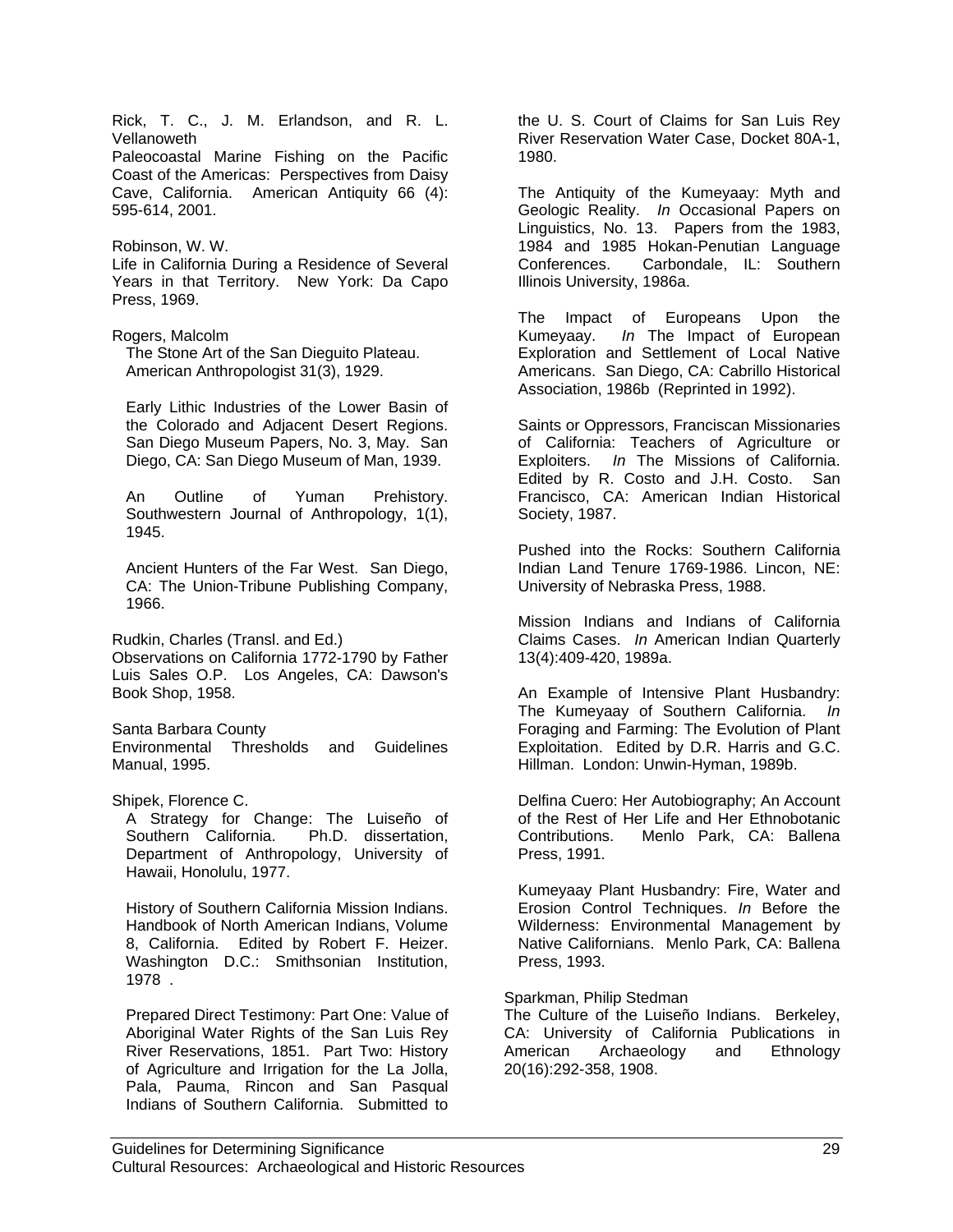Spicer, Edward H. Cycles of Conquest: The Impact of Spain and Mexico and the United States on the Indians of<br>the Southwest, 1533-1960. Tucson. AZ: the Southwest, 1533-1960. University of Arizona Press, 1962. Spier, Leslie Southern Diegueño Customs. University of California Publications in American Archaeology and Ethnology 20(16), 1923. Strong, William, D Aboriginal Society in Southern California. University of California Publications in American Archaeology and Ethnology 26(1):1-350, 1929. Tibesar, Antonine Writings of Junipero Serra (Vols 1-4). Washington D.C.: Academy of American Franciscan History, 1955. True, Delbert L. An Early Complex in San Diego County, California. American Antiquity. 23(3):225-63, 1958. The Pauma Complex in Northern San Diego County: 1978. The Journal of New World Archaeology 3:1-39, 1980. Underhill, Ruth Indians of Southern California. Bureau of Indian Affairs: Shermann Pamphlets, No. 2, 1941. U.S. Army Corps of Engineers Archaeological Sites Protection and Preservation Notebook, 1992. United States Code: American Antiquities Act (16 USC §431-433), 1906. American Battlefield Protection Act (16 USC 469k), 1996. American Indian Religious Freedom Act (42 USC §1996 and 1996a), 1978. Archaeological and Historical Preservation Act (16 USC §469-469c), 1974. Archaeological Resources Protection Act (16 USC §470aa-mm), 1979. Coastal Zone Management Act (16 USC §1451), 1972. Department of Transportation Act (49 USC §303), 1966. Federal Land Policy and Management Act (43 USC §35), 1976.

Historic Sites, Buildings, and Antiquities Act (16 USC §461-467), 1935. Intermodal Surface Transportation Efficiency Act (23 USC §101, 109), 1991. National Environmental Policy Act (42 USC §4321), 1969. National Historic Preservation Act (16 USC §470 et seq.), 1966. National Marine Sanctuaries Act (16 USC §1431), 1972. Native American Graves Protection and Repatriation Act (25 USC §3001-3013), 1990. Reservoir Salvage Act (16 USC §469-469c), 1960.. United States Code of Federal Regulations Curation of Federally-Owned and Administered Archaeological Collections (36 CFR 79), 1990. National Historic Landmarks Program (36 CFR 65), 1982. National Register of Historic Places (36 CFR 60), 1981. Protection of Archaeological Resources (43 CFR 7), 1996. Protection of Historic Properties (36 CFR 800), 1986. Secretary of the Interior Standards for Rehabilitation (36 CFR 67), 1986. Secretary of the Interior Standards for the Treatment of Historic Properties with Guidelines for Preserving, Rehabilitating, Restoring, and Reconstructing Historic Buildings (36 CFR 68), 1995. United States Department of the Interior, National Park Service Federal Historic Preservation Laws. Washington D.C.: National Center for Cultural Resources, National Park Service, 2002. National Register Bulletin – How to Prepare National Historic Landmark Nominations, 1999. Guidelines for Evaluation and Documenting Traditional Cultural Properties, 1998. United States Federal Regulations Executive Order 11593 – Protection and Enhancement of the Cultural Environment (36 FR 8921), 1971. Executive Order 12072 – Federal Space Management (43 FR 36869), 1978. Executive Order 13006 – Locating Federal Facilities on Historic Properties on our

Nation's Central Cities (61 FR 26071), 1996.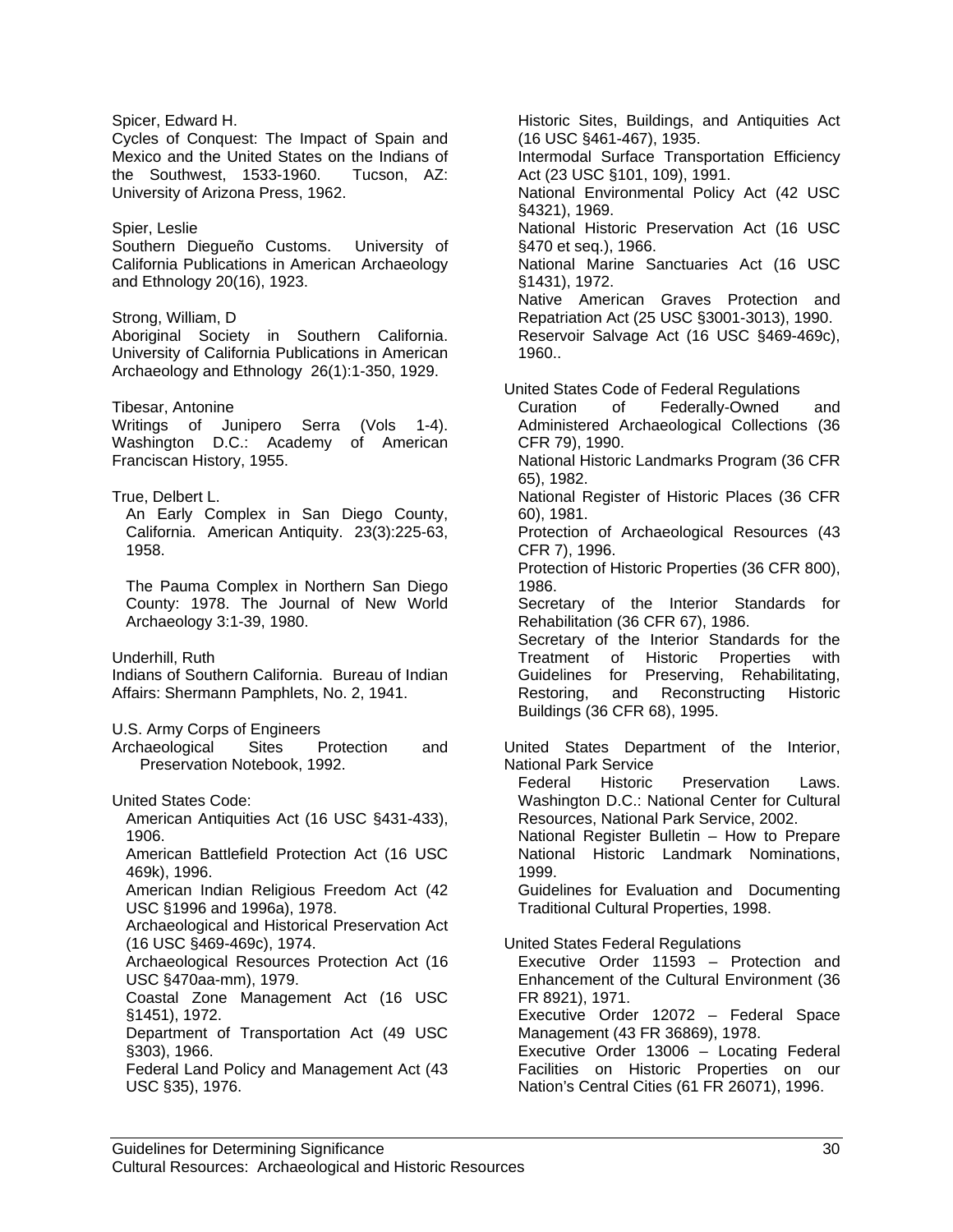Executive Order 13007 – Indian Sacred Sites (61 FR 26071), 1996. Executive Order 13175 – Government to Government Consultation (65 FR 67249), 2000. Secretary of the Interior Standards and Guidelines for Archaeology and Historic Preservation (48 FR 44716), 1983.

Ventura County Initial Study Assessment Guidelines.

Warren, Claude N.

The San Dieguito Complex: A Review and Hypothesis. *In* American Antiquity, Vol. 32, No. 2, pp. 168-185, 1967.

Cultural Tradition and Ecological Adaptation on the Southern Coast, *In* Archaic Prehistory in the Western United States, C. I. Williams ed. Eastern New Mexico University Contributions in Anthropology 1(3):1-14, 1968.

Warren, C. N., D. L. True, and A.R. Eudey

Early Gathering Complexes of Western San Diego County, California: Results and Interpretation of an Archaeological Survey. *In* Archaeological Survey Annual Report 1960- 1961. Los Angeles, CA: University of California Press, 1961.

Warren, Claude N. and Max G. Pavesic

Appendix I: Shell Midden Analysis of the Site SDi-603 and Ecological Implications for Cultural Development on Batiquitos Lagoon, San Diego County, California. Unpublished Manuscript on file at South Coastal Information Center – San Diego State University, 4283 El Cajon Blvd., Ste 250, San Diego, CA 92105, 1963.

Warren, Claude N., Gretchen Siegler, and Frank **Dittmer** 

Paleoindian and Early Archaic Periods. *In* Prehistoric and Historic Archaeology of Metropolitan San Diego: A Historic Properties Background Study (screen check draft), prepared by, and on file with ASM Affiliates, Inc., Encinitas, CA, 1998.

#### Waugh, M. G.

Intensification and Land-Use: Archaeological Indication of Transition and Transformation in a Late Prehistoric Complex in Southern California. Unpublished Ph.D. dissertation, Department of Anthropology, University of California, Davis, 1986.

#### White, Raymond C.

Luiseño Social Organizations. Berkeley, CA: University of California Publications in American Archaeology and Ethnology, 48(2):1-194, 1963.

Willig, Judith A., C. Melvin Aikens and John L. Fagan

Early Human Occupation in Far Western North America: The Clovis-Archaic Interface. Carson City,NV: Nevada State Museum Anthropological Papers, No. 21. 1988.

#### Wolcott, Marjorie T.

Pioneer Notes from the Diaries of Judge Benjamin Hayes. Los Angeles, California, 1929.

#### Woodward, Arthur

Notes on the Indians of San Diego County from the Manuscripts of Judge Benjamin Hayes. Los Angeles, CA: The Masterkey 8(5):140-150 Southwest Museum, 1934.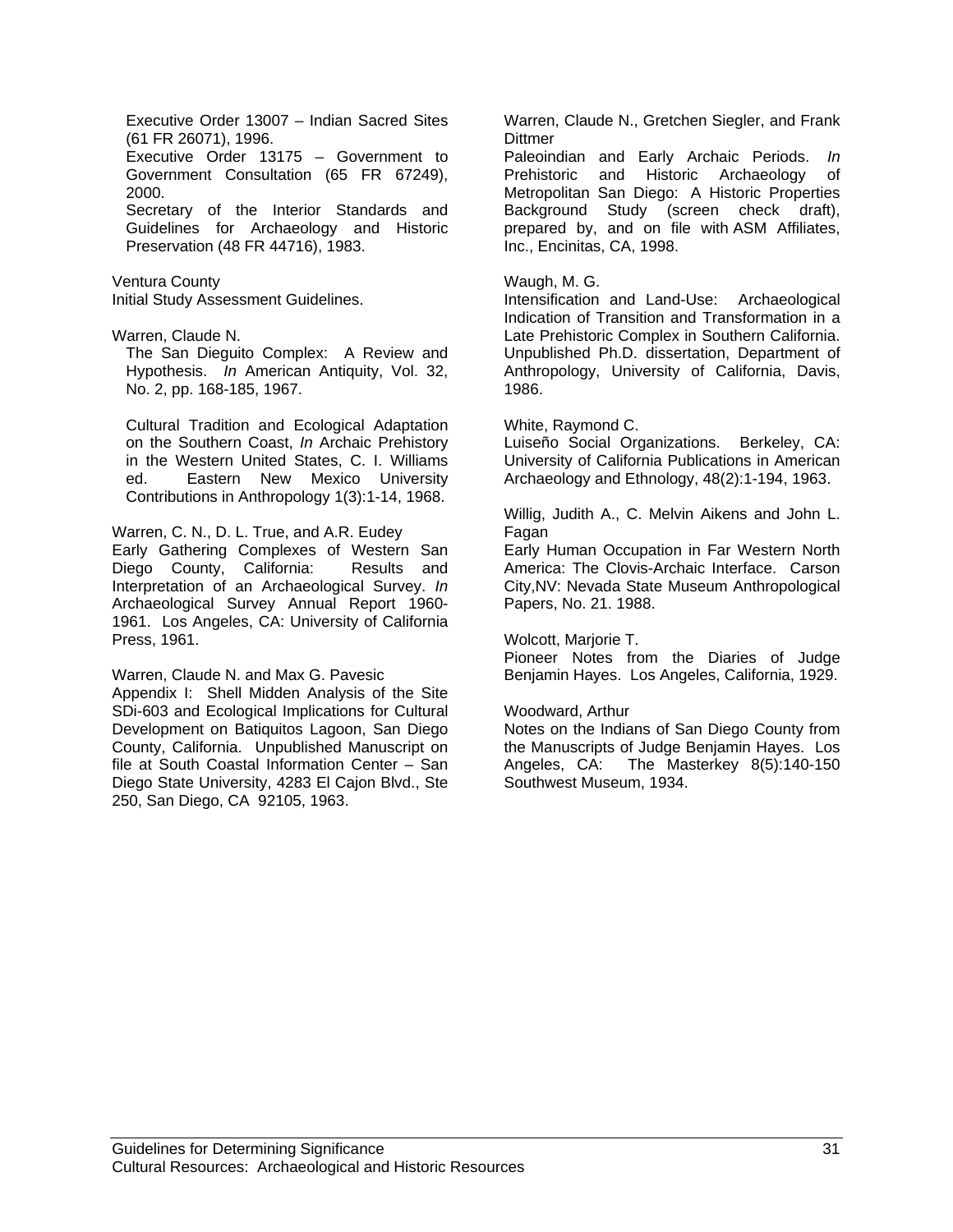**Table 1 Terminology for Culture History in the San Diego Area** 

# **Gallegos 2002**

| Geologic<br>Time   | Period                    | <b>Years</b><br><b>Before</b><br><b>Present</b> | <b>Other Names</b>                                                                                 | <b>Diagnostic Cultural</b><br><b>Material</b>                                                                                                    |
|--------------------|---------------------------|-------------------------------------------------|----------------------------------------------------------------------------------------------------|--------------------------------------------------------------------------------------------------------------------------------------------------|
| Holocene<br>Late   | Period<br>Late            | Present<br>1300                                 | Historic/Contact<br>Precontact/Yuman<br>Kumeyaay/Luiseno<br>Cuyamaca Complex<br>San Luis Rey I, II | Bow-and-arrow, small triangular<br>and side-notched points,<br>cremations, fish hooks,<br>ceramics, Obsidian Butte<br>obsidian                   |
|                    |                           | 2,000<br>3,000                                  |                                                                                                    | Stone bowls, triangular points,<br>fishing gorges, burials                                                                                       |
| Holocene<br>Middle | Period (Archaic)<br>Early | 4,000<br>5,000<br>6,000                         | Pauma Complex                                                                                      | Dart and atlatl, cogged stones,<br>plummet stones, leaf-shaped<br>points/knives, corner-notched<br>and stemmed points, Coso<br>Obsidian, burials |
| Holocene<br>Early  |                           | 7,000<br>8,000<br>9,000<br>10,000               | <b>Encinitas Tradition</b><br>La Jolla Complex<br>San Dieguito Tradition<br>Complex                | Spear, crescents, lanceolate and<br>leaf-shaped points, leaf shaped<br>knives, Casa Diablo and Coso<br>Obsidian, burials                         |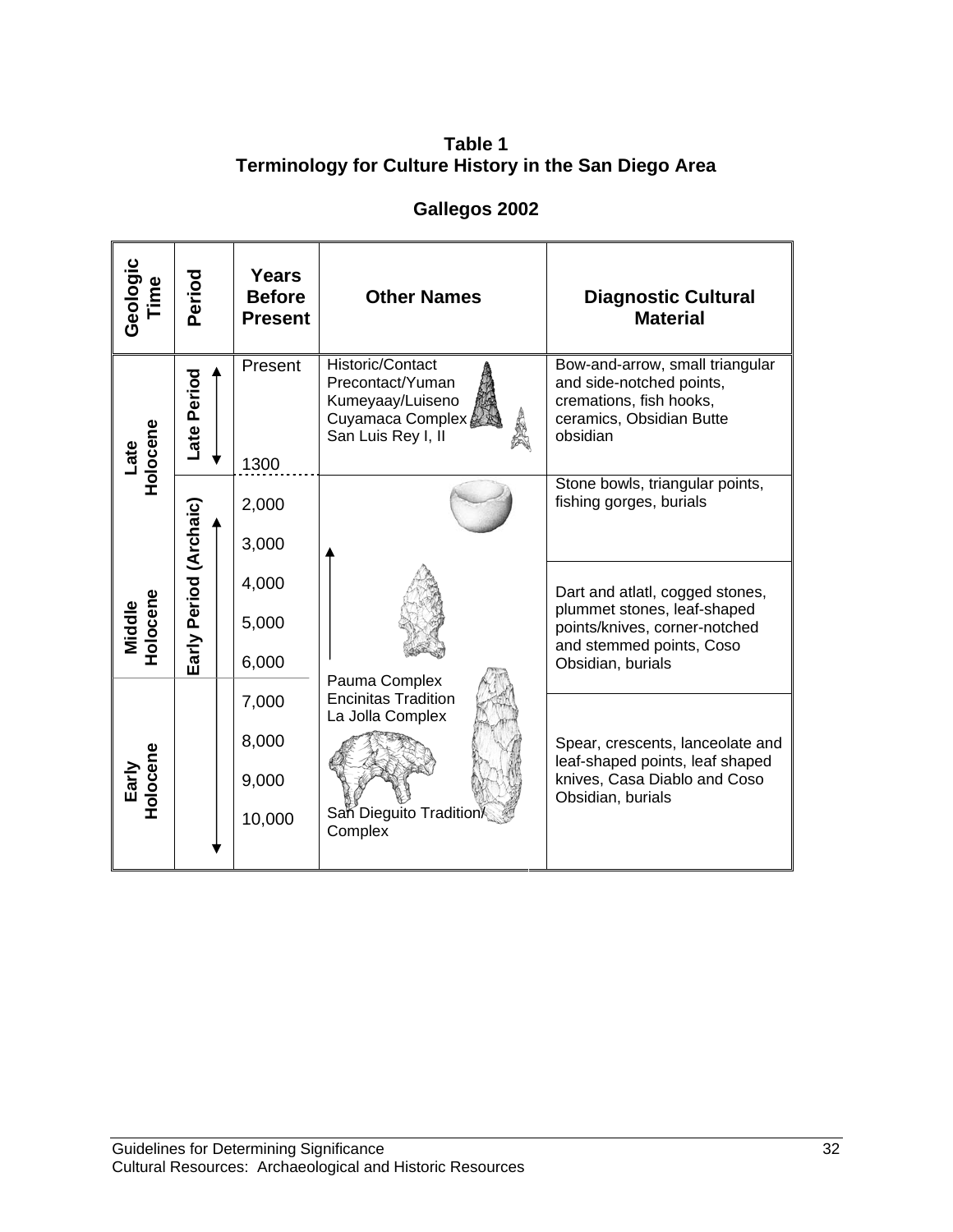# **[Attachment A]**

# **REGULATIONS AND STANDARDS**

### **Federal Regulations and Standards**

### **American Antiquities Act of 1906** [16 USC §431-433;

http://www4.law.cornell.edu/uscode/html/uscode16/usc\_sup\_01\_16\_10\_1\_20\_LXI.html]

The Federal Antiquities Act of 1906 states that the government, acting for the people, should protect archaeological and historical sites and any object of antiquity, and preserve them for public availability. It forbids the disturbance of objects of antiquity on federal lands without a permit issued by the responsible agency. This Act established criminal sanctions for the unauthorized use or destruction of antiquities.

### **Historic Sites, Buildings, Objects, and Antiquities Act of 1935** [16 USC §461-467;

http://www4.law.cornell.edu/uscode/html/uscode16/usc\_sup\_01\_16\_10\_1A\_20\_I.html

The Historic Sites Act of 1935 states that it is the national policy to preserve for the public use historic sites, properties, buildings, and objects of national significance. It gives the National Park Services (NPS) (through the Secretary of the Interior) broad powers to execute this policy, including criminal sanctions, on both federal and nonfederal lands. This Act also set up an advisory board to aid the Secretary of the Interior in implementing this Act.

### **Reservoir Salvage Act of 1960** [16 USC §469-469c;

http://www4.law.cornell.edu/uscode/html/uscode16/usc\_sec\_16\_00000469----000-.html]

The Reservoir Act of 1960 requires the Secretary of the Interior to institute an archaeological salvage program in connection with federally funded reservoir programs requiring the responsible agencies to comply with this program.

### **Department of Transportation Act of 1966** [49 USC §303;

http://www4.law.cornell.edu/uscode/html/uscode49/usc\_sec\_49\_00000303----000-.html]

The Department of Transportation Act of 1966 requires the Secretary of Transportation to cooperate and consult with the Secretaries of Interior, Housing and Urban Development, and Agriculture, and with the States, in developing transportation plans and programs that include measures to maintain or enhance the natural beauty of lands crossed by transportation activities or facilities. The Secretary of Transportation may approve a transportation program or project requiring the use of publicly owned land of a public park, recreation area, or wildlife refuge of National, State, or local significance, or land of an historic site of National, State, or local significance only if (1) there is no prudent and feasible alternative to using that land; and (2) the program or project includes all possible planning to minimize harm to the park, recreation area, wildlife and waterfowl refuge, or historic site resulting from the use.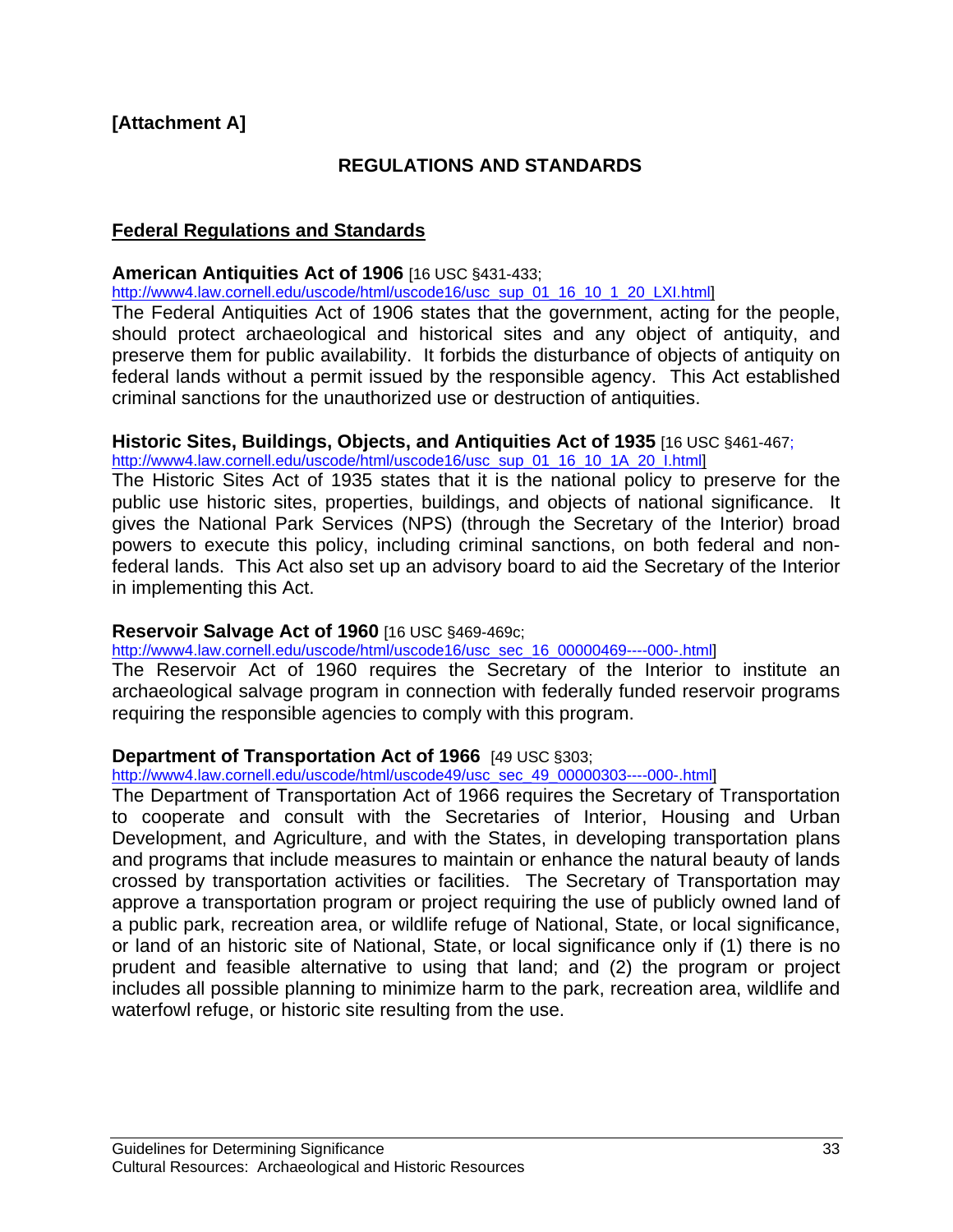# **National Historic Preservation Act (NHPA) of 1966** [16 USC §470 et seq.;

http://www4.law.cornell.edu/uscode/html/uscode16/usc\_sec\_16\_00000470----000-.html]

Section 106 of the National Historic Preservation Act establishes a consultation process which is intended to provide for historic preservation concerns with the needs of Federal endeavors. The Section 106 process only applies to projects involving Federal land, funds or permits. It requires a Federal Agency with jurisdiction over a Federal, federally assisted, or federally licensed endeavor to take into account the effects of the agency's endeavor on properties included in or eligible for the National Register. The process requires that prior to approval of an endeavor, the Advisory Council on Historic Preservation be provided a reasonable opportunity to comment on the project. Consulting parties are the primary participants in this process and may include Federal Agencies, the State Historic Preservation Officer (SHPO), the Advisory Council on Historic Preservation and other interested persons (local governments, applicants, Native American individuals and groups, and the general public). This process requires that Federal Agencies to the maximum extent possible undertake planning actions as may be necessary to minimize harm to any National Historic Landmark that may be directly or adversely impacted by an endeavor.

# **National Environmental Policy Act (NEPA) of 1969** [42 USC §4321;

http://www4.law.cornell.edu/uscode/html/uscode42/usc\_sup\_01\_42\_10\_55.html

The National Environmental Policy Act of 1969 requires that cultural resources be considered in assessing the environmental impact of proposed federal projects.

# **Archaeological and Historical Preservation Act of 1974** [16 USC §469-469c;

http://www4.law.cornell.edu/uscode/html/uscode16/usc\_sec\_16\_00000469----000-.html

The Archaeological and Historical Preservation Act of 1974 amends the Reservoir Salvage Act of 1960 to include all federal programs, which may impact cultural resources. It authorizes expenditure of program funds for salvage projects, and requires the Secretary of the Interior to report annually to Congress on the effectiveness of the program.

# **Federal Land Policy and Management Act of 1976** [43 USC §35;

http://www4.law.cornell.edu/uscode/html/uscode43/usc\_sup\_01\_43\_10\_35.html]

The Federal Land Policy and Management Act of 1976 directs the Bureau of Land Management (BLM) to manage lands on the basis of multiple use in a manner that will protect the quality of scientific, historical, and archaeological values. It provides guidelines for the acquisition and management of these resources.

# **American Indian Religious Freedom Act of 1978** [42 USC §1996 and §1996a;

http://www4.law.cornell.edu/uscode/html/uscode42/usc\_sup\_01\_42\_10\_21\_20\_I.html]

The American Religious Freedom Act of 1978 states that it is the policy of the United States to protect and preserve for American Indians their inherent right of freedom to believe, express, and exercise the traditional religions of the American Indian including access to sites, use and possession of sacred objects, and the freedom to worship through ceremonial and traditional rites.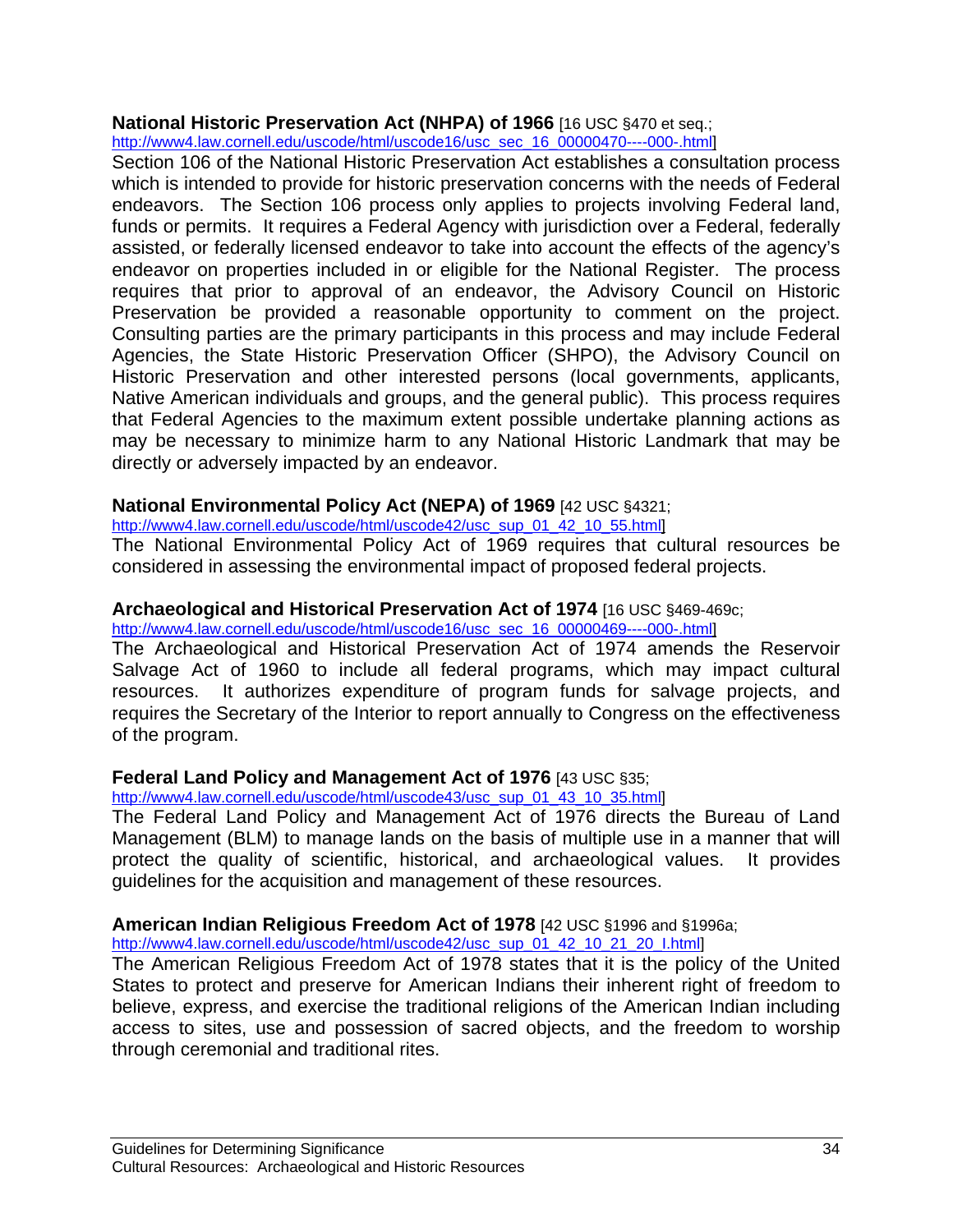### **Archaeological Resources Protection Act of 1979** [16 USC §470aa-mm;

http://www4.law.cornell.edu/uscode/html/uscode16/usc\_sup\_01\_16\_10\_1B.html]

The Archaeological Resources Protection Act of 1979 prohibits the unauthorized excavation, removal, or damage of archaeological resources on federal and Indian lands, and provides penalties for violators.

# **Native American Graves Protection and Repatriation Act of 1990 (NAGPRA**)

[25 USC §3001-3013; http://www4.law.cornell.edu/uscode/html/uscode25/usc\_sup\_01\_25\_10\_32.html] The Native American Graves Protection and Repatriation Act of 1990 conveys to American Indians, of demonstrated lineal descendence, human remains and funerary or religious items that are held by federal agencies and federally-supported museums, or that have been recovered from federal lands. It also makes the sale or purchase of American Indian remains, "whether or not they derive from federal or Indian lands, illegal."

### **Intermodal Surface Transportation Efficiency Act of 1991** [23 USC §101, 109;

http://www4.law.cornell.edu/uscode/html/uscode23/usc\_sup\_01\_23\_10\_1\_20\_I.html]

The Intermodal Surface Transportation Efficiency Act of 1991 allows the Secretary of Transportation to approve a project for the National Highway System if the project is designed to (1) allow for the preservation of environmental, scenic, or historic values; and (2) ensure safe use of the facility.

# **American Battlefield Protection Act of 1996** [16 USC 469k;

http://www4.law.cornell.edu/uscode/html/uscode16/usc\_sec\_16\_00000469---k000-.html]

The purpose of the American Battlefield Protection Act of 1996 is to assist citizens, public and private institutions, and governments at all levels in planning, interpreting, and protecting sites where historic battles were fought on American soil during the armed conflicts that shaped the growth and development of the United States, in order that present and future generations may learn and gain inspiration from the ground where Americans made their ultimate sacrifice.

### **National Historic Landmarks Program, 1982** [36 CFR 65;

http://ecfr.gpoaccess.gov/cgi/t/text/text-idx?c=ecfr&tpl=/ecfrbrowse/Title36/36cfr65\_main\_02.tpl]

The purpose of the National Historic Landmarks Program is to identify and designate National Historic Landmarks, and encourage the long range preservation of nationally significant properties that illustrate or commemorate the history and prehistory of the United States. These regulations set forth the criteria for establishing national significance and the procedures used by the Department of the Interior for conducting the National Historic Landmarks Program.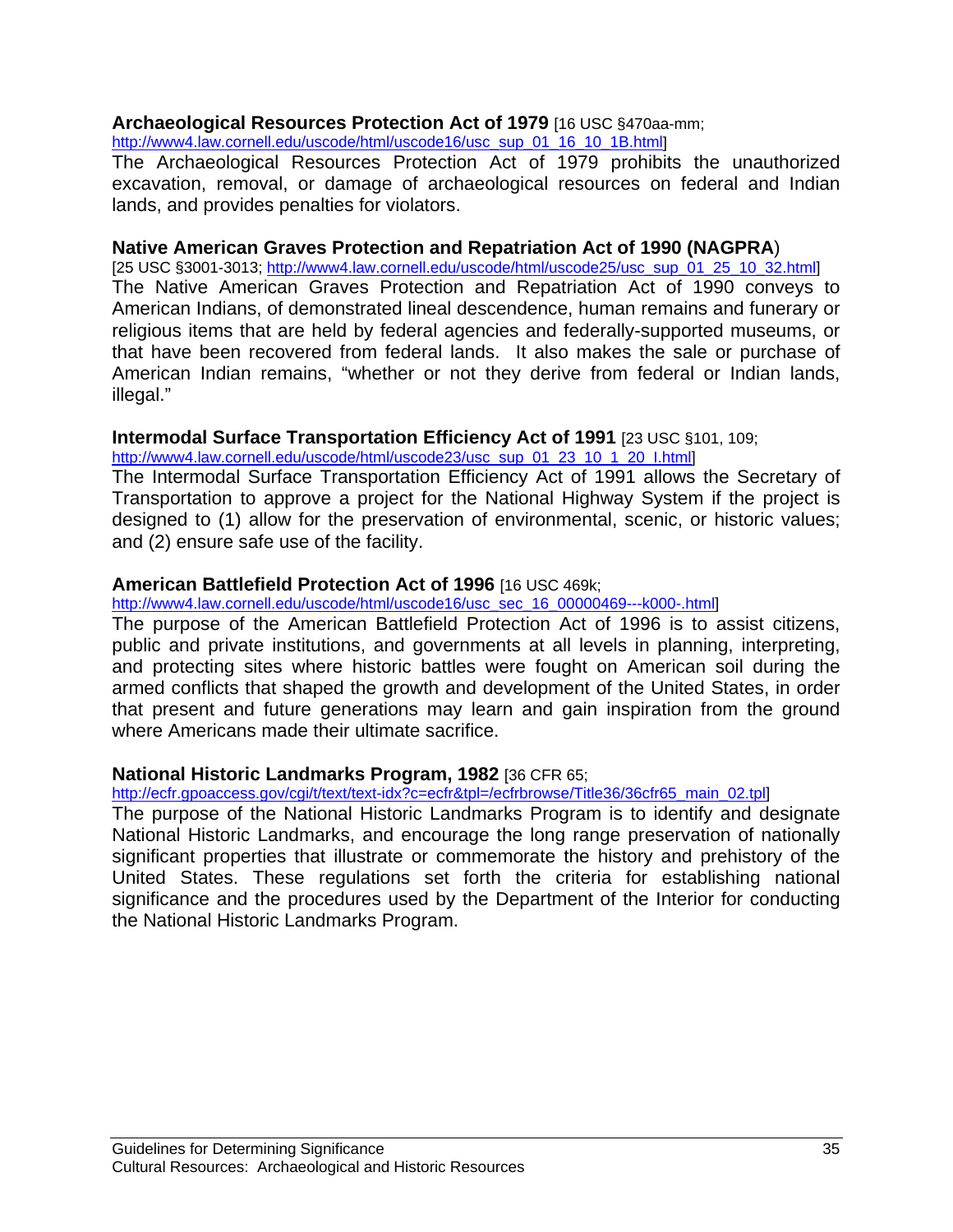# **Protection of Historic Properties, 1986** [36 CFR 800;

http://ecfr.gpoaccess.gov/cgi/t/text/text-idx?c=ecfr&tpl=/ecfrbrowse/Title36/36cfr800\_main\_02.tpl]

Section 106 of the National Historic Preservation Act requires Federal agencies to take into account the effects of their undertakings on historic properties and afford the Council a reasonable opportunity to comment on such undertakings. The procedures in this part define how Federal agencies meet these statutory responsibilities. The Section 106 process seeks to accommodate historic preservation concerns with the needs of Federal undertakings through consultation among the agency official and other parties with an interest in the effects of the undertaking on historic properties, commencing at the early stages of project planning. The goal of consultation is to identify historic properties potentially affected by the undertaking, assess its effects and seek ways to avoid, minimize or mitigate any adverse effects on historic properties.

# **Protection of Archaeological Resources, 1996** [43 CFR 7;

### http://ecfr.gpoaccess.gov/cgi]

These regulations implement provisions of the Archaeological Resources Protection Act of 1979, as amended (16 U.S.C. 470aa-mm) by establishing the uniform definitions, standards, and procedures to be followed by all Federal land managers in providing protection for archaeological resources, located on public lands and Indian lands of the United States. These regulations enable Federal land managers to protect archaeological resources, taking into consideration provisions of the American Indian Religious Freedom Act (92 Stat. 469; 42 U.S.C. 1996), through permits authorizing excavation and/or removal of archaeological resources, through civil penalties for unauthorized excavation and/or removal, through provisions for the preservation of archaeological resource collections and data, and through provisions for ensuring confidentiality of information about archaeological resources when disclosure would threaten the archaeological resources.

### **Executive Order 11593 of May 13, 1971 – Protection and Enhancement of the Cultural Environment; Richard M. Nixon** [36 FR 8921;

# http://archnet.asu.edu/Topical/CRM/USdocs/execord.htm]

Executive Order 11593 states that the federal government shall provide leadership in preserving, restoring, and maintaining the historic and cultural environment. It specifies that all federal agencies shall institute inventories for historic and archaeological sites, and shall provide for their protection as specified by the Historic Preservation Act of 1966.

# **Executive Order 12072 of August 16, 1978– Federal Space Management; Jimmy**

**Carter** [43 FR 36869; http://www.archives.gov/federal-register/codification/executiveorder/12072.html?template=print]

Executive Order 12072 requires the consideration of cultural resources of all kinds in the context of urban centers. This order directs agencies to give priority to siting their activities in central business areas (CBAs). It requires that both the positive and negative cultural effects be considered.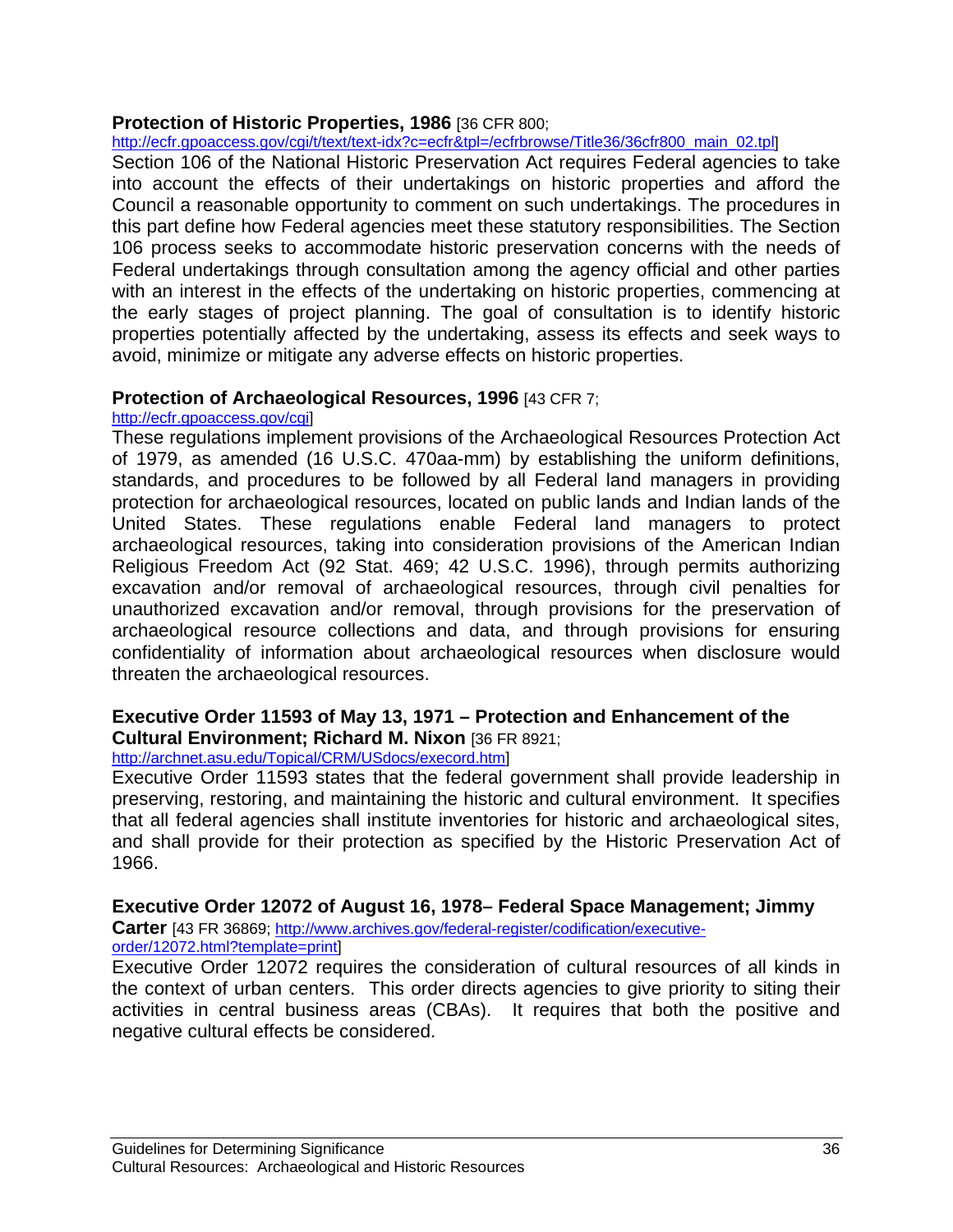### **Executive Order 13006 of May 21, 1996 - Locating Federal Facilities on Historic Properties in Our Nation's Central Cities; William J. Clinton** [61 FR 26071; http://www.cr.nps.gov/local-law/eo13006.htm]

Executive Order 13006 requires agencies to give priority consideration to using historic buildings in historic districts in central business areas (CBAs).

### **Executive Order 13007 of May 24, 1996 - Indian Sacred Sites; William J. Clinton** [61 FR 26771; http://www.cr.nps.gov/local-law/eo13007.htm]

Executive Order 13007 requires each executive branch agency with statutory or administrative responsibility for the management of Federal lands to accommodate access to, and ceremonial use of Indian Sacred Sites by Indian religious practitioners and to avoid adversely affecting the physical integrity of such places.

# **Executive Order 13175 of November 6, 2000 - Government to Government Consultation; William J. Clinton** [65 FR 67249; http://www.epa.gov/fedrgstr/eo/eo13175.htm]

Executive Order 13175 requires Government to Government (Federal to Indian Tribes) consultation when policies are formulated and undertaken that will have tribal implications. The consultation is to include whether to establish Federal standards or any alternatives that would limit the scope of Federal standards or otherwise preserve the prerogatives and authority of Indian tribes.

### **The Secretary of the Interior's Standards and Guidelines for Archaeology and Historic Preservation, 1983** [48 FR 44716; http://www.cr.nps.gov/local-law/arch\_stnds\_0.htm]

Preservation planning is a process that organizes preservation activities (identification, evaluation, registration and treatment of historic properties) in a logical sequence. The purpose of the Standards are (1) to organize the information gathered about preservation activities; (2) to describe results to be achieved by Federal agencies, States, and others when planning for the identification, evaluation, registration and treatment of historic properties; and (3) to integrate the diverse efforts of many entities performing historic preservation into a systematic effort to preserve our nation's culture heritage. Local governments wishing to establish a comprehensive approach to the identification, evaluation, registration and treatment of historic properties within their jurisdictions should use these standards and guidelines.

### **The Secretary of Interior's Standards for Rehabilitation, 1986** [36 CFR 67; http://www2.cr.nps.gov/tps/tax/rehabstandards.htm]

The Secretary of the Interior's Standards for Rehabilitation are ten basic principles created to help preserve the distinctive character of a historic building and its site, while allowing for reasonable change to meet new needs.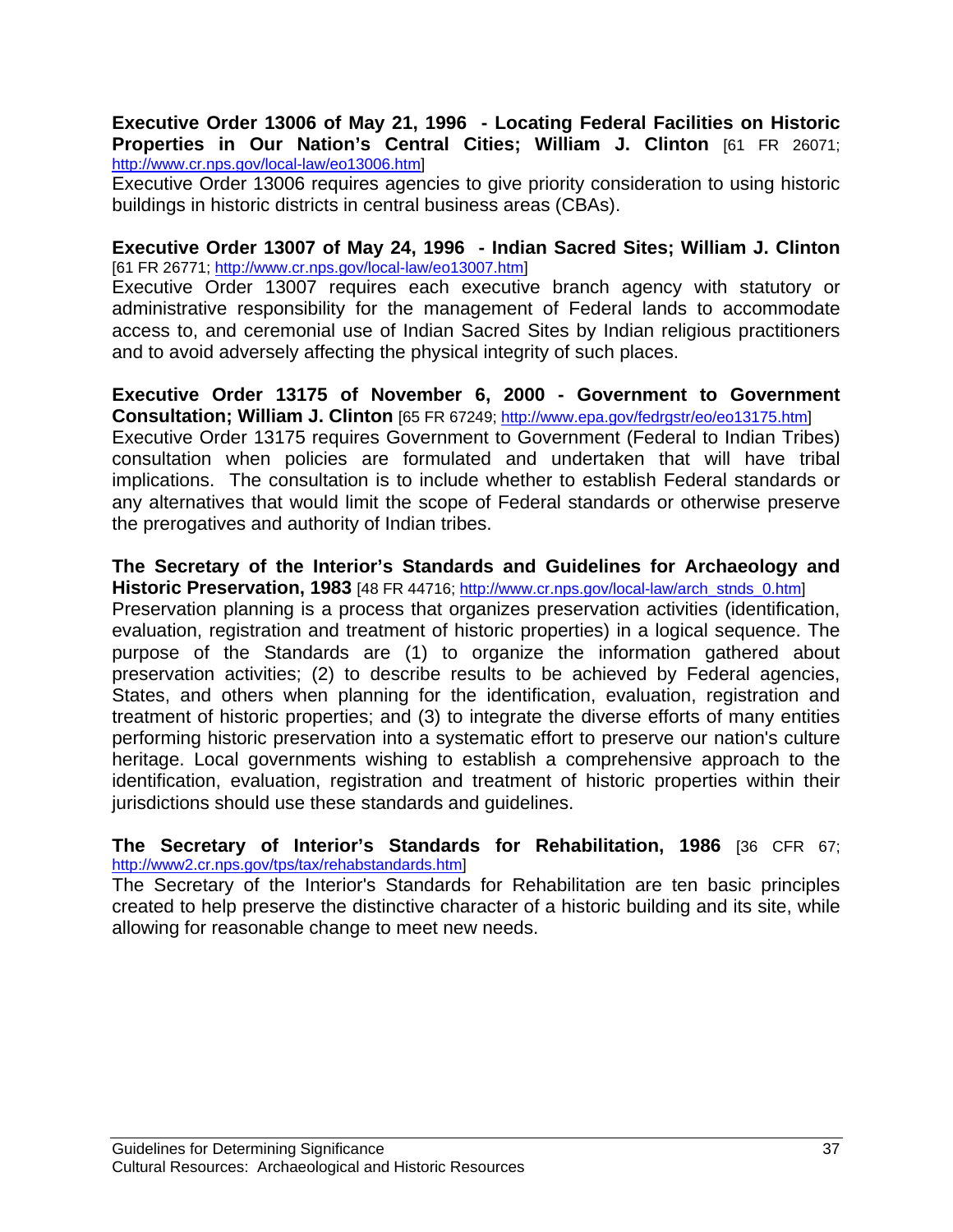# **The Secretary of Interior's Standards for the Treatment of Historic Properties with Guidelines for Preserving, Rehabilitating, Restoring, and Reconstructing Historic Buildings, 1995** [36 CFR 68;

http://www.cr.nps.gov/hps/tps/standguide/overview/using\_standquide.html

The Secretary of the Interior's Standards for the Treatment of Historic Properties were developed to help protect our nation's irreplaceable cultural resources by promoting consistent preservation practices. The Standards are a series of concepts about maintaining, repairing and replacing historic materials, as well as designing new additions or making alterations; as such, they cannot, in and of themselves, be used to make essential decisions about which features of a historic property should be saved and which might be changed. But once an appropriate treatment is selected, the Standards provide philosophical consistency to the work.

# **State Regulations and Standards**

#### **California Native American Graves Protection and Repatriation Act of 2001**  [AB 978, HSC §8010-8030;

http://www.leginfo.ca.gov/cgi-bin/calawquery?codesection=prc&codebody=&hits=20]

The California Native American Graves Protection and Repatriation Act of 2001 conveys to American Indians, of demonstrated lineal descendence, human remains and funerary items that are held by state agencies and museums.

# **Guidelines for the Curation of Archaeological Collections, 1993**

[http://ohp.parks.ca.gov/pages/1054/files/guide93.pdf]

These guidelines pertain to collections that are excavated or removed from prehistoric or archaeological sites on non-federal public and private land in the State of California in connection with a local governmental agency permit or application for approval. Data generated during the study, excavation, and creation of the collection are considered part of the collection. Archaeological collections and their associated records that are created by compliance with state environmental laws, regulations, and guidelines must be housed at qualified repositories that have the capability to ensure adequate permanent storage, security, and ready access to qualified users.

### **Historical Resources** [PRC §5020-5029;

http://www.leginfo.ca.gov/cgi-bin/displaycode?section=prc&group=05001-06000&file=5020-5029.5]

PRC Section 5020-5029 details the duties of the State Historic Preservation Officer and the State Historical Resources Commission. Two categories (Registered Historical Landmark; Registered Point of Historical Interest) of designation are identified and sign requirements for each are detailed. In addition, State Agencies are to formulate policies to preserve and maintain, when prudent and feasible, all state-owned historical resources under its jurisdiction listed in or potentially eligible for inclusion in the National Register of Historic Places or registered or eligible for registration as a state historical landmark. Furthermore, details on the listing to the California Register of Historical Resources is discussed to identify the state's historical resources and to indicate what properties are to be protected, to the extent prudent and feasible, from substantial adverse change.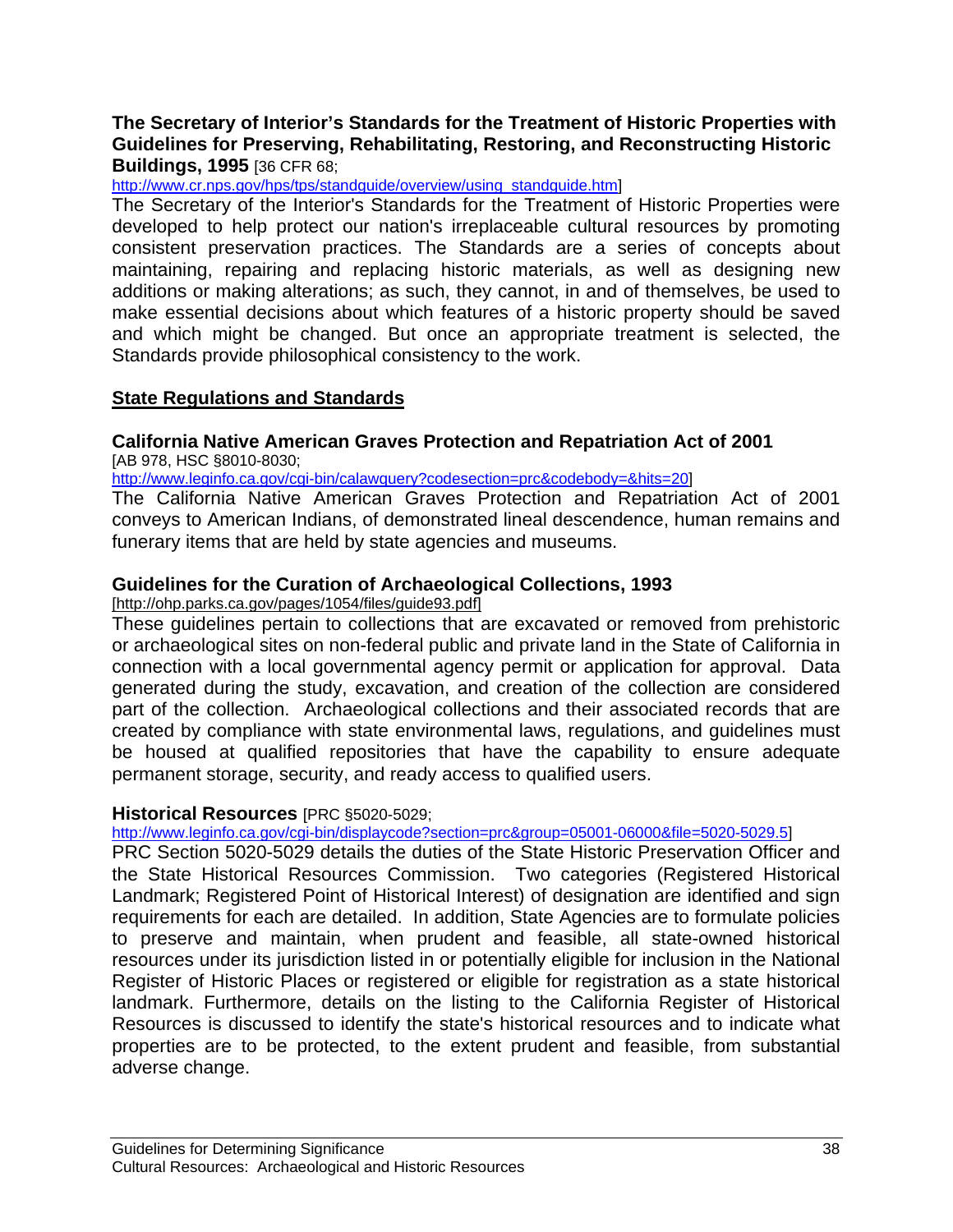### **State Landmarks** [PRC §5031-5033;

http://www.leginfo.ca.gov/cgi-bin/calawquery?codesection=prc&codebody=&hits=20]

PRC Section 5031-5033 outlines the characteristics of a "Qualified Historical Property". Qualified properties include (1) individual sites having structures; (2) facades or portions of entire sites; and (3) historic districts if they are (A) the first, last, only, or most significant historical property of its type in the region; or (B) associated with an individual or group having a profound influence on the history of California; or (C) a prototype of, or an outstanding example of, a period, style, architectural movement, or construction, or if it is one of the more notable works, or the best surviving work, in a region of a pioneer architect, designer, or master builder; (D) a property which is listed on the National Register; or (E) a property which is listed on a city or county register or inventory of historical or architecturally significant sites, places or landmarks, provided, that such property satisfies any of the requirements of A, B, or C above. "Qualified historical property" does not include individual sites without structures. A commercial operation in itself does not necessarily disqualify a landmark's registration. However, should a commercial enterprise by its physical development plans, or its proximity, impact, excessive use, or management philosophy so dilute or erode the significance of or quality of the landmark's integrity, then an adverse effect shall have occurred and its registration may be withdrawn.

# **California Heritage Fund** [PRC §5079-5079.65;

http://www.leginfo.ca.gov/cgi-bin/calawquery?codesection=prc&codebody=&hits=20]

PRC Section 5079-5079.65 outlines the appropriate uses of the California Heritage Fund. The fund shall be available, upon appropriation by the Legislature, to implement laws providing for historical resource preservation, including, but not limited to, Section 5028 and Executive Order W-26-92, under criteria developed by the Office of Historic Preservation and adopted by the State Historical Resources Commission.

# **Archaeological, Paleontological and Historical Sites** [PRC §5097-5097.6;

http://www.leginfo.ca.gov/cgi-bin/displaycode?section=prc&group=05001-06000&file=5097-5097.6]

PRC Section 5097-5097.6 outlines the requirements for cultural resource analysis prior to the commencement of any construction project on State Lands. The State Agency proposing the project may conduct the cultural resource analysis or they may contract with the State Department of Parks and Recreation. In addition, this section identifies that the unauthorized disturbance or removal of archaeological, historical, or paleontological resources located on public lands is a misdemeanor. It prohibits the knowing destruction of objects of antiquity without a permit (expressed permission) on public lands, and provides for criminal sanctions. Amended in 1987 to require consultation with the California Native American Heritage Commission whenever American Indian Graves are found. Violations for the taking or possessing remains or artifacts are felonies.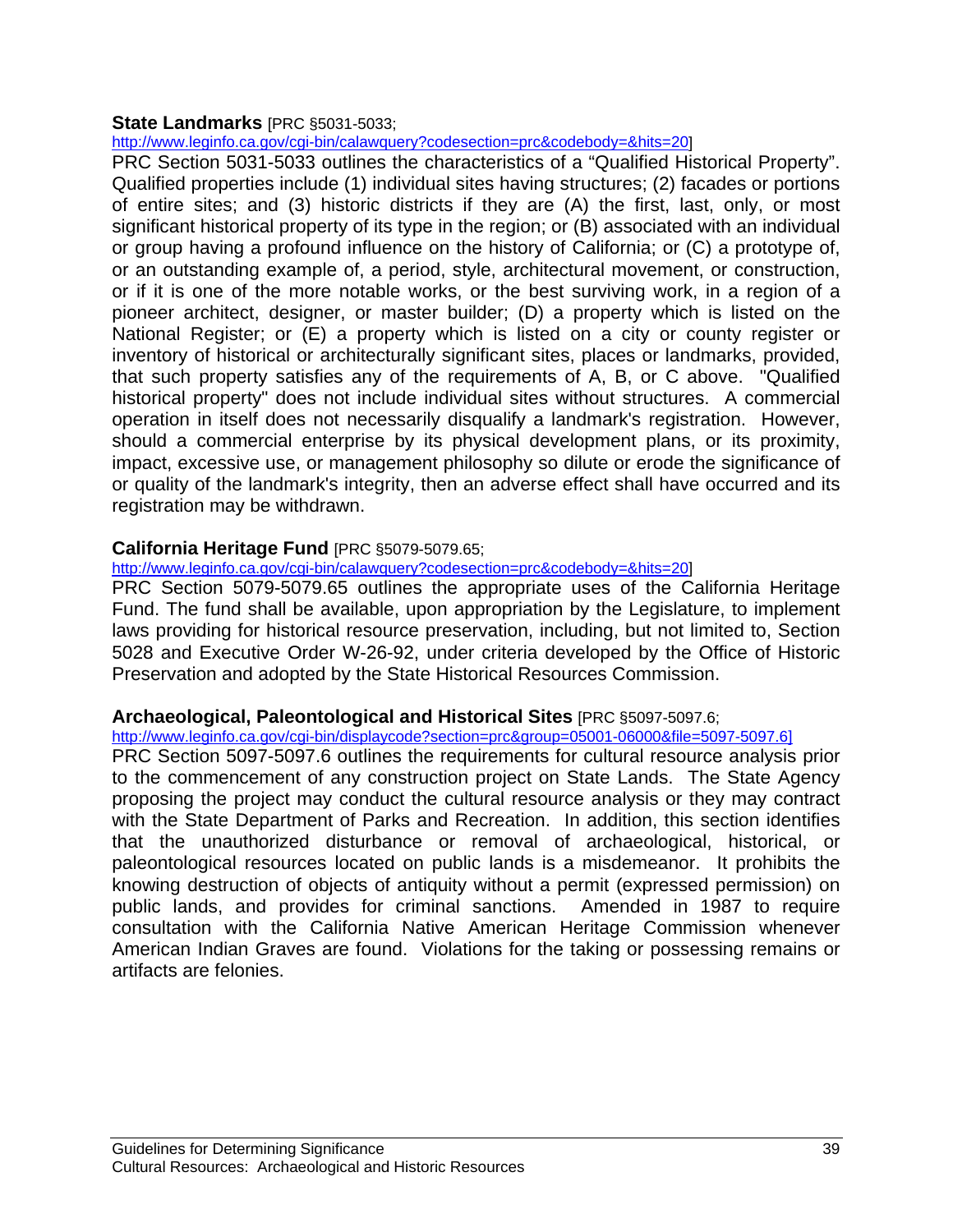### **Native American Heritage** [PRC §5097.9-5097.991;

http://www.leginfo.ca.gov/cgi-bin/displaycode?section=prc&group=05001-06000&file=5097.9-5097.991]

PRC Section 5097.9-5097.991 identifies that no public agency, and no private party using or occupying public property, or operating on public property, under a public license, permit, grant, lease, or contract made on or after July 1,1977, shall in any manner whatsoever interfere with the free expression or exercise of American Indian religion as provided in the United States Constitution and the California Constitution; nor shall any such agency or party cause severe or irreparable damage to any American Indian sanctified cemetery, place of worship, religious or ceremonial site, or sacred shrine located on public property, except on a clear and convincing showing that the public interest and necessity so require. In addition this section details the composition and responsibilities of the Native American Heritage Commission.

### **California Main Street Program** [GC §15399-15399.8;

http://www.commerce.ca.gov/state/ttca/ttca\_htmldisplay.jsp?path=Business+%26+Community+Resource s&childPath=null&sFilePath=/ttca/detail/D\_BCR\_RHTML\_MainStreet.html&sTableName=TTCA\_NAV] GC Section 15399-15399.8 establishes the California Main Street Program to provide technical assistance and training for small cities' government, business organizations, and merchants and property owners to accomplish community and economic revitalization and development of older central business districts and neighborhoods. The techniques developed by the National Trust of Historic Preservation's Main Street Center are to be used to stimulate business reinvestment, restore building facades, retain existing small businesses, strengthen the local tax base, create employment opportunities, promote new businesses in downtown areas, and help to create a renewed sense of community pride.

### **Local Government** [GC §25373 & §27288.2;

http://www.leginfo.ca.gov/cgi-bin/calawquery?codesection=gov&codebody=&hits=20]

GC Section 25373 gives authority to local Governments (Board of Supervisors) to acquire property for the preservation or development of a historical landmark. In addition, local Governments (Board of Supervisors) may by ordinance, provide special conditions or regulations for the protection, enhancement, perpetuation, or use of places, sites, buildings, structures, works of art and other objects having a special character or special historical or aesthetic interest or value.

GC Section 27288.2 requires the county recorder to record a certified resolution establishing an historical resources designation issued by the State Historical Resources Commission or a local agency. For previously designated properties, the county may record the certified resolution establishing the historical resources designation upon submission.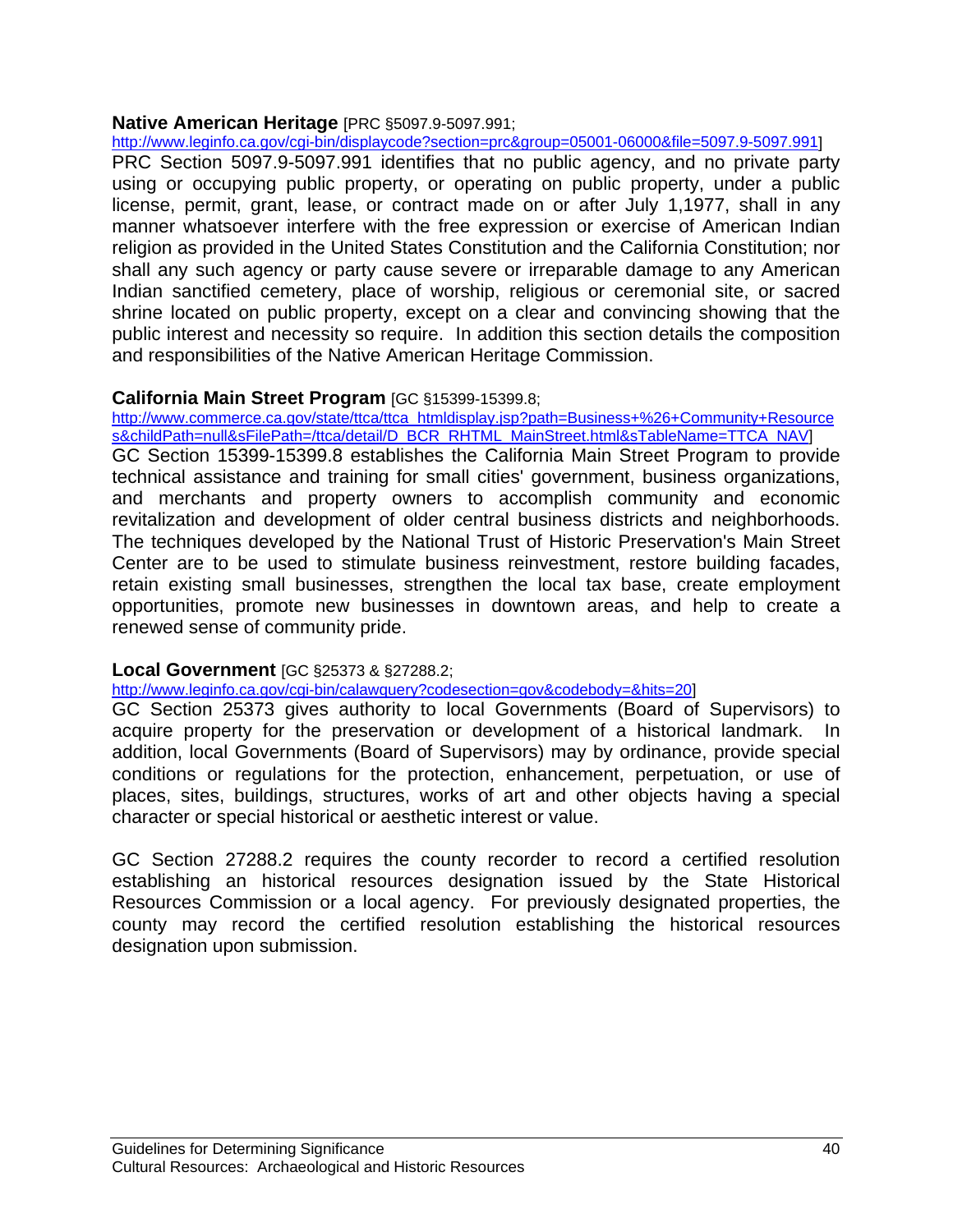### **Mills Act – Historical Property Contracts** [GC §50280-50290;

http://www.leginfo.ca.gov/cgi-bin/displaycode?section=gov&group=50001-51000&file=50280-50290]

GC Section 50280-50290 grants local governments the authority to directly implement an historic preservation program. This legislation provides for reduced property taxes on eligible historic properties if the owner agrees to maintain and preserve the property. Preservation of properties is to be in accordance with the standards and guidelines set forth by the Secretary of the Interior. The Mills Act serves as an economic incentive to owners to preserve their historic properties for the benefit of the entire community.

## **Hazardous Buildings** [HSC §17922.2;

http://www.leginfo.ca.gov/cgi-bin/displaycode?section=hsc&group=17001-18000&file=17920-17927]

HSC Section 17922.2 requires that potentially hazardous buildings be strengthened according to subdivision (b) of Section 8875.2 of the Government Code, and shall incorporate the building standards in Appendix Chapter 1 of the Uniform Code for Building Conservation of the International Conference of Building Officials published in the California Building Standards Code, except for standards found by local ordinance to be inapplicable based on local conditions. Local conditions are limited to those conditions that affect the implementation of seismic strengthening standards on the following: (1) The preservation of qualified historic structures as governed by the State Historical Building Code (Part 2.7 (commencing with Section 18950)); and (2) Historic preservation programs, including, but not limited to, the California Mainstreet Program.

### **State Historic Building Code** [HSC §18950-18961;

http://www.leginfo.ca.gov/cgi-bin/displaycode?section=hsc&group=18001-19000&file=18950-18961] HSC Section 18950-18961 provides alternative building regulations and building standards for the rehabilitation, preservation, restoration (including related reconstruction), or relocation of buildings or structures designated as historic buildings. Such alternative building standards and building regulations are intended to facilitate the restoration or change of occupancy so as to preserve their original or restored architectural elements and features, to encourage energy conservation and a costeffective approach to preservation, and to provide for the safety of the building occupants.

### **Conservation Easements** [CC §815-816;

http://www.leginfo.ca.gov/cgi-bin/displaycode?section=civ&group=00001-01000&file=815-816]

CC Section 815-816 outlines what a conservation easement is and who may acquire and hold the conservation easement. Public policy encourages the voluntary conveyance of conservation easements to qualified nonprofit organizations whose primary purpose is the preservation, protection, or enhancement of land in its natural, scenic, historical, agricultural, forested, or open-space condition or use or to the state or any city, county, city and county, district, or other state or local governmental entity, if otherwise authorized to acquire and hold title to real property and if the conservation easement is voluntarily conveyed.